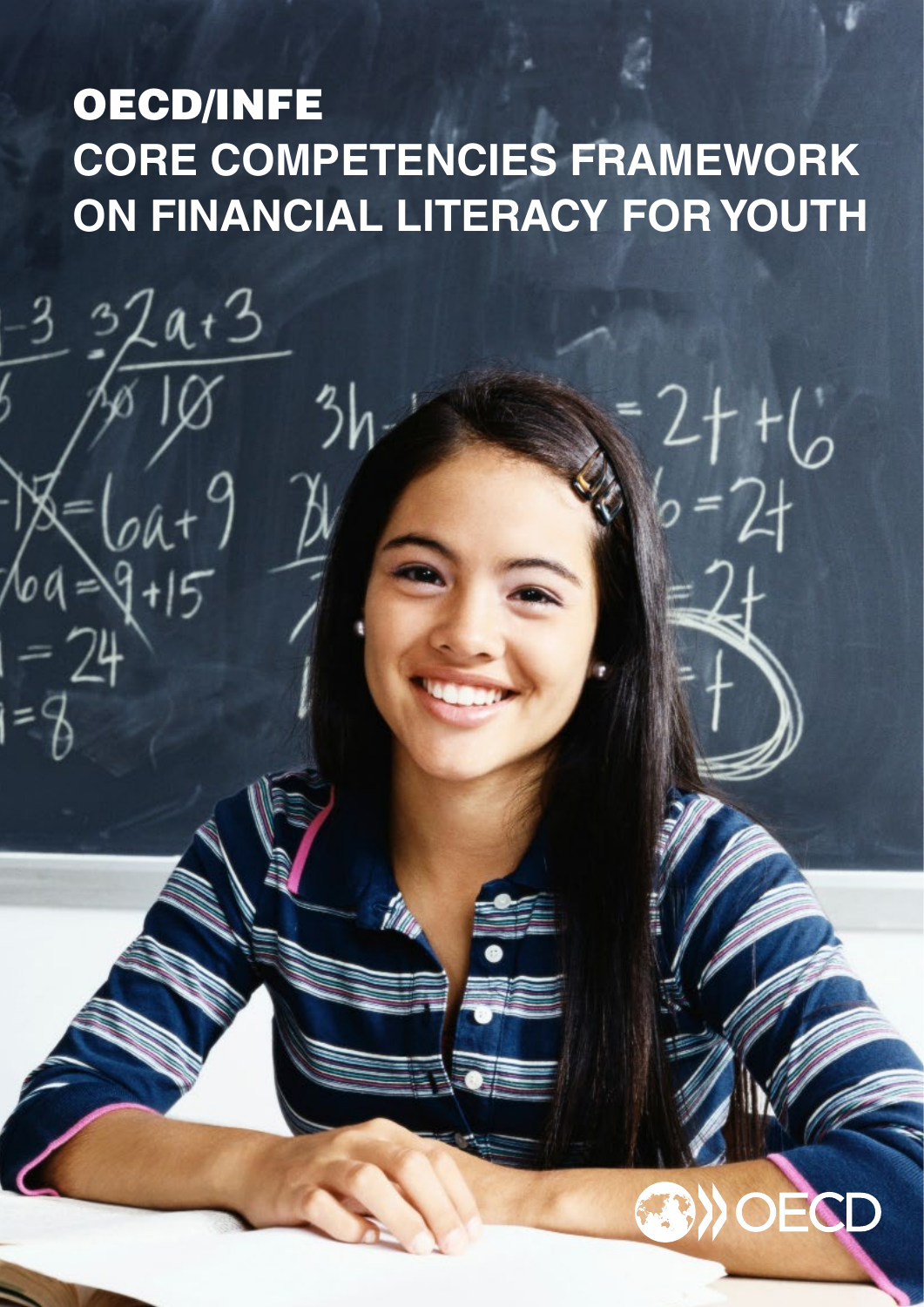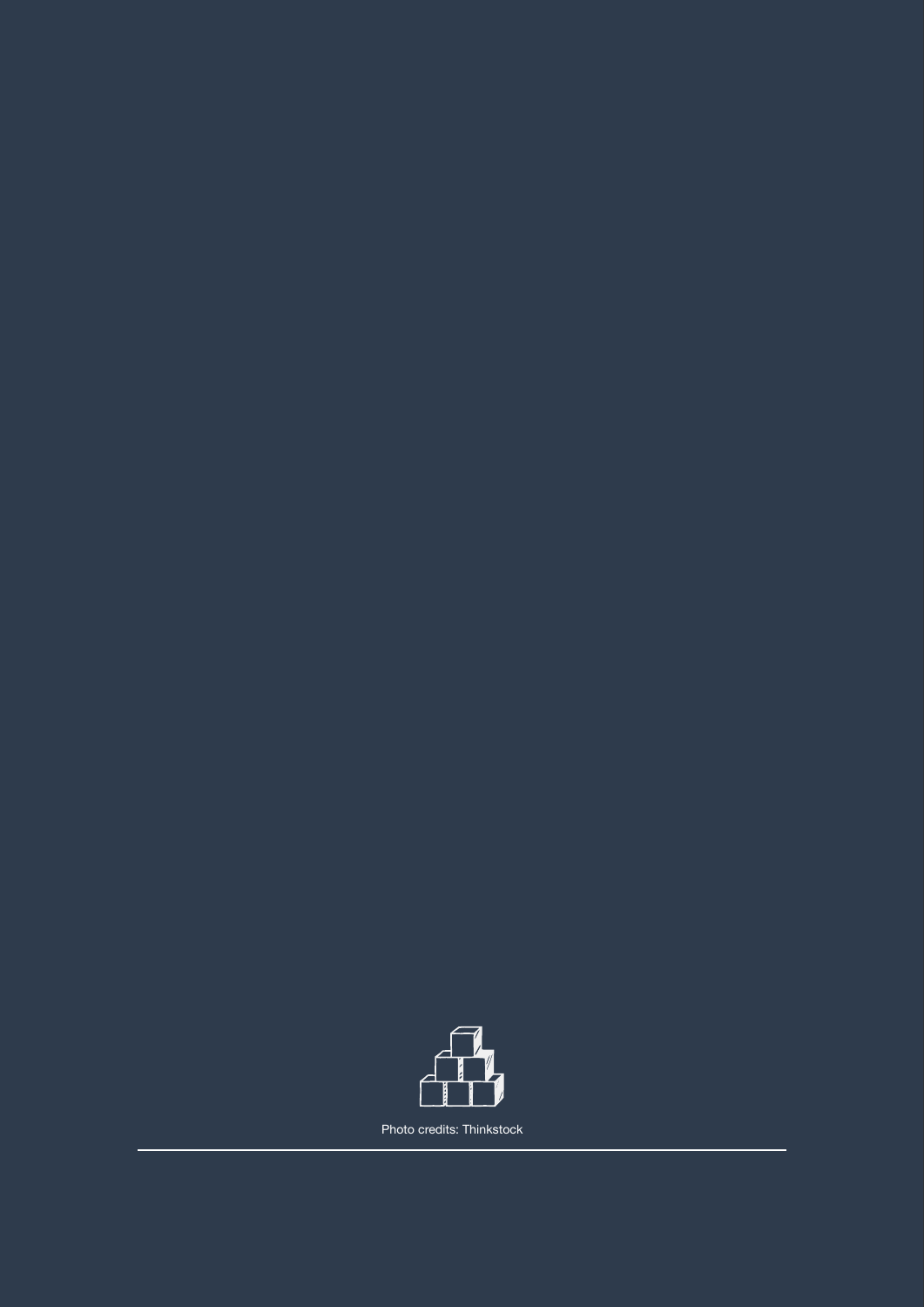## **OECD/INFE CORE COMPETENCIES FRAMEWORK ON FINANCIAL LITERACY FOR YOUTH**

OECD/INFE CORE COMPETENCIES FRAMEWORK ON FINANCIAL LITERACY FOR YOUTH OECD/INFE CORE COMPETENCIES FRAMEWORK ON FINANCIAL LITERACY FOR YOUTH 3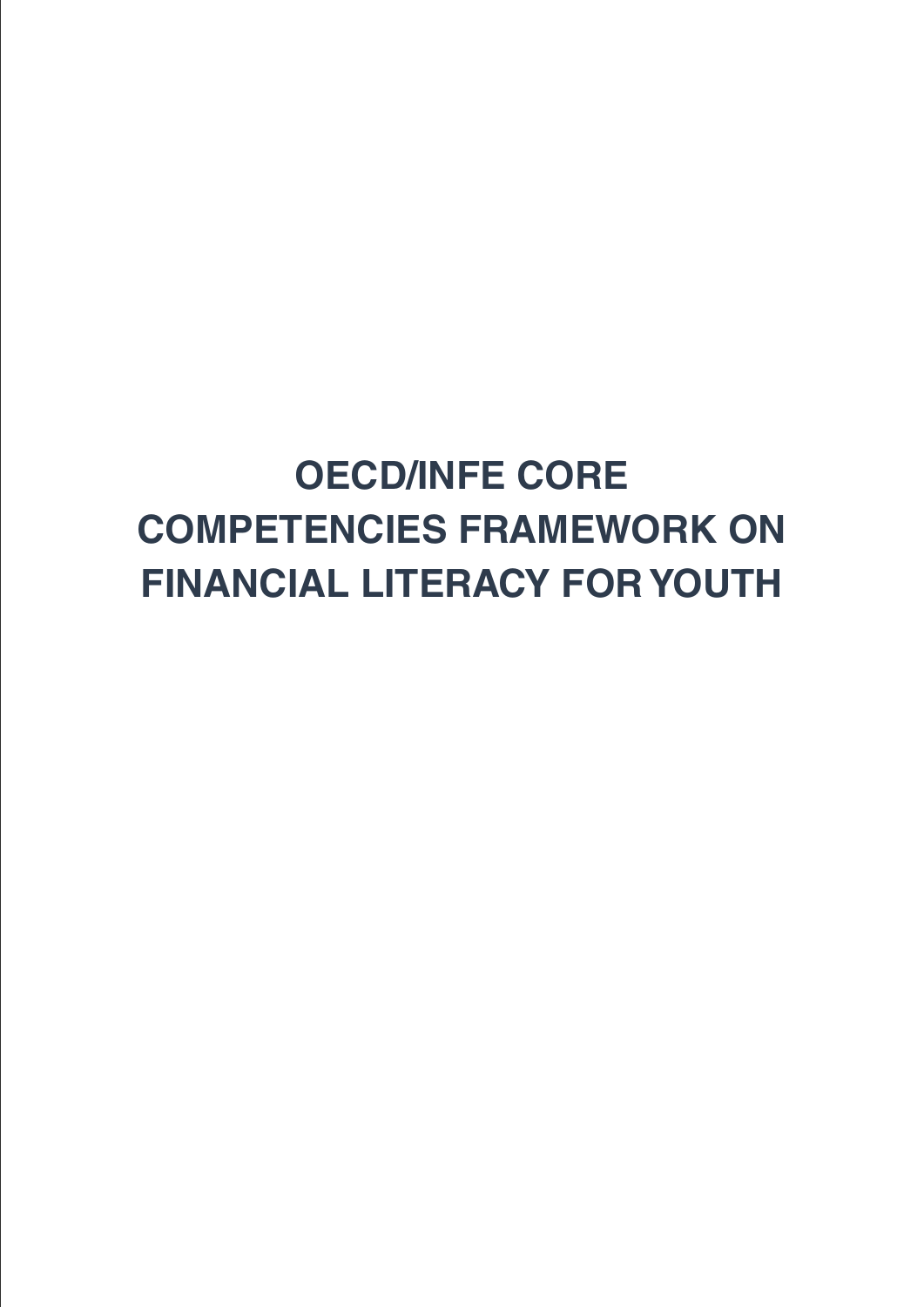### Please cite this publication as:

OECD/INFE (2015), OECD/INFE Core competencies framework on financial literacy for youth

This document contains an outcome-based core competencies framework on financial literacy for youth. It is a policy tool, providing guidance on the typical outcomes of benefit to youth aged 15 to 18. It can be adapted to national circumstances and used in a flexible manner, taking into account differences in culture and context at the national or local level and across all sectors of the youth population. Some competencies may be more relevant than others depending on cultural settings.

The framework is not a curriculum and does not prescribe or recommend any particular approaches to financial education for youth.

This document is published on the responsibility of the Secretary-General of the OECD. The opinions expressed and arguments employed herein do not necessarily reflect the official views of OECD member countries. This document and any map included herein are without prejudice to the status of or sovereignty over any territory, to the delimitation of international frontiers and boundaries and to the name of any territory, city or area.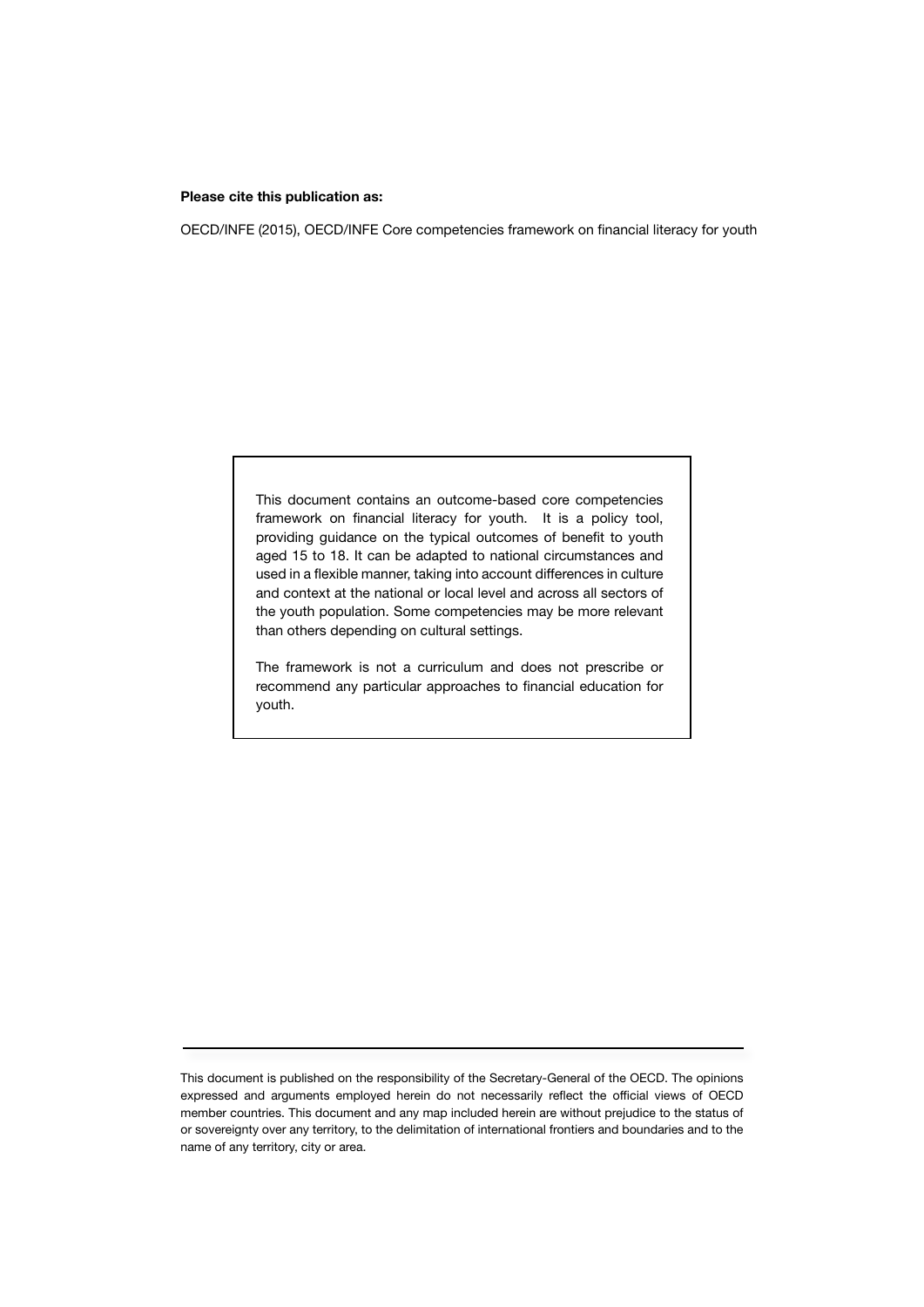### CORE COMPETENCIES FRAMEWORK ON FINANCIAL LITERACY FOR YOUTH

This document discusses the objectives and key components of the Core Competencies Framework on Financial Literacy for Youth developed by the OECD International Network on Financial Education (OECD/INFE), and presents the flexible, outcome-based, core competencies framework itself. It describes the basic level of financial literacy that is likely to be needed by all young people between the ages of 15 and 18 to fully and safely participate in economic and financial life. It also describes the more advanced competencies that may be expected among a portion of this age-group, particularly in countries where they may be required to make decisions about more sophisticated financial products. Together these competencies are described as foundational outcomes  $\mathbf{0}, \mathbf{\Theta}$  and  $\mathbf{\Theta}.$ 

The framework is designed to be applicable irrespective of the national education system or approach to skills development. It also recognises that the competencies described need to be combined with adequate financial consumer protection and financial inclusion in order to fully

### The purpose

An international core competencies framework on financial literacy for youth provides a range of benefits to policy makers and other stakeholders. It is not, however, a curriculum. Its main purposes are to:

- Inform all stakeholders with an interest in financial education about the expected financial literacy outcomes for 15 to 18 year olds that are recognised as being internationally important.
- Help policy makers identify the competencies that young people typically need and consider all the ways in which these may be developed.
- $\blacksquare$  Help to improve the clarity and visibility of financial literacy issues amongst the wider community.
- **Provide a harmonised benchmark for countries at different levels of financial development,** enabling them to set targets and identify appropriate ways of reaching them.
- **Facilitate a mapping exercise to identify potential gaps in current financial education provision** at the national and/or international level.
- **Encourage discussion at both national and international levels of how best to deliver high** quality financial education, information and guidance to achieve the described outcomes.
- I Identify competencies that could be incorporated in an assessment framework and/or tool for measuring progress, providing information from which to draw conclusions about the effectiveness of different forms of education.

This framework will also serve as a foundation for the OECD/INFE competencies framework on financial literacy for adults and for future work on financial literacy competencies for micro, small and medium-sized enterprises (MSMEs).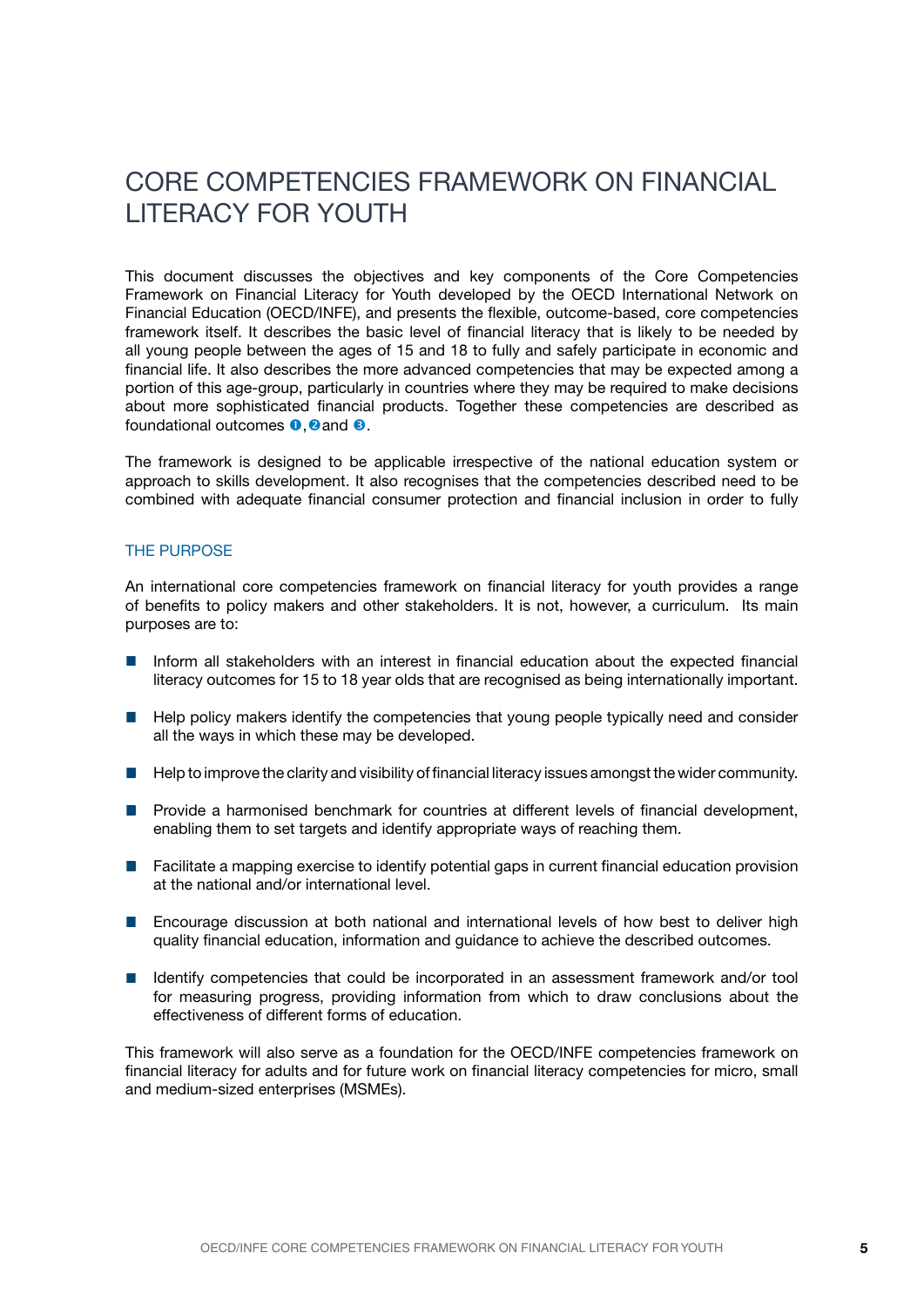### The Process

This document has been developed through an iterative process by the OECD/INFE and its Expert Subgroup on Core Competencies as a response to the G20 leaders' call to the OECD/INFE in 2013 to develop core competencies frameworks on financial literacy for youth and adults. The work builds on previous OECD/INFE outputs:

- COMB OECD (2014) Financial Education for Youth, The Role of Schools:
- OECD (2014) Students and Money: Financial Literacy Skills for the 21st Century; and
- OECD (2013) PISA 2012 Assessment and Analytical Framework.

It takes into account feedback received from participants at a dedicated workshop on core competencies held in Paris, France in 2014 and from the two OECD committees in charge of Financial Education, the Committee on Financial Markets (CMF) and the Insurance and Private Pensions Committee (IPPC). This final version has been approved by the OECD/INFE and OECD CMF and IPPC for transmission to GPFI and G20 leaders and wider dissemination.

It was transmitted to and welcomed by GPFI at their September 2015 meetings. It is now shared with G20 leaders at their 15 November Summit in Antalya, Turkey. It will then be made publically available for governments and other stakeholders.

### The STRUCTURE

SECTION 1 discusses the objectives and scope of the framework, the key challenges faced during its development and the solutions found. It then describes the key components of the framework.

Section 2 contains the OECD/INFE Core Competencies Framework on Financial Literacy for Youth.

Annex 1 provides an overview of national core competencies frameworks building on previous work developed by the OECD/INFE on financial education for youth and in schools and information provided by INFE members. It offers a useful illustration of the worldwide interest in the topic, and the similarities across frameworks. It also contains information about the frameworks and links to additional resources.

Annex 2 discusses how the lessons learned from developing the PISA assessment framework and analysing the subsequent data contributed to the development of this core competencies framework.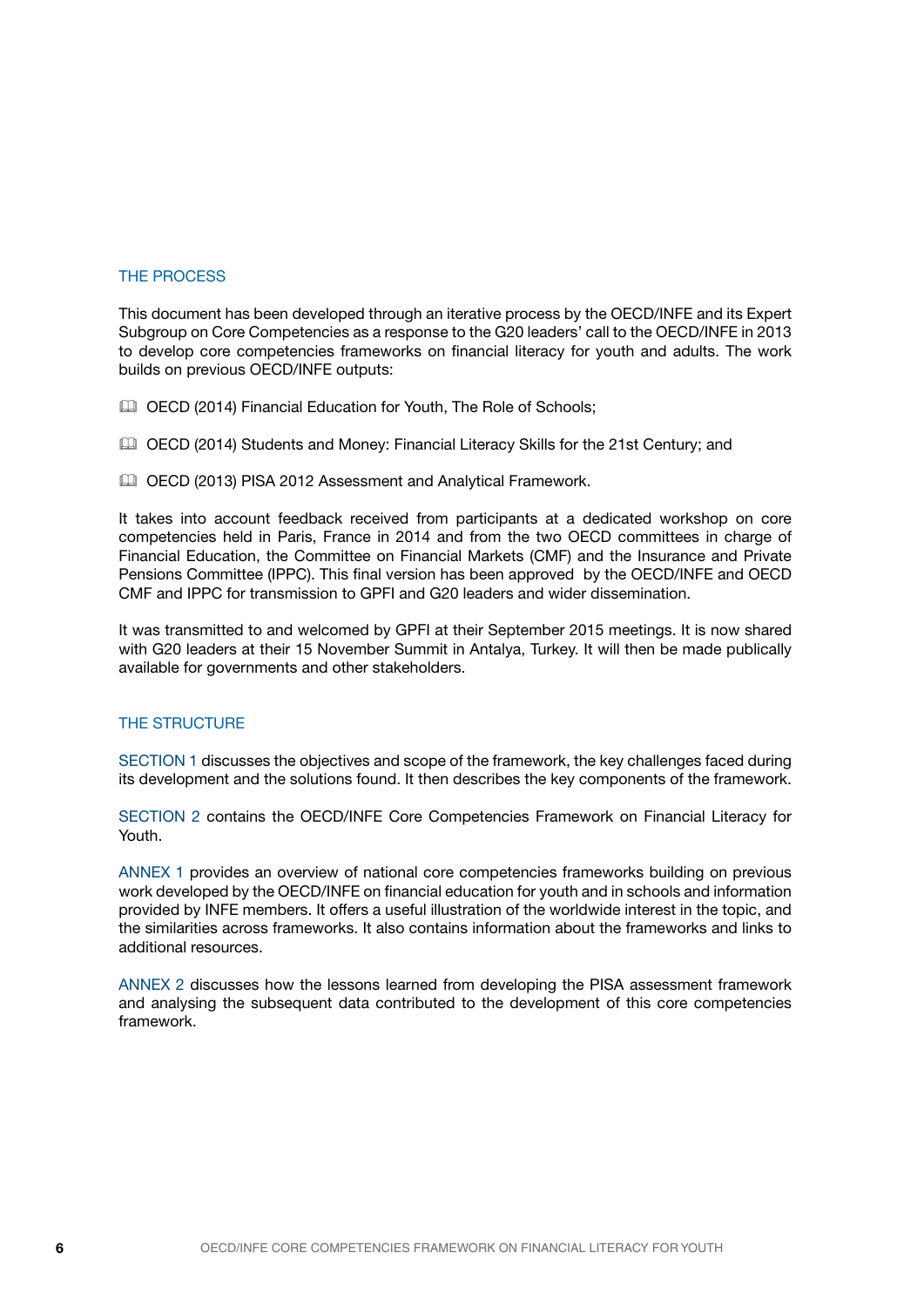## Table of contents

| The benefits of a harmonised international approach manufactured contains a manufactured 7                                                                                                                                     |  |
|--------------------------------------------------------------------------------------------------------------------------------------------------------------------------------------------------------------------------------|--|
|                                                                                                                                                                                                                                |  |
|                                                                                                                                                                                                                                |  |
| 2. THE OECD/INFE CORE COMPETENCIES                                                                                                                                                                                             |  |
|                                                                                                                                                                                                                                |  |
|                                                                                                                                                                                                                                |  |
| How to read the framework manufactured and the framework and the framework of the state of the framework and the framework of the state of the framework of the framework of the state of the framework of the framework of th |  |
| A. Money and transactions www.communication.com/                                                                                                                                                                               |  |
| B. Planning and managing finances www.www.www.www.www.www.www. 16                                                                                                                                                              |  |
|                                                                                                                                                                                                                                |  |
|                                                                                                                                                                                                                                |  |
|                                                                                                                                                                                                                                |  |
| <b>ANNEX 1: NATIONAL FINANCIAL LITERACY FRAMEWORKS</b>                                                                                                                                                                         |  |
|                                                                                                                                                                                                                                |  |
| Mapping national financial literacy frameworks on financial literacy  24                                                                                                                                                       |  |
|                                                                                                                                                                                                                                |  |
|                                                                                                                                                                                                                                |  |
| Table A1.1 Core competencies frameworks on financial literacy for youth  26                                                                                                                                                    |  |
|                                                                                                                                                                                                                                |  |

| <b>ANNEX 2: FROM AN OECD-PISA ASSESSMENT FRAMEWORK TO AN</b> |  |
|--------------------------------------------------------------|--|
|                                                              |  |
|                                                              |  |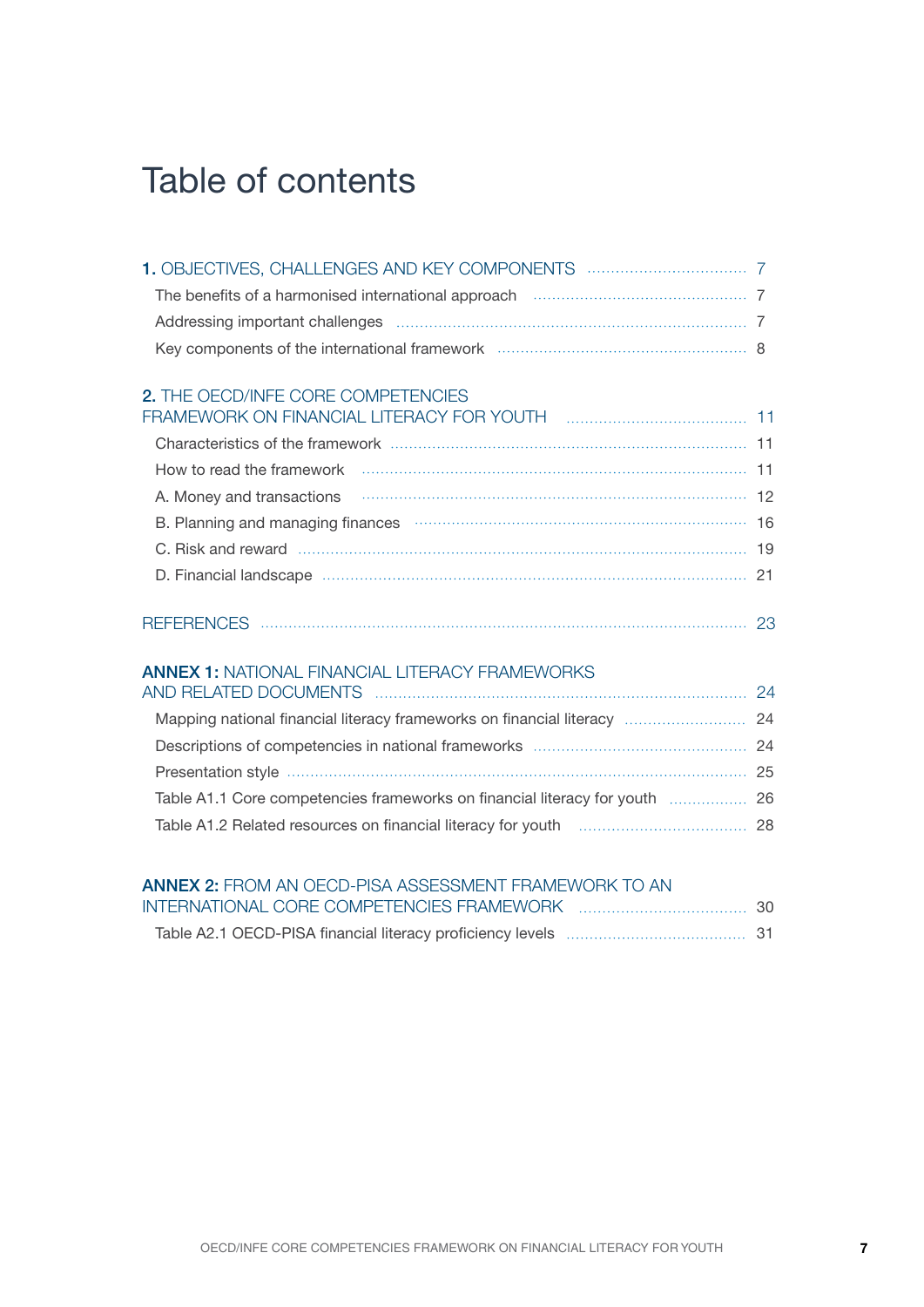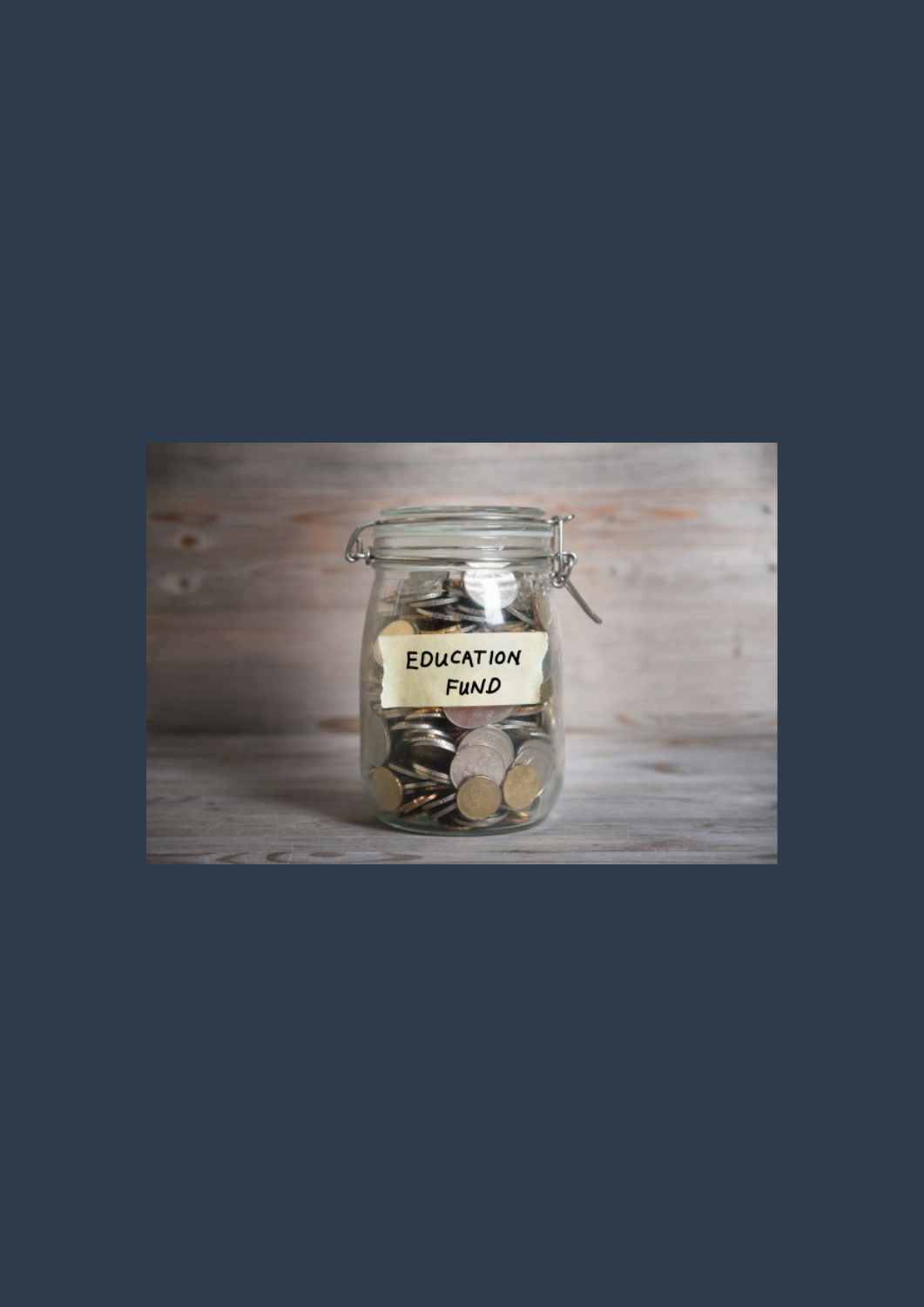### <span id="page-8-0"></span>1. OBJECTIVES, CHALLENGES AND KEY COMPONENTS

Financial literacy is widely recognised as a fundamental skill of relevance to young people. It is a complex construct, including knowledge and skills as well as a wide range of attitudes and behaviours that are clearly influenced by factors such as the socio-economic status, national context and access to a range of financial services. Recognising this complexity, several countries have developed frameworks to identify the components of financial literacy that are of relevance for youth. These national financial literacy frameworks are a valuable source of guidance to policy makers, teachers, other financial education providers and parents seeking to align learning goals with expected competencies and outcomes. They identify topics of relevance within the country context and some are specifically tailored to the current education system or national curriculum.

### THE BENEFITS OF A HARMONISED international approach

A harmonised, international core competencies framework provides an opportunity for all countries to benefit from a global approach to describing financial literacy. As recognised by the G20 in its call in 2013, the OECD/INFE Core Competencies Framework on Financial Literacy for Youth is an important addition to the global policy and practical tools already developed by the OECD/INFE. Such a tool is particularly important given the:

**universal significance of financial literacy as a** core skill;



The OECD definition of financial literacy for youth, as used in PISA is: "Knowledge and understanding of financial concepts and risks, and the skills, motivation and confidence to apply such knowledge and understanding in order to make effective decisions across a range of financial contexts, to improve the financial well-being of individuals and society, and to enable participation in economic life."

- widespread transfer of risk to individuals;
- easier access to financial services;
- $\blacksquare$  international nature of the financial services industry;
- mobility of populations; and
- $\blacksquare$  increasing expectations that financial services regulation and financial consumer protection frameworks will also be aligned internationally (or at least regionally).

An international framework also creates a powerful signal that financial literacy is recognised as an important subject for youth across the globe, and that outcomes matter. Such a message can help to keep up momentum when implementing change and encourage the development of high quality initiatives. It may also motivate young people to put the required effort into their own learning in order to achieve the described outcomes and be better prepared for financial decisions in adulthood.

### Addressing important challengEs

There are several important challenges to address when creating an international core competencies framework for financial literacy. This framework addresses the challenges in a variety of ways, as discussed below.

### Ensuring consistency

There is some variation in the terms and language used to describe potential financial literacy competencies or outcomes across national frameworks. Previous research and analysis, however, has shown that it is possible to make objective comparisons of described competencies by mapping the content of each framework onto pre-defined headings using internationally agreed terminology. It is then possible to identify content of international relevance and describe it in a consistent way (OECD, 2014a; OECD, 2014b). This framework therefore draws heavily on the content of national frameworks, mapping it to the content areas used in the PISA assessment framework.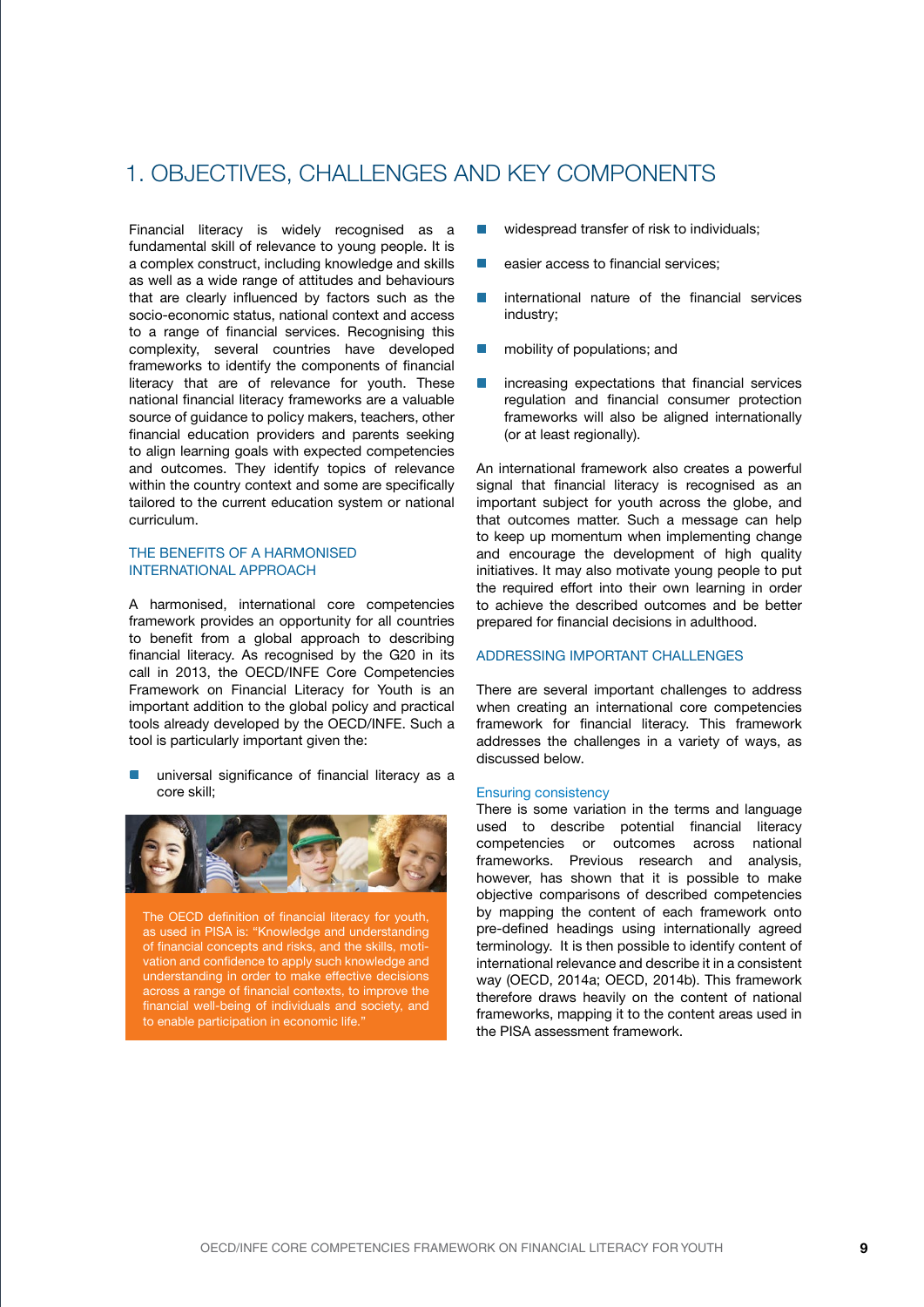### <span id="page-9-0"></span>Maintaining comparability

National frameworks designed for children and youth often relate directly to local or national school systems and discuss school years, grades or testbased age bands. It is not practical to discuss young people in 'Year 5' or 'compulsory schooling' in an international context or when discussing youth who are not in school, but it is still important to be able to identify the target audience that is being addressed. For this reason, the audience is described in terms of age (young people aged 15 to 18). The relatively narrow age band also coincides with certain lifestages in many countries including leaving school, being legally able to access a bank account or credit card, and being able to undertake formal, paid employment. The three columns in the core competencies framework are not intended to be mapped to particular age groups within this ageband.

### Minimising complexity

Some national framework documents are very detailed. A comprehensive summary of all of these would result in a detailed and very complex document. Conversely, a brief summary could overlook important competencies. The international framework therefore seeks to synthesise more complex documents into high-level competencies that represent key outcomes, whilst detailed descriptions and examples are kept to a minimum. Links to national frameworks and other relevant documents are provided in Annex 1.

#### Accounting for different contexts

Young people apply their financial literacy within a specific context, and national frameworks typically reflect this; they may have a strong focus on priorities such as high youth unemployment or excessive demand for credit and often relate to the level of development of the financial system and products available. The international framework, in contrast, remains neutral, with the intention that particular aspects of it can be prioritised according to national policy goals.

Context could make a difference at the national level when using the framework to set realistic expectations of what a young person should know. Knowledge of payment accounts, credit, insurance and savings for example will depend on the level of financial development within a country. In countries where such products are not widely available, young

people should preferably still be aware of the basic concepts of making payments, borrowing, saving and insuring, but it may not be realistic to expect knowledge of the associated products. Similarly, youth should have the competencies to attempt to make judgements and decisions in areas of life that are unfamiliar to them, but in some countries they may not have had the opportunity to gain sufficient experience to come to a sensible conclusion. These variations are taken into account through the description of three levels of competencies within the framework, and should also be considered when applying the framework at the national level.

The cultural context will also be relevant when applying the competency framework. For example, some outcomes may not be relevant to youth in a culture or community that shares resources or wealth, and the achievement of individual financial well-being may not be a pressing or appropriate goal in such cultures or communities.

### Key components of the **FRAMEWORK**

The OECD/INFE Core Competencies Framework on Financial Literacy for Youth is a high-level framework that is forward looking and sufficiently flexible to take into account national specificities and emerging issues. The competencies described in this framework are applicable to young people aged 15 to 18 and take into account their widening horizons and skills requirements as they transition to the job market or further/higher education and become increasingly autonomous. The framework is aimed at all stakeholders with an interest in ensuring that young people have the financial literacy competencies needed in early adulthood, including financial regulators, financial education leaders, education authorities, youth workers, teachers and parents. It describes the intended outcomes of financial education provided by such stakeholders and is not intended to be, or to replace curricula.

### Addressing the needs of young people

By focusing specifically on youth the framework acknowledges that this group has particular requirements that are different from those of adults (and those of younger children). In particular they are relatively inexperienced in using financial products and may only recently have started handling financial transactions. They are also very likely to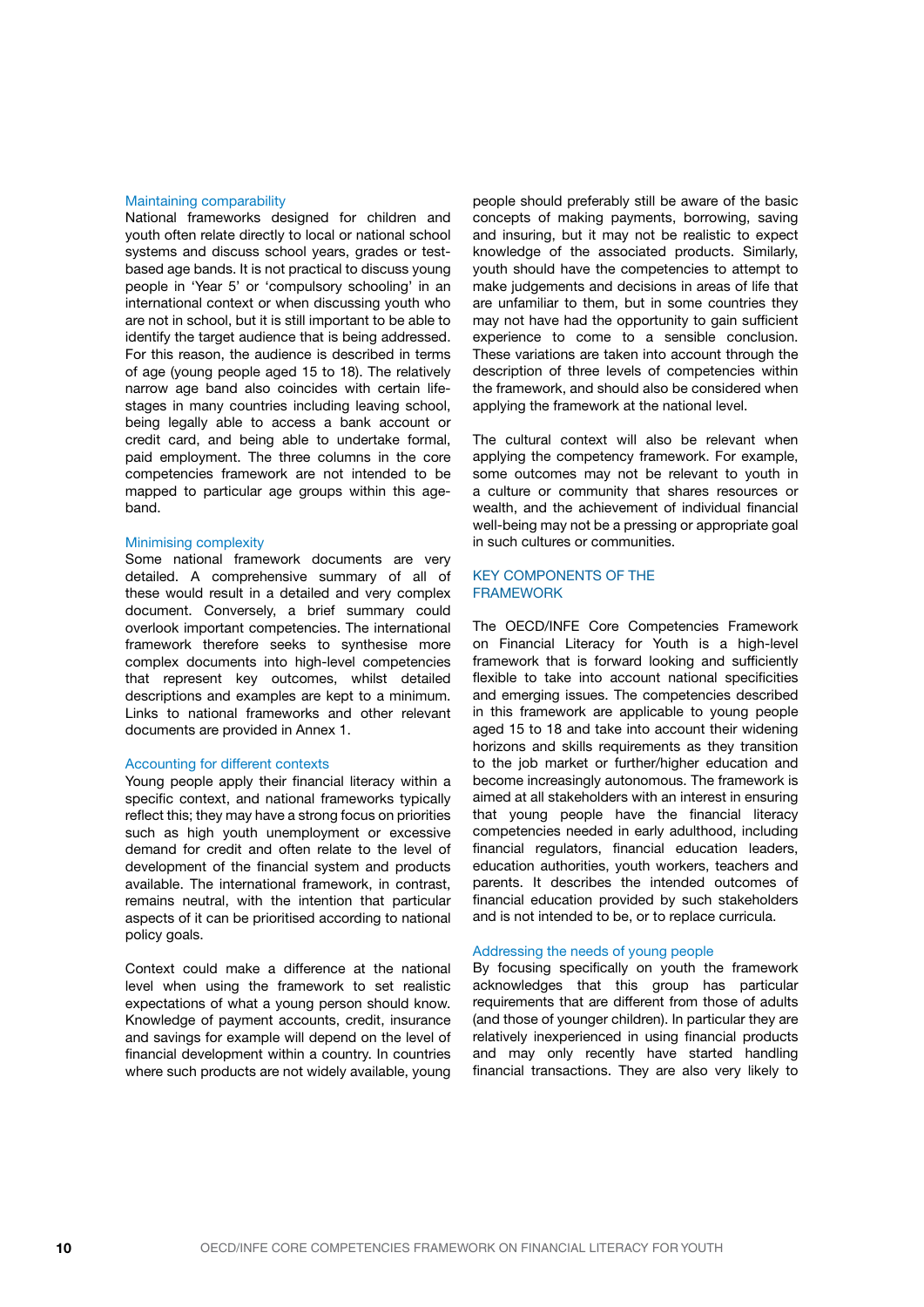face important financial decisions in the near future that are different from those faced by older adults, such as deciding how to fund additional education or identifying work opportunities.

### Relevant across different learning environments

This outcome-based framework is designed to be applicable across different learning environments, as it is widely recognised that young people learn financial skills through a variety of channels. Some receive financial education in school, and some may increase their financial literacy through activities such as volunteering, paid work, participating in clubs or societies or joining community groups. They may also learn from their parents or other family members, or they may primarily learn from their peers, from growing general awareness and from practical experience of the financial landscape around them.

#### Building on basic foundation skills

As the core competencies framework starts at age 15, there is an implicit assumption that young people of this age already have foundation skills and knowledge in place.1 In particular, the core competencies framework assumes that young people have had the opportunity to develop a basic ability to read and write in a national language, and to learn basic numeracy and analytical skills.<sup>2</sup> Verbal communication and reasoning skills, as well as an understanding of commonly held cultural values, ethics or citizenship are also likely to prove important, as is digital literacy.

### Supporting employment

Financial literacy is seen as an important skill to help young people make the most of employment opportunities and their incomes. The framework therefore specifically recognises the importance of being able to identify sources of income as well as the attitudes, skills, knowledge and behaviour to manage current income and make financial plans.

Policy makers are also looking carefully at the potential role of entrepreneurial education in trying to increase levels of entrepreneurship among young

people. Recognising the relevance of a broader range of financial competencies for would-be entrepreneurs, several countries include entrepreneurial skills within their national financial literacy framework. Some of these have widespread applicability, and have therefore been included in this international framework. Those that address the more specific financial education needs of entrepreneurs and business owners will be incorporated in future OECD work on core competencies for micro, small and medium sized enterprises.

### Identifying different levels of competency

As the financial literacy framework is designed to cover young people aged 15 to 18 around the world, it covers a range of competencies, some of which will be more directly relevant in early adulthood than during teenage years, and some which may only become relevant in some countries as financial systems develop and financial inclusion increases. This reflects the increasing possibilities and responsibilities that youth will face as they get older as well as the fast-changing financial landscape that they find themselves in.

The framework indicates three categories of competency. These categories are described as foundational outcomes  $\mathbf{0}, \mathbf{\Theta}$  and  $\mathbf{\Theta}$ , reflecting the fact that youth are creating a foundation for their future learning, attitudes and behaviour. The foundational outcomes are designed to take into account country specificities and circumstances, the different levels of financial and economic development and varying degrees of expected financial sophistication of young consumers. Competencies found within foundational outcome  $\bullet$  may be expected of almost all young people whilst foundational outcomes **2** and **3** represent more advanced capabilities and competencies that may be expected of some young people between the ages of 15 and 18.

<sup>1</sup> Where there is concern that youth do not have basic foundation skills, stakeholders may prefer to treat some of the described financial literacy outcomes as longer-term aspirations, perhaps focusing on basic skills development and following a life-stage approach to deliver financial literacy as needs develop.

<sup>&</sup>lt;sup>2</sup> The analysis of the 2012 PISA financial literacy data indicates that numeracy and reading are correlated with financial literacy, showing that higher levels of financial literacy are more likely as young people develop their numeracy and reading skills.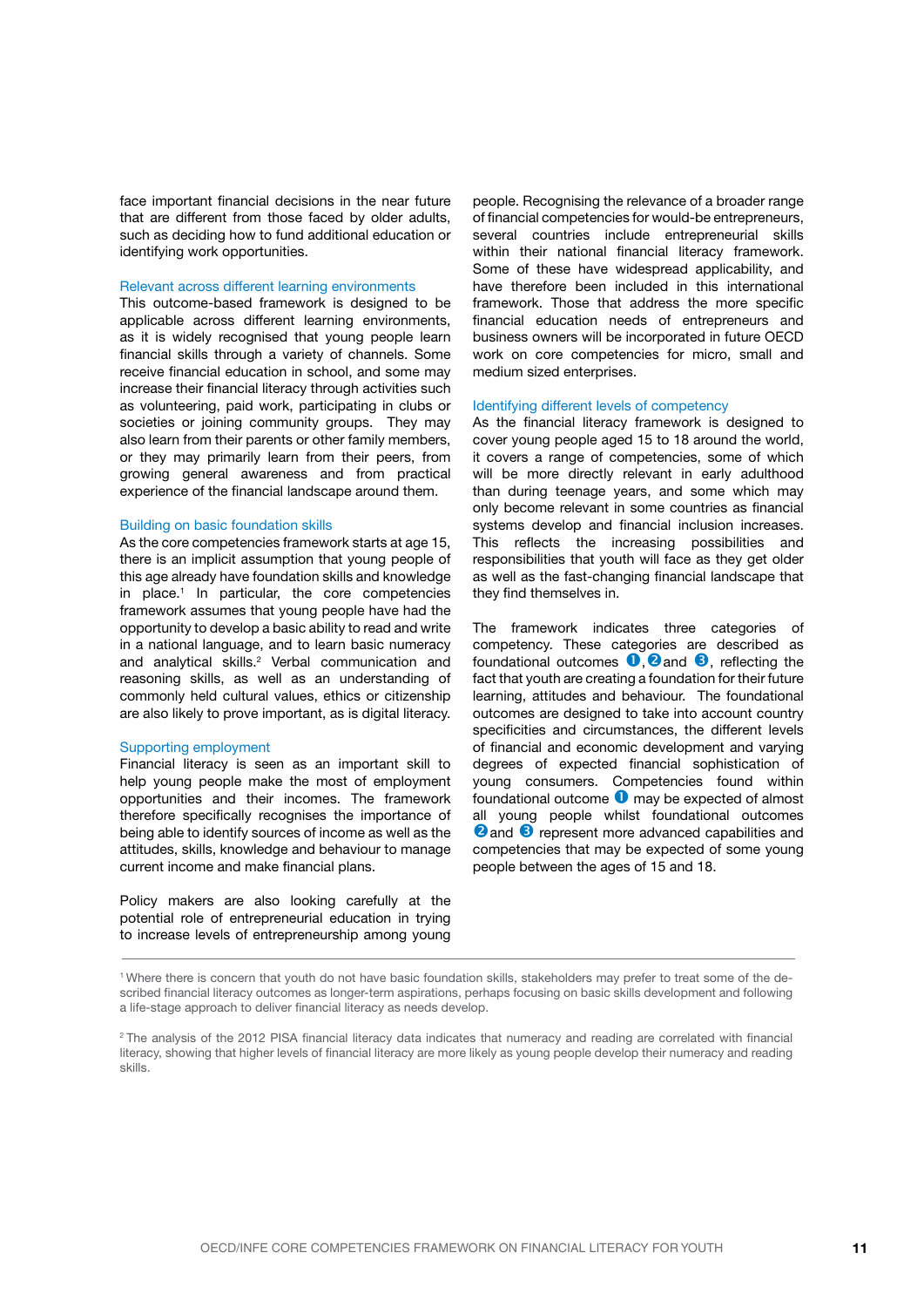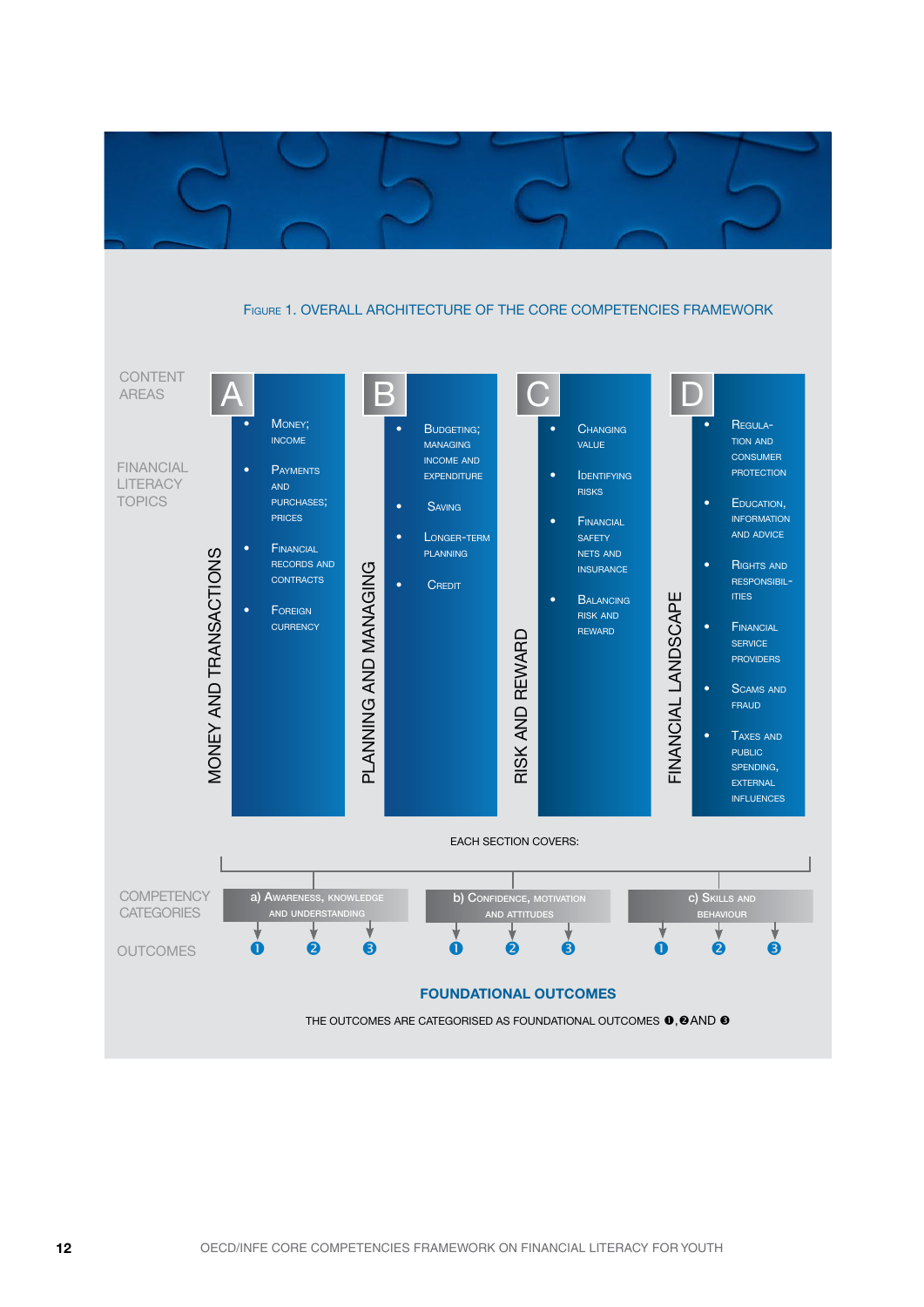### <span id="page-12-0"></span>2. THE OECD/INFE CORE COMPETENCIES FRAMEWORK ON FINANCIAL LITERACY FOR YOUTH

### characteristics of the framework

This framework provides policy guidance and tools that can be applied taking into account country specificities and adapted as necessary to different audiences and cultures.

The framework is:

- **Applicable to young people aged 15 to 18 years** in countries at different stages of development.
- High-level and outcome based (it is not a curriculum and does not describe programme content).
- Forward looking, taking into account the needs of young people now and in the near future.

The framework contains four sections, focusing on



Money and transactions;



Planning and managing finances;



Risk and reward; and



Financial landscape.

Each section covers

- a) awareness, knowledge and understanding;
- b) confidence, motivation and attitudes; and
- c) skills and behaviour.

As youth are typically only just beginning to be autonomous as they approach adult life, content is described in terms of creating a foundation for the future. The outcomes are therefore categorised as foundational outcomes  $\mathbf{0},\mathbf{\Theta}$  and  $\mathbf{\Theta}$  – which are designed to show how competencies may develop, rather than to map to specific age groups. It should be noted that young people's competencies may not develop uniformly across the foundational outcomes; this will depend on a range of factors including national circumstances and personal characteristics.

The framework is arranged across several financial literacy content areas (identified in sub-headers, and listed in Figure 1). In some cases, there is no specific content that fits within a sub category – in such cases the content heading is not displayed. Similarly, sometimes there is no specific content in one or more of the foundational outcomes, as indicated by an empty cell in the table.

### How to read the framework

It is recommended that the cells within the framework are first read horizontally, in order to understand how the competencies build from left to right. However, it will also be beneficial to read the content within columns, in order to gain a full insight into the range of competencies of any particular foundational outcome point.



*Then read within columns, to gain insight into the range of competencies of any particular foundational outcome*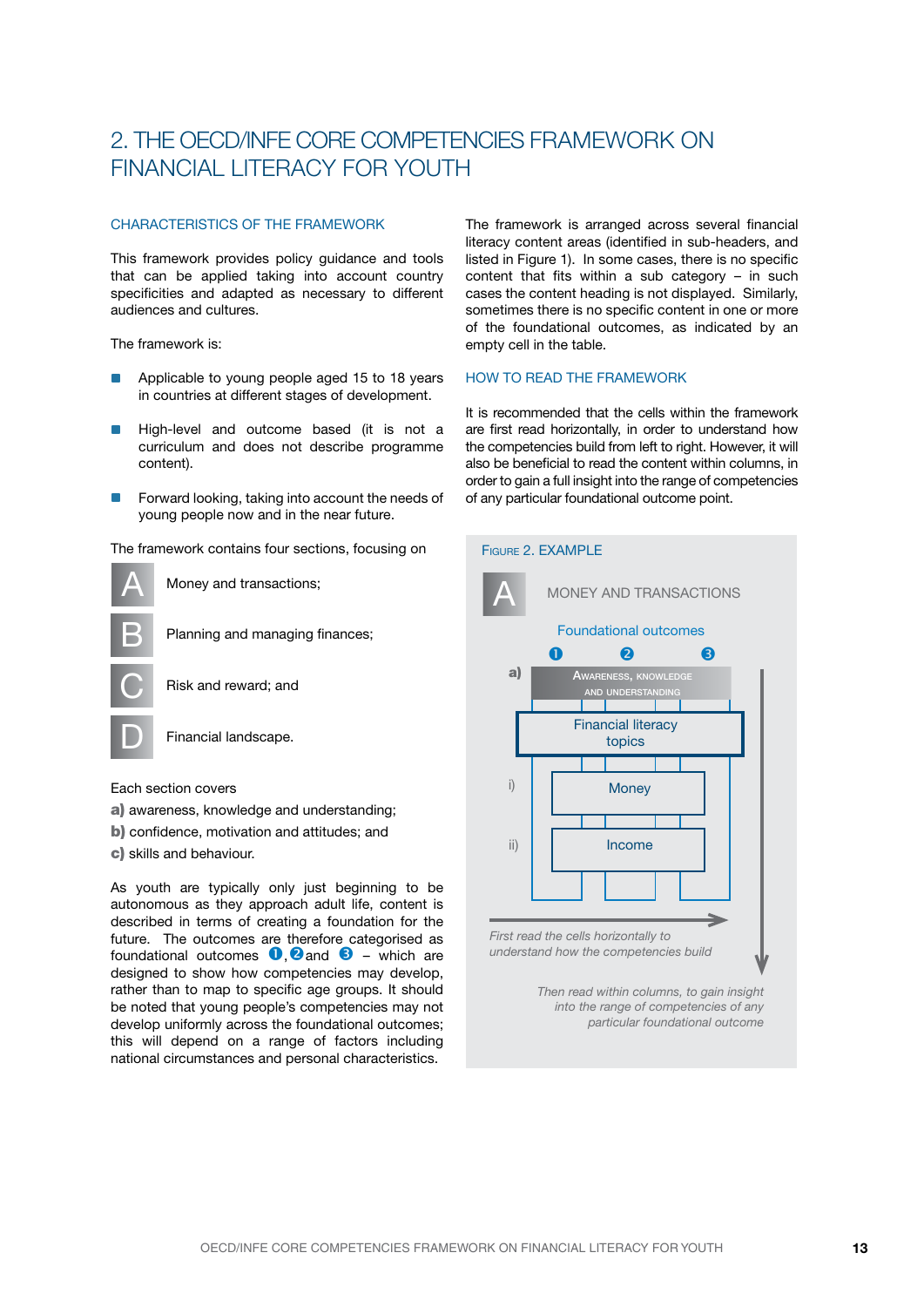<span id="page-13-0"></span>

This content area incorporates the different forms and purposes of money, ways of paying and receiving money, income, national and foreign currency, and making and monitoring transactions. It recognises that financial transactions may incur a cost and that some options, such as borrowing money, may not be universally available. It also covers practices such as taking care of cash and other valuables, calculating value for money, and filing documents and receipts.

|                                                            | FOUNDATIONAL OUTCOME <sup>0</sup>                                                                                                                                                                                                                                                                                                                                                                                                                                                                                                                                                                                 | FOUNDATIONAL OUTCOME <sup>2</sup>                                                                                                                                  | FOUNDATIONAL OUTCOME <sup>S</sup>                                                                                            |
|------------------------------------------------------------|-------------------------------------------------------------------------------------------------------------------------------------------------------------------------------------------------------------------------------------------------------------------------------------------------------------------------------------------------------------------------------------------------------------------------------------------------------------------------------------------------------------------------------------------------------------------------------------------------------------------|--------------------------------------------------------------------------------------------------------------------------------------------------------------------|------------------------------------------------------------------------------------------------------------------------------|
| A.a                                                        | A.a.i Money                                                                                                                                                                                                                                                                                                                                                                                                                                                                                                                                                                                                       |                                                                                                                                                                    |                                                                                                                              |
| AWARENESS,<br><b>KNOWLEDGE AND</b><br><b>UNDERSTANDING</b> | Aware of the common forms of<br>money.<br>Understands that cash and<br>coins have a financial value.<br>Aware that people do not have<br>unlimited amounts of money.<br>Aware that people can store<br>their cash in various ways,<br>including in a bank.<br>Aware that people who keep<br>their cash in a bank can with-<br>draw it over the counter or at a<br>cashpoint.<br>Aware that people with a bank<br>account may be charged a fee<br>to access their own money in<br>certain places.<br>Aware that money is an asset.<br>Understands that being lent<br>money is different from being<br>given money. | Understands the role(s) that<br>money plays within their<br>culture.<br>Understands that money held<br>as cash loses value in real<br>terms if there is inflation. | Understands that money held<br>in the bank may also lose value<br>in real terms if inflation outstrips<br>interest payments. |
|                                                            |                                                                                                                                                                                                                                                                                                                                                                                                                                                                                                                                                                                                                   |                                                                                                                                                                    |                                                                                                                              |
|                                                            | A.a.ii Income<br>Aware of typical income sourc-<br>es. Aware of different potential<br>career paths, including entre-<br>preneurship.<br>Understands how certain fac-<br>tors such as education level are<br>likely to affect wage levels.<br>Aware that take home pay is<br>often less than the full amount<br>earned due to deductions.<br>Understands that income may<br>not be the same every month.<br>Understands that income can<br>contribute to well-being for<br>themselves, their family and<br>community.                                                                                             | Aware of potential income<br>sources that may be relevant to<br>them now or in the near future.                                                                    | Identifies business opportuni-<br>ties and considers their viability,<br>taking into account alternative<br>options.         |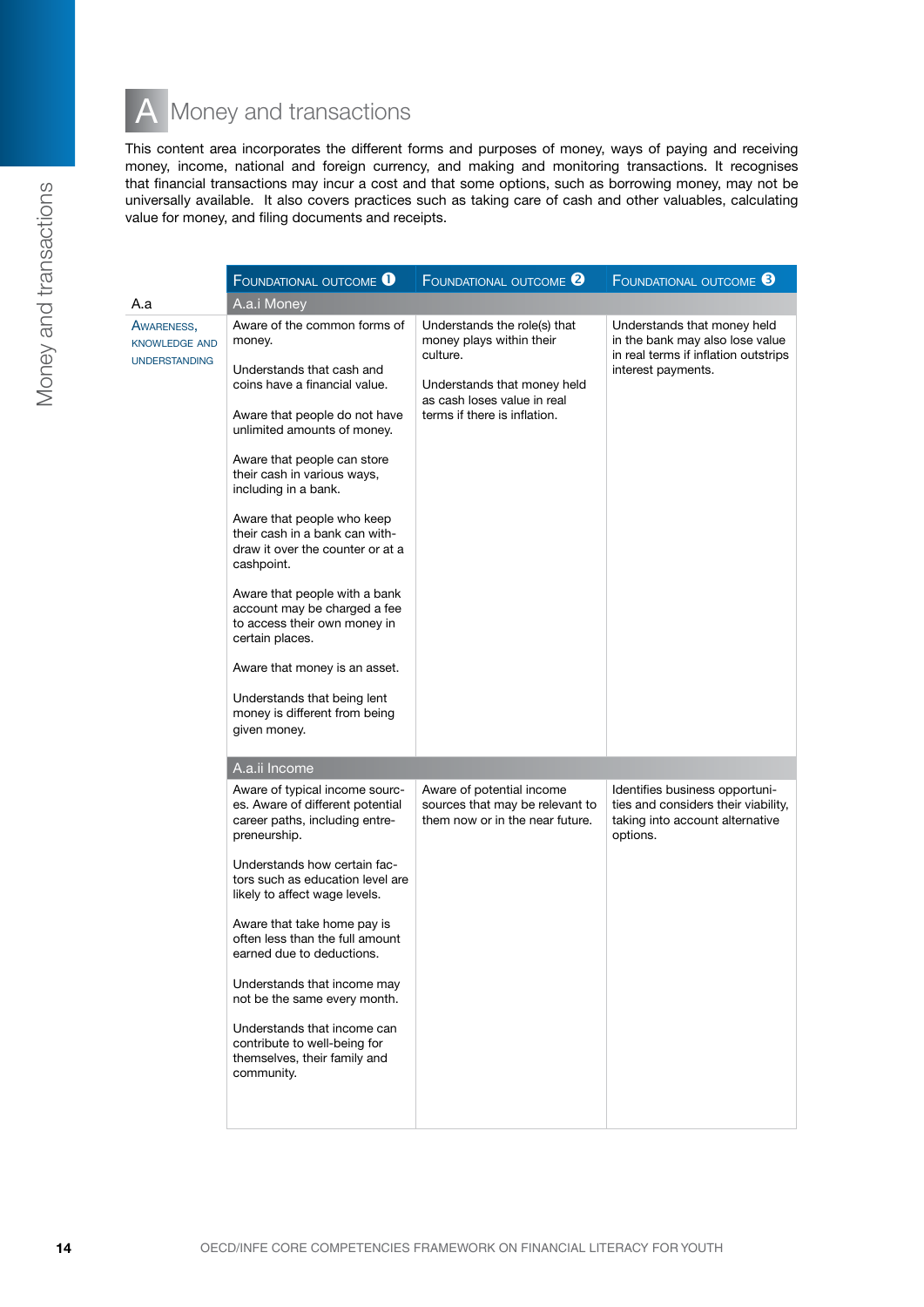| FOUNDATIONAL OUTCOME <sup>0</sup>                                                                                                                                                                                                                                                                                                                                                                                                                             | FOUNDATIONAL OUTCOME <sup>2</sup>                                                                                                                                                                                                                                                                             | FOUNDATIONAL OUTCOME <sup>S</sup>                                                                                                                                                                                                                                                                                              |
|---------------------------------------------------------------------------------------------------------------------------------------------------------------------------------------------------------------------------------------------------------------------------------------------------------------------------------------------------------------------------------------------------------------------------------------------------------------|---------------------------------------------------------------------------------------------------------------------------------------------------------------------------------------------------------------------------------------------------------------------------------------------------------------|--------------------------------------------------------------------------------------------------------------------------------------------------------------------------------------------------------------------------------------------------------------------------------------------------------------------------------|
| A.a.iii Payments and purchases                                                                                                                                                                                                                                                                                                                                                                                                                                |                                                                                                                                                                                                                                                                                                               |                                                                                                                                                                                                                                                                                                                                |
| Aware of different forms of<br>payment methods.<br>Understands that money can<br>be exchanged for goods or<br>services.<br>Aware that once they spend<br>their money, it is no longer<br>available to them to spend on<br>something else.<br>Knows that money has to be<br>added to a prepaid card before<br>it can be used.<br>Knows that a debit card is<br>linked directly to a bank ac-<br>count.                                                         | Aware of new payment tech-<br>nologies, products or methods<br>available locally.<br>Knows when it may be appro-<br>priate to use a credit card.<br>Knows that some debit cards<br>may also provide a loan to an<br>individual if the account has an<br>overdraft facility [depending on<br>country context]. | Aware that some companies<br>charge the buyer a fee when<br>purchases are made by credit<br>card.                                                                                                                                                                                                                              |
| provides a loan to the person<br>using it.                                                                                                                                                                                                                                                                                                                                                                                                                    |                                                                                                                                                                                                                                                                                                               |                                                                                                                                                                                                                                                                                                                                |
| A.a.iv Prices                                                                                                                                                                                                                                                                                                                                                                                                                                                 |                                                                                                                                                                                                                                                                                                               |                                                                                                                                                                                                                                                                                                                                |
| Has a realistic knowledge of the<br>cost of basic items including<br>food.<br>Knows that the same goods or<br>services may be priced differ-<br>ently by different vendors.                                                                                                                                                                                                                                                                                   | Has a realistic idea of the price<br>of high cost items that are<br>frequently wanted or needed<br>among their peer group and<br>how this compares to their<br>current income.                                                                                                                                | Understands how inflation and<br>other macro-economic changes<br>can impact on the cost of<br>things.<br>Understands that prices reflect<br>a range of factors, including                                                                                                                                                      |
|                                                                                                                                                                                                                                                                                                                                                                                                                                                               | factors such as certain taxes or<br>exchange rates may change the<br>final price of a good.                                                                                                                                                                                                                   | competition from different<br>providers and the availability of<br>alternative products.                                                                                                                                                                                                                                       |
|                                                                                                                                                                                                                                                                                                                                                                                                                                                               |                                                                                                                                                                                                                                                                                                               |                                                                                                                                                                                                                                                                                                                                |
| Understands that documents<br>provided by financial services,<br>as well as bills and certain re-<br>ceipts and guarantees may be<br>important, and should be kept<br>safely. Understands that certain<br>documents have legal implica-<br>tions and should be read.<br>Understands that signing a<br>contract may make them legally<br>obliged to pay for something or<br>repay something and that they<br>could face consequences if<br>they fail to do so. |                                                                                                                                                                                                                                                                                                               |                                                                                                                                                                                                                                                                                                                                |
| A.a.vi Foreign currency                                                                                                                                                                                                                                                                                                                                                                                                                                       |                                                                                                                                                                                                                                                                                                               |                                                                                                                                                                                                                                                                                                                                |
| Aware that other countries may<br>use a different currency from<br>their own.                                                                                                                                                                                                                                                                                                                                                                                 | Knows where to go to ex-<br>change currency.<br>Knows that some exchange<br>rates can fluctuate.                                                                                                                                                                                                              | Understands that a cost is often<br>incurred when exchanging cur-<br>rencies, and that this can vary<br>by provider.<br>Understands that variations in<br>exchange rates are caused by<br>economic factors.<br>Understands that variations in<br>exchange rates can have an<br>impact on the costs of goods<br>bought at home. |
|                                                                                                                                                                                                                                                                                                                                                                                                                                                               | Knows that a credit card                                                                                                                                                                                                                                                                                      | Knows that other external<br>A.a.v Financial records and contracts                                                                                                                                                                                                                                                             |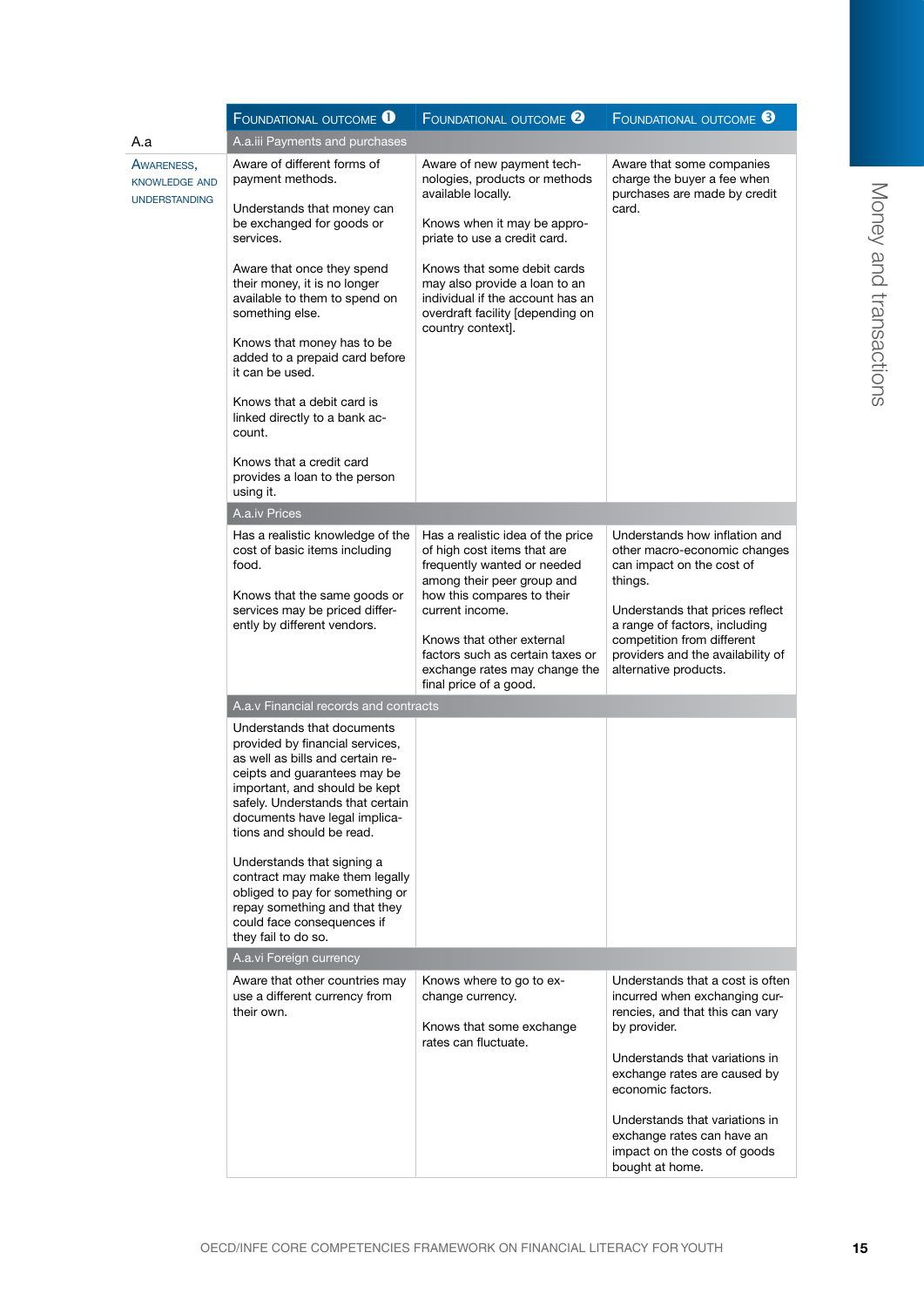|                                        | FOUNDATIONAL OUTCOME <sup>0</sup>                                                                                                        | FOUNDATIONAL OUTCOME <sup>2</sup>                                                                | <b>FOUNDATIONAL OUTCOME 8</b>                                                                                                                         |  |  |
|----------------------------------------|------------------------------------------------------------------------------------------------------------------------------------------|--------------------------------------------------------------------------------------------------|-------------------------------------------------------------------------------------------------------------------------------------------------------|--|--|
| A.b                                    | A.b.i Money                                                                                                                              |                                                                                                  |                                                                                                                                                       |  |  |
| CONFIDENCE,<br><b>MOTIVATION AND</b>   | Confident to receive money in<br>cash and other forms.                                                                                   |                                                                                                  | Interested to know more about<br>the benefits and risks of new<br>forms of money such as virtual                                                      |  |  |
| <b>ATTITUDES</b>                       | Confident to talk about money<br>matters with family and other<br>trusted adults.                                                        |                                                                                                  | currency.                                                                                                                                             |  |  |
|                                        | A.b.ii Income                                                                                                                            |                                                                                                  |                                                                                                                                                       |  |  |
|                                        | Confident to seek ways to<br>create an income.                                                                                           | Confident to discuss pay when<br>applying for a job.                                             |                                                                                                                                                       |  |  |
|                                        | A.b.iii Payments and purchases                                                                                                           |                                                                                                  |                                                                                                                                                       |  |  |
|                                        | Conscious of their own spend-<br>ing habits and use of money.                                                                            | Confident to make their own<br>spending decisions even if their<br>peers make different choices. | Confident to negotiate a fair<br>price when making a purchase<br>where necessary.                                                                     |  |  |
|                                        | Motivated to shop around for a<br>good deal when buying every-<br>day goods.                                                             | Understands that spending<br>choices can have an ethical                                         |                                                                                                                                                       |  |  |
|                                        | Respects that different people<br>may have different preferences<br>in relation to spending - as well<br>as to saving or donating money. | component, and that their<br>choices can impact on others.                                       |                                                                                                                                                       |  |  |
|                                        | Confident to speak up if they<br>receive the wrong change or<br>are charged the wrong amount.                                            |                                                                                                  |                                                                                                                                                       |  |  |
|                                        | Confident to handle simple<br>transactions within an enter-<br>prise such as a shop or market<br>stall.                                  |                                                                                                  |                                                                                                                                                       |  |  |
|                                        | A.b.iv Financial records and contracts                                                                                                   |                                                                                                  |                                                                                                                                                       |  |  |
|                                        | Recognises that it is worth<br>taking the time to read and<br>understand a contract before<br>signing it.                                |                                                                                                  | Confident to read financial<br>documents and seek to query<br>and rectify any errors.                                                                 |  |  |
| A.c                                    | A.c.i Money                                                                                                                              |                                                                                                  |                                                                                                                                                       |  |  |
| <b>S</b> KILLS AND<br><b>BEHAVIOUR</b> | Can recognise and count mon-<br>ey in own currency.<br>Takes care of cash and valuable                                                   |                                                                                                  | Able to compare and contrast<br>different ways of transferring<br>money between people and<br>organisations.                                          |  |  |
|                                        | items in their possession.                                                                                                               |                                                                                                  | Considers the advantages<br>and disadvantages of various<br>types of transaction from their<br>own perspective and from the<br>perspective of others. |  |  |
|                                        | A.c.ii Income                                                                                                                            |                                                                                                  |                                                                                                                                                       |  |  |
|                                        | Identifies potential sources of<br>income.                                                                                               | Can identify ways to raise<br>money through enterprising<br>activities.                          | Can develop a simple business<br>plan.                                                                                                                |  |  |
|                                        | Makes plans to ensure that<br>they have an income when<br>relevant.                                                                      |                                                                                                  |                                                                                                                                                       |  |  |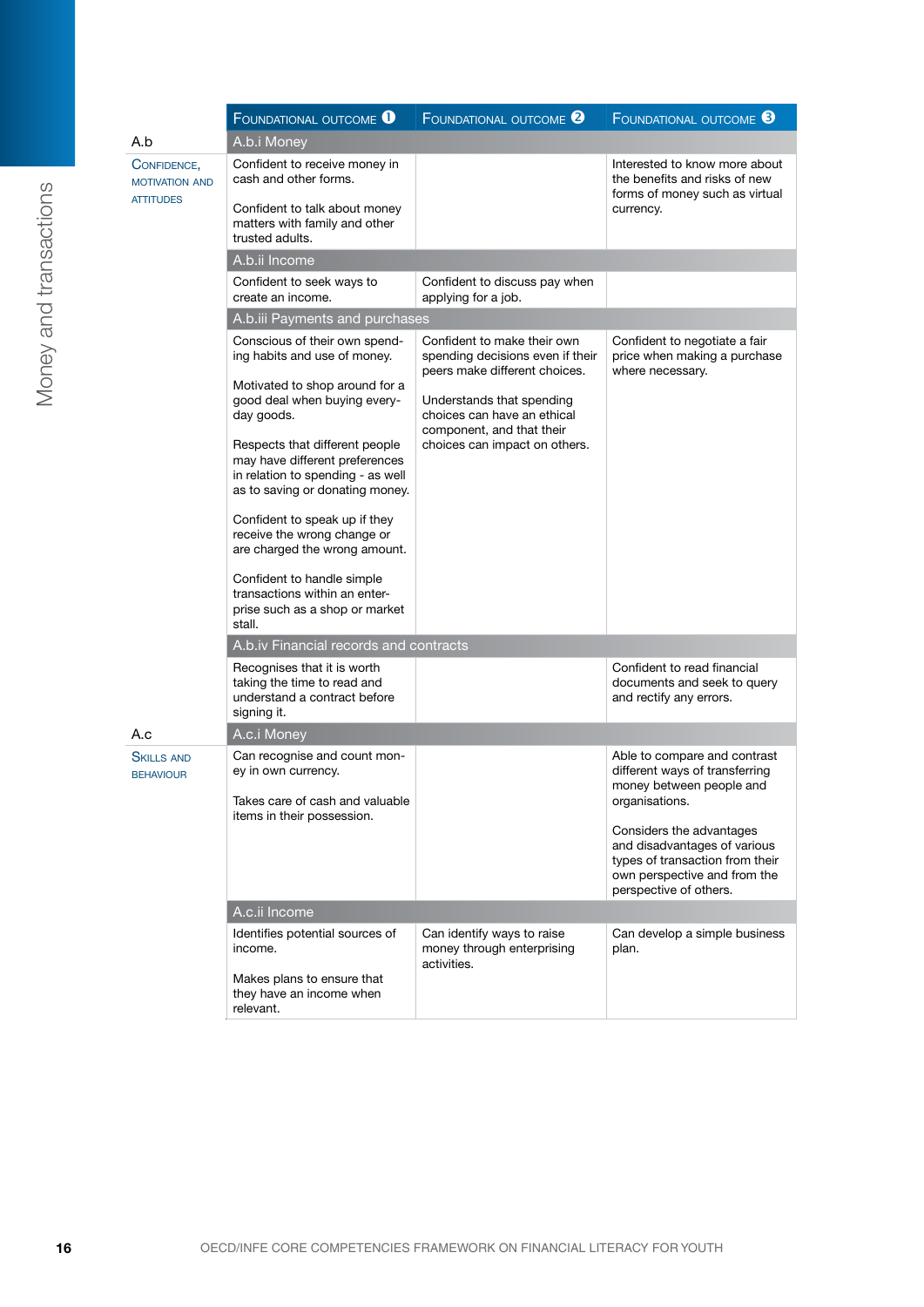|                                        | FOUNDATIONAL OUTCOME <sup>0</sup>                                                                                                                                                      | FOUNDATIONAL OUTCOME <sup>2</sup>                                                                                        | <b>FOUNDATIONAL OUTCOME 8</b>                                                                    |  |  |
|----------------------------------------|----------------------------------------------------------------------------------------------------------------------------------------------------------------------------------------|--------------------------------------------------------------------------------------------------------------------------|--------------------------------------------------------------------------------------------------|--|--|
| A.c                                    | A.c.iii Payments and purchases                                                                                                                                                         |                                                                                                                          |                                                                                                  |  |  |
| <b>S</b> KILLS AND<br><b>BEHAVIOUR</b> | Can make simple choices<br>across similar products based<br>on price and quantity.                                                                                                     | Makes considered spending<br>decisions – including when<br>shopping for larger items.                                    |                                                                                                  |  |  |
|                                        | Can use mental arithmetic to<br>calculate the final price of a<br>small selection of items, or a<br>single item taking into account<br>discount or tax, if relevant,<br>before paying. | Can compare and contrast<br>different ways of paying and<br>receiving payment of goods<br>and services.                  |                                                                                                  |  |  |
|                                        | Offers correct money when<br>buying something in cash, or<br>offers a larger amount and<br>checks change.                                                                              |                                                                                                                          |                                                                                                  |  |  |
|                                        | Checks receipts after making<br>purchases.                                                                                                                                             |                                                                                                                          |                                                                                                  |  |  |
|                                        | Saves relevant receipts in case<br>of future need.                                                                                                                                     |                                                                                                                          |                                                                                                  |  |  |
|                                        | Conducts sales and purchases<br>in an honest and open manner.                                                                                                                          |                                                                                                                          |                                                                                                  |  |  |
|                                        | A.c.iv Financial records and contracts                                                                                                                                                 |                                                                                                                          |                                                                                                  |  |  |
|                                        | Reads, checks, and takes care<br>of financial documents.                                                                                                                               | Reads the terms and conditions<br>of financial products and ser-<br>vices before deciding whether<br>to sign a contract. | Reads financial contracts and<br>checks the meaning of unclear<br>words or terms before deciding |  |  |
|                                        | Can identify some irregularities<br>on a bank statement or similar<br>financial document.                                                                                              |                                                                                                                          | whether to sign a contract.                                                                      |  |  |
|                                        | Completes financial forms care-<br>fully and accurately.                                                                                                                               |                                                                                                                          |                                                                                                  |  |  |
|                                        | Competent in making the cal-<br>culations necessary to check<br>receipts and monitor spending,<br>using appropriate tools where<br>necessary.                                          |                                                                                                                          |                                                                                                  |  |  |
|                                        | A.c.v Foreign currency                                                                                                                                                                 |                                                                                                                          |                                                                                                  |  |  |
|                                        | Can make cash payments<br>in a foreign currency [where<br>necessary].                                                                                                                  | Can apply exchange rates<br>to convert amounts in differ-<br>ent currencies to their own<br>currency.                    | Able to make considered<br>decisions about purchases in<br>foreign currencies.                   |  |  |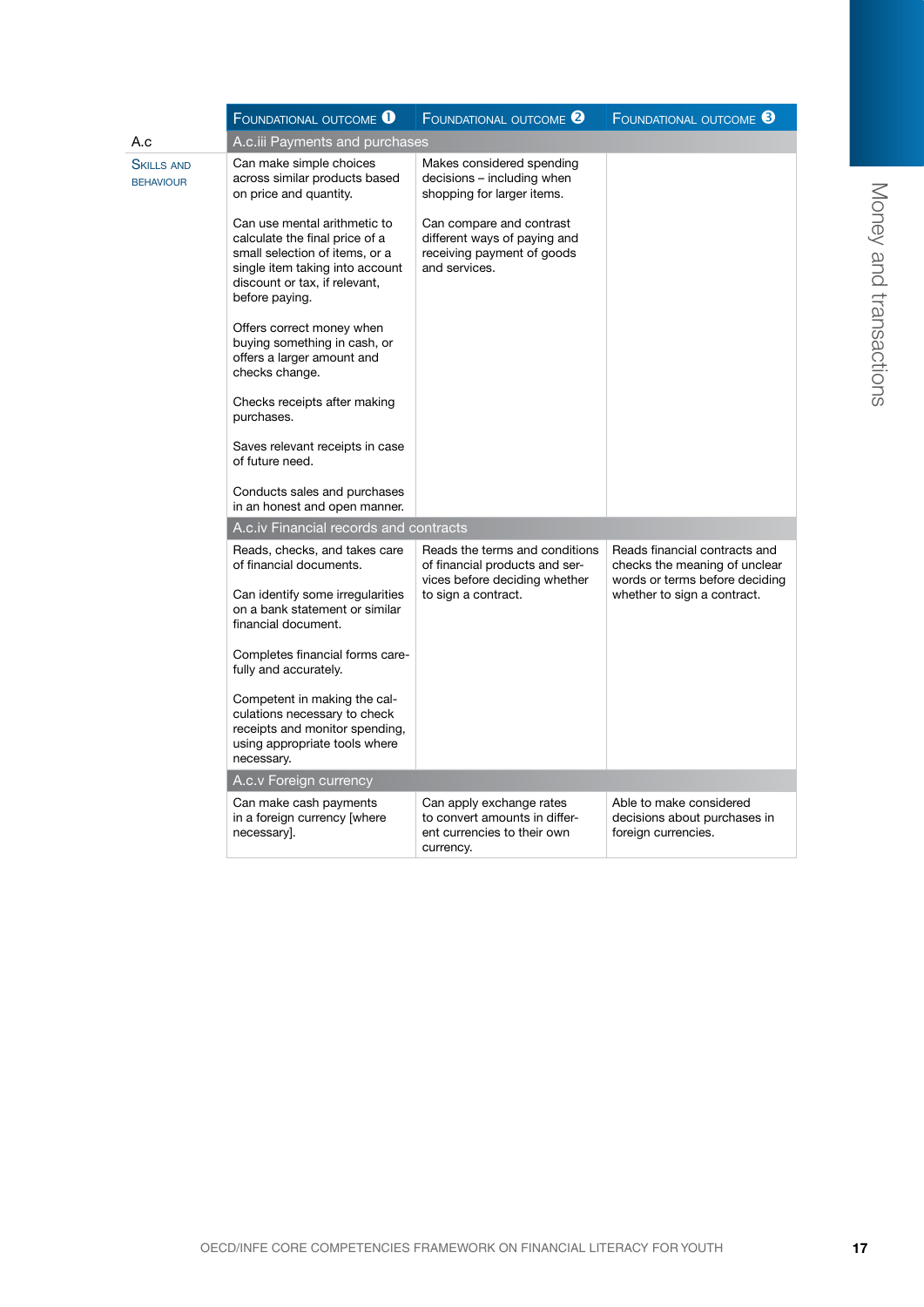<span id="page-17-0"></span>

This content area reflects the importance of planning and managing income and wealth over the short and long term. For youth, it particularly reflects the process of managing, planning and monitoring income and expenses and understanding ways of enhancing wealth and financial well-being. It includes competencies related to credit use as well as savings and wealth creation.

|                                                            | <b>FOUNDATIONAL OUTCOME O</b>                                                                                                                 | FOUNDATIONAL OUTCOME <sup>2</sup>                                                                                                                                                                  | FOUNDATIONAL OUTCOME <sup>S</sup>                                                                                                                                                                                                                                                           |  |  |
|------------------------------------------------------------|-----------------------------------------------------------------------------------------------------------------------------------------------|----------------------------------------------------------------------------------------------------------------------------------------------------------------------------------------------------|---------------------------------------------------------------------------------------------------------------------------------------------------------------------------------------------------------------------------------------------------------------------------------------------|--|--|
| B.a                                                        | B.a.i Budgeting                                                                                                                               |                                                                                                                                                                                                    |                                                                                                                                                                                                                                                                                             |  |  |
| AWARENESS,<br><b>KNOWLEDGE AND</b><br><b>UNDERSTANDING</b> | Understands the benefits of<br>planning finances and drawing<br>up a budget based on those<br>plans.                                          | Understands the relevance of<br>monitoring cash-flow across<br>different time scales.                                                                                                              |                                                                                                                                                                                                                                                                                             |  |  |
|                                                            | Understands that they must<br>keep track of all expenses,<br>however incurred, in order to<br>know whether they are staying<br>within budget. |                                                                                                                                                                                                    |                                                                                                                                                                                                                                                                                             |  |  |
|                                                            | B.a.ii Managing income and expenditure                                                                                                        |                                                                                                                                                                                                    |                                                                                                                                                                                                                                                                                             |  |  |
|                                                            | Knows the difference between<br>needs and wants.<br>Understands the need to pri-<br>oritise certain expenses when<br>income is limited.       | Understands that some ex-<br>penses may be infrequent or<br>irregular, and recognises the im-<br>portance of planning for these.<br>Understands that income and<br>expenditure need to be actively | Can give a balanced argument<br>for using credit in some situ-<br>ations rather than waiting and<br>saving up and vice versa.<br>Understands the importance<br>of managing personal or                                                                                                      |  |  |
|                                                            |                                                                                                                                               | managed.<br>Knows that there are different<br>ways in which expenditure can<br>be smoothed over time through<br>saving or borrowing.                                                               | household money and that of a<br>business separately.                                                                                                                                                                                                                                       |  |  |
|                                                            | <b>B.a.iii Saving</b>                                                                                                                         |                                                                                                                                                                                                    |                                                                                                                                                                                                                                                                                             |  |  |
|                                                            | Aware of the benefits of saving.<br>Understands that it may be<br>necessary to save up to buy<br>high cost items.                             | Knows how interest rate chang-<br>es may impact saving.<br>Understands the impact of<br>compound interest on savings.                                                                              | Knows approximately the<br>typical interest paid on savings<br>products most commonly used<br>among their peer group.<br>Knows how inflation impacts<br>on different types of saving.<br>Understands why it is relevant<br>to know the level of inflation<br>as well as interest rates when |  |  |
|                                                            |                                                                                                                                               |                                                                                                                                                                                                    | choosing a savings product.                                                                                                                                                                                                                                                                 |  |  |
|                                                            | B.a.iv Longer-term planning                                                                                                                   |                                                                                                                                                                                                    |                                                                                                                                                                                                                                                                                             |  |  |
|                                                            | Understands the benefit of a<br>financial plan for life events that<br>are likely to occur in the future.<br>Aware of the need to save early  | Knows how to plan a simple<br>investment portfolio.                                                                                                                                                | Has a good understanding of<br>the importance of planning<br>ahead for longer-term needs<br>such as education or independ-<br>ent living.                                                                                                                                                   |  |  |
|                                                            | for retirement.                                                                                                                               |                                                                                                                                                                                                    | Knows how age, income and<br>circumstance may affect a<br>range of financial decisions.<br>Understands the role of pension<br>provision or products in plan-<br>ning for retirement.                                                                                                        |  |  |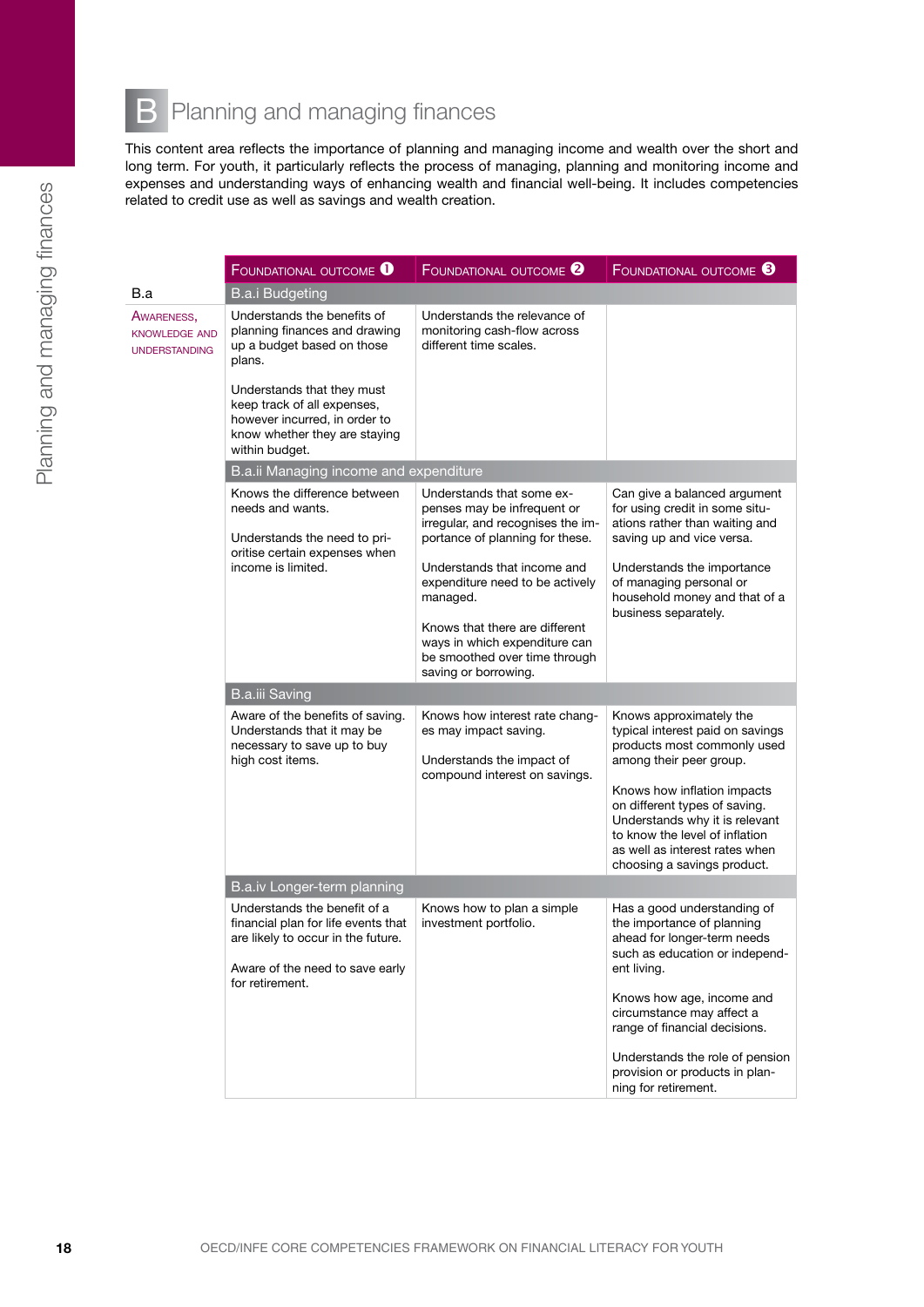|                                                          | <b>FOUNDATIONAL OUTCOME O</b>                                                                                                                                 | FOUNDATIONAL OUTCOME <sup>2</sup>                                                                               | <b>FOUNDATIONAL OUTCOME O</b>                                                                                                                                                     |
|----------------------------------------------------------|---------------------------------------------------------------------------------------------------------------------------------------------------------------|-----------------------------------------------------------------------------------------------------------------|-----------------------------------------------------------------------------------------------------------------------------------------------------------------------------------|
|                                                          |                                                                                                                                                               |                                                                                                                 | Knows some of the ways in<br>which wealth can be built for in-<br>dividual, families and communi-<br>ties and recognises the benefits<br>of doing so.                             |
|                                                          |                                                                                                                                                               |                                                                                                                 | Understands why many people<br>hold a mixture of savings and<br>credit products.                                                                                                  |
|                                                          | <b>B.a.v Credit</b>                                                                                                                                           |                                                                                                                 |                                                                                                                                                                                   |
|                                                          | Understands that if they borrow<br>money they have a responsibili-<br>ty to repay it.                                                                         | Knows how interest rate chang-<br>es may impact certain forms of<br>credit.                                     | Understands how various<br>factors impact on the cost and<br>availability of credit.                                                                                              |
|                                                          | Understands why people<br>often need to pay interest on<br>money they borrow or expect to<br>receive interest on savings; or<br>understands shariah compliant | Knows that schemes like 'hire<br>purchase', or 'buy now pay<br>later' are forms of credit [where<br>available]. | Understands the principle of<br>credit worthiness and [where<br>relevant] the potential benefit of<br>having a good credit score.                                                 |
|                                                          | products designed to avoid<br>the payment of interest where<br>relevant.<br>Aware of the difficulties faced                                                   |                                                                                                                 | Knows approximately the typ-<br>ical interest and fees charged<br>on the credit products most<br>commonly used among their<br>peer group.                                         |
|                                                          | by people with high levels of<br>debt. Knows that goods bought<br>on credit may be repossessed if<br>the repayments are not made.                             |                                                                                                                 | Able to give some reasons why<br>borrowing money for productive<br>purposes, such as starting a<br>business can make more sense<br>than borrowing to pay for con-<br>sumer goods. |
| B.b                                                      | B.b.i Managing income and expenditure                                                                                                                         |                                                                                                                 |                                                                                                                                                                                   |
| CONFIDENCE,<br><b>MOTIVATION AND</b><br><b>ATTITUDES</b> | Motivated to develop effective<br>money management as a tool<br>for achieving financial well-be-<br>ing.                                                      |                                                                                                                 | Remains confident and moti-<br>vated when faced with financial<br>setbacks or unfavourable<br>outcomes.                                                                           |
|                                                          | Confident to manage personal<br>spending and saving.                                                                                                          |                                                                                                                 |                                                                                                                                                                                   |
|                                                          | B.b.ii Saving                                                                                                                                                 |                                                                                                                 |                                                                                                                                                                                   |
|                                                          | Motivated to save-up for a<br>particular item.                                                                                                                | Confident to make a decision<br>about which savings product(s)<br>to use.                                       | Optimistic about the possibility<br>of saving for the longer-term.                                                                                                                |
|                                                          | B.b.iii Longer-term planning                                                                                                                                  |                                                                                                                 |                                                                                                                                                                                   |
|                                                          | Is prepared to delay gratifica-<br>tion in order to gain more in the<br>future.                                                                               | Confident to plan ahead over<br>several months to achieve<br>financial goals.                                   | Interested but cautious when<br>hearing about new financial<br>products, services and financial<br>providers that may help them<br>achieve their financial goals.                 |
|                                                          | <b>B.b.iv Credit</b>                                                                                                                                          |                                                                                                                 |                                                                                                                                                                                   |
|                                                          |                                                                                                                                                               | Motivated to ask for advice<br>before making decisions to use<br>credit.                                        | Confident in their own ability to<br>make informed decisions about<br>access to, and use of, some<br>common forms of credit.                                                      |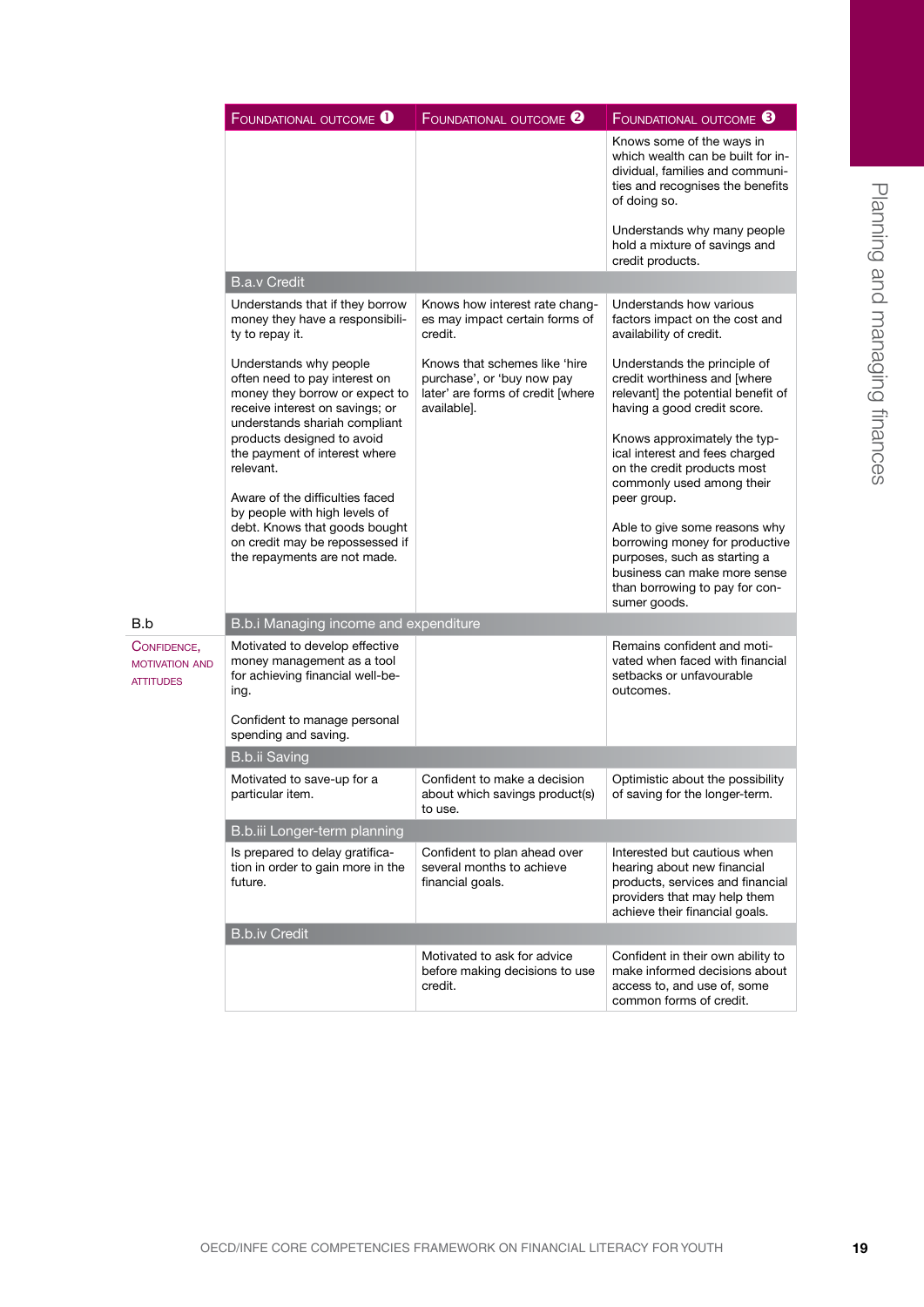|                                       | FOUNDATIONAL OUTCOME <sup>0</sup>                                                                                                                                    | FOUNDATIONAL OUTCOME <sup>2</sup>                                                                                          | FOUNDATIONAL OUTCOME <sup>8</sup>                                                                                                                                   |
|---------------------------------------|----------------------------------------------------------------------------------------------------------------------------------------------------------------------|----------------------------------------------------------------------------------------------------------------------------|---------------------------------------------------------------------------------------------------------------------------------------------------------------------|
| B.c                                   | <b>B.c.i Budgeting</b>                                                                                                                                               |                                                                                                                            |                                                                                                                                                                     |
| <b>SKILLS AND</b><br><b>BEHAVIOUR</b> | Lives within their means [taking<br>into account external financial<br>support and circumstances<br>where relevant].                                                 | Differentiates between regular<br>and irregular income and<br>expenses and based on this<br>creates a budget.              | Identifies ways in which their<br>plans for the following 1-2 years<br>may impact on them financially,<br>and considers ways to manage<br>these.                    |
|                                       | Able to select and use simple<br>budgeting tools.                                                                                                                    | Keeps a close watch on their<br>expenditure and income and<br>makes adjustments when<br>necessary.                         |                                                                                                                                                                     |
|                                       | B.c.ii Managing income and expenditure                                                                                                                               |                                                                                                                            |                                                                                                                                                                     |
|                                       | Thinks about the different<br>options for spending or saving<br>the money that they receive and<br>their implications.                                               | Makes financial decisions in a<br>timely manner.<br>Critically assesses the effective-<br>ness of their previous financial | Can compare across multiple<br>factors in a range of common<br>financial products to choose<br>those that will help them reach<br>their short-term financial goals. |
|                                       | Can successfully avoid over-<br>spending in everyday situations.                                                                                                     | decisions and considers wheth-<br>er to repeat this behaviour in<br>future.                                                |                                                                                                                                                                     |
|                                       | Plans ahead for expenses<br>expected to occur in the near<br>future.                                                                                                 |                                                                                                                            |                                                                                                                                                                     |
|                                       | <b>B.c.iii Saving</b>                                                                                                                                                |                                                                                                                            |                                                                                                                                                                     |
|                                       | Can explain the benefits of<br>having savings.<br>Can calculate how long it will                                                                                     | Can make an informed decision<br>about saving whilst having debt<br>to repay.                                              | Can develop a savings plan that<br>will help them to reach a high<br>value savings goal.                                                                            |
|                                       | take to save a certain amount<br>of money given current income<br>and expenditure.                                                                                   |                                                                                                                            | Takes into account the fact that<br>the price of an item they are<br>saving for may change over<br>time.                                                            |
|                                       | B.c.iv Longer-term planning                                                                                                                                          |                                                                                                                            |                                                                                                                                                                     |
|                                       | Makes an informed decision<br>(possibly with parents) about<br>whether to invest in additional<br>study or move into work once<br>compulsory schooling has<br>ended. | Identifies milestones or future<br>life stages that may require<br>financial preparations from a<br>young age.             | Can assess the pros and cons<br>of some products aimed at<br>longer-term goals.                                                                                     |
|                                       | <b>B.c.v Credit</b>                                                                                                                                                  |                                                                                                                            |                                                                                                                                                                     |
|                                       | Pays anything they owe on<br>time.                                                                                                                                   | Can apply their knowledge and<br>understanding to describe the<br>implications of defaulting on a                          | Can calculate the financial ben-<br>efit of repaying credit early.                                                                                                  |
|                                       | Speaks to a lender early in case<br>of difficulty repaying.                                                                                                          | specific credit obligation.                                                                                                |                                                                                                                                                                     |
|                                       | Takes time to understand the<br>overall cost implications of<br>borrowing money.                                                                                     |                                                                                                                            |                                                                                                                                                                     |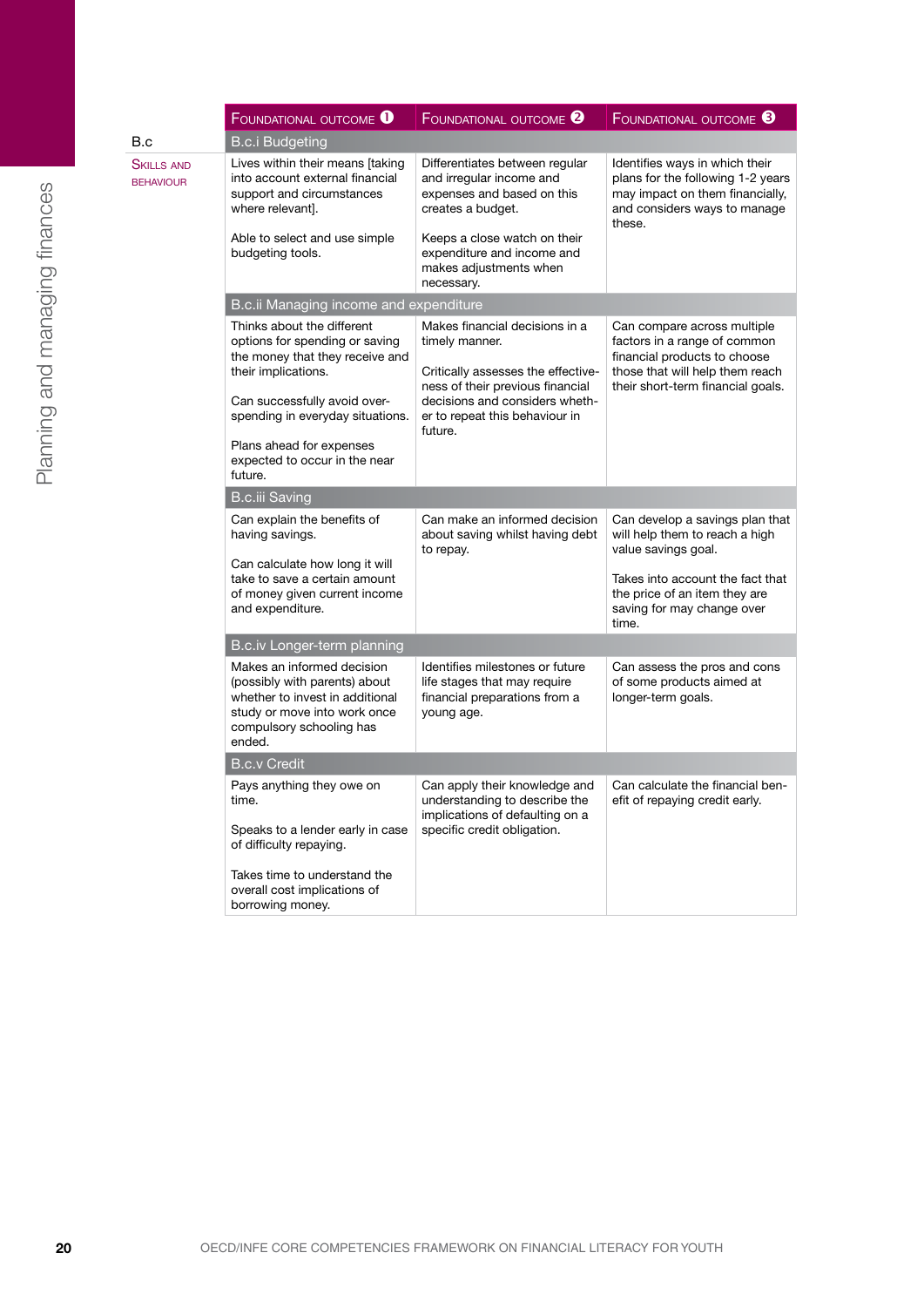<span id="page-20-0"></span>

Youth need to understand ways of protecting themselves from the risk of losing essential income or property as well as the risk inherent in certain financial products such as credit agreements with variable interest rates, or investment products. This content area therefore includes knowledge of the types of products that may help people to protect themselves from the consequences of negative outcomes such as insurance and savings, and assessing the level of risk and reward related to different products, purchases, behaviours or external factors.

| <b>FOUNDATIONAL OUTCOME</b>                                                                                                                                                                                                                                                                                                                                                                                                                                                                    | FOUNDATIONAL OUTCOME <sup>2</sup>                                                                                                                                                                                                                                                                                                                                                           | FOUNDATIONAL OUTCOME <sup>8</sup>                                                                                                                                                                                                                                                                                                                      |
|------------------------------------------------------------------------------------------------------------------------------------------------------------------------------------------------------------------------------------------------------------------------------------------------------------------------------------------------------------------------------------------------------------------------------------------------------------------------------------------------|---------------------------------------------------------------------------------------------------------------------------------------------------------------------------------------------------------------------------------------------------------------------------------------------------------------------------------------------------------------------------------------------|--------------------------------------------------------------------------------------------------------------------------------------------------------------------------------------------------------------------------------------------------------------------------------------------------------------------------------------------------------|
| C.a.i Changing value                                                                                                                                                                                                                                                                                                                                                                                                                                                                           |                                                                                                                                                                                                                                                                                                                                                                                             |                                                                                                                                                                                                                                                                                                                                                        |
| Understands that some pur-<br>chases may lose value over<br>time, whilst others may gain<br>value.                                                                                                                                                                                                                                                                                                                                                                                             | Aware that investment products<br>have different levels of risk of<br>losing the money invested.                                                                                                                                                                                                                                                                                            |                                                                                                                                                                                                                                                                                                                                                        |
| can lose value or gain value.                                                                                                                                                                                                                                                                                                                                                                                                                                                                  |                                                                                                                                                                                                                                                                                                                                                                                             |                                                                                                                                                                                                                                                                                                                                                        |
| C.a.ii Identifying risks                                                                                                                                                                                                                                                                                                                                                                                                                                                                       |                                                                                                                                                                                                                                                                                                                                                                                             |                                                                                                                                                                                                                                                                                                                                                        |
| Aware of some of the risks<br>that people face that may have<br>financial consequences, such<br>as flood or ill-health.<br>Knows that late payment or<br>non-payment of bills or credit<br>repayment can have negative<br>financial consequences.                                                                                                                                                                                                                                              | Understands that it is important<br>to take into account different<br>features of a financial product<br>in order to assess its risk [In<br>developed financial markets].<br>Is aware that information pro-<br>vided by some firms or informal<br>providers may only highlight the<br>benefits or rewards of a particu-<br>lar product without providing a<br>full indication of the risks. | Aware that people need to take<br>calculated risks when making a<br>number of investment deci-<br>sions, including buying assets,<br>funding education or choosing a<br>pension fund.<br>Understands why longevity may<br>pose a risk to people planning<br>their own retirement.<br>Understands the role and risk<br>taken by a guarantor and the re- |
|                                                                                                                                                                                                                                                                                                                                                                                                                                                                                                | and false advertising.                                                                                                                                                                                                                                                                                                                                                                      | sponsibility it brings when credit<br>repayments are not made.                                                                                                                                                                                                                                                                                         |
|                                                                                                                                                                                                                                                                                                                                                                                                                                                                                                |                                                                                                                                                                                                                                                                                                                                                                                             |                                                                                                                                                                                                                                                                                                                                                        |
| a portion of their money to<br>increase their sense of financial<br>security.<br>Has a basic awareness of how<br>saving products and insurance<br>could help them when thinking<br>about ways of managing risk.<br>Has a general understanding<br>of the reasons that people buy<br>insurance products.<br>Knows some common features<br>of certain types of insurance<br>such as travel insurance or<br>car insurance [depending on<br>national specificities].<br>Understands the purpose of | itation of government financial<br>safety nets.                                                                                                                                                                                                                                                                                                                                             | Knows whether they have<br>a legal obligation to protect<br>themselves against the financial<br>implications of specific adverse<br>events.                                                                                                                                                                                                            |
| when applying for insurance.                                                                                                                                                                                                                                                                                                                                                                                                                                                                   |                                                                                                                                                                                                                                                                                                                                                                                             |                                                                                                                                                                                                                                                                                                                                                        |
|                                                                                                                                                                                                                                                                                                                                                                                                                                                                                                |                                                                                                                                                                                                                                                                                                                                                                                             |                                                                                                                                                                                                                                                                                                                                                        |
| can come with both risks and<br>rewards.                                                                                                                                                                                                                                                                                                                                                                                                                                                       | potentially provide higher re-<br>wards because the bearer takes<br>some risk.                                                                                                                                                                                                                                                                                                              | Understands the basic idea<br>of reducing investment risk<br>through diversification.                                                                                                                                                                                                                                                                  |
|                                                                                                                                                                                                                                                                                                                                                                                                                                                                                                | Understands that investments<br>Aware that some people save<br>disclosing relevant information<br>Knows that financial products                                                                                                                                                                                                                                                             | Identifies common price tricks<br>C.a.iii Financial safety nets and insurance<br>Aware of the possibility and lim-<br>C.a.iv Balancing risk and reward<br>Knows that some products can                                                                                                                                                                 |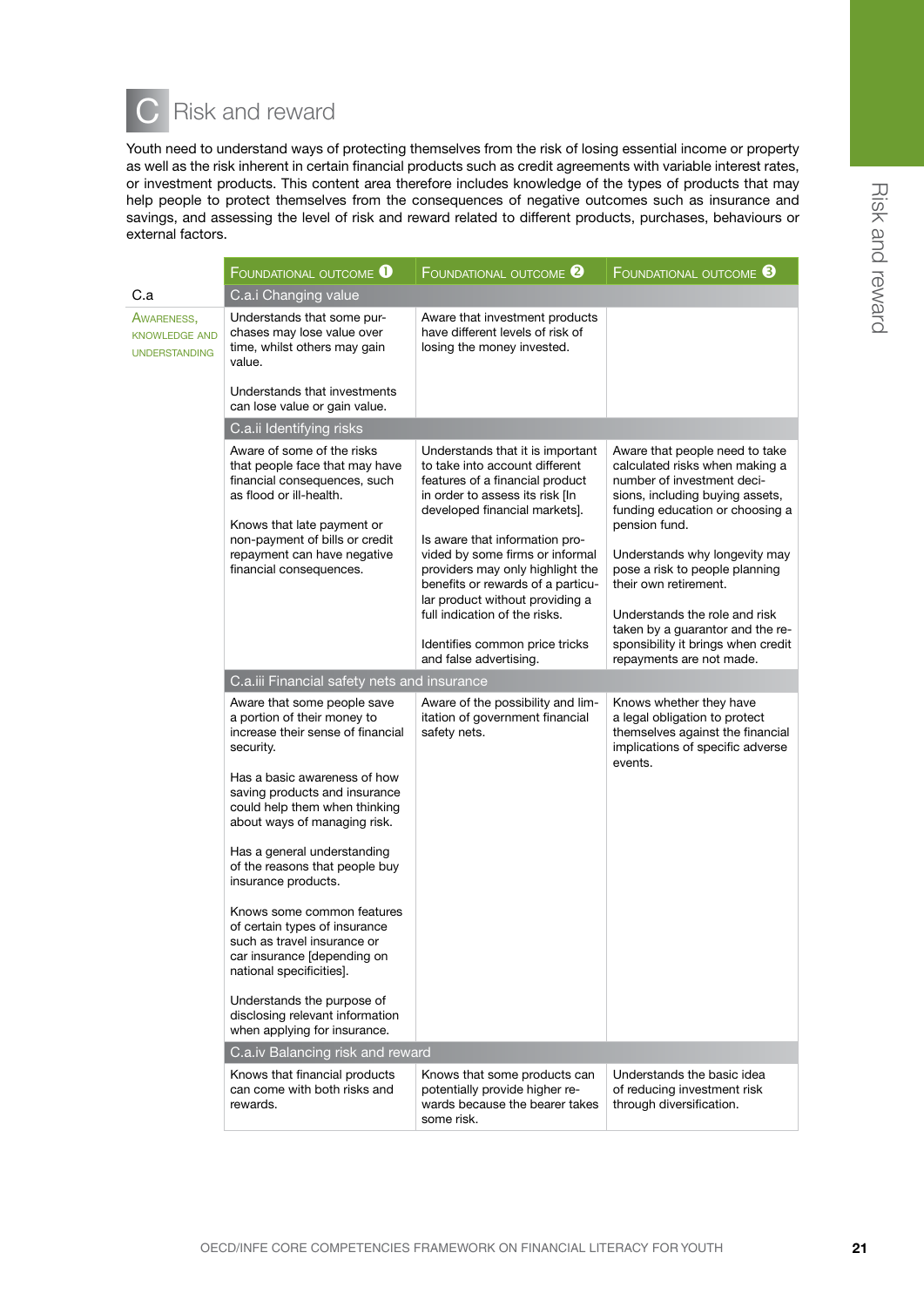|                                                          | <b>FOUNDATIONAL OUTCOME O</b>                                                                                                                                                    | <b>FOUNDATIONAL OUTCOME <sup>2</sup></b>                                                                                                                                                   | <b>FOUNDATIONAL OUTCOME O</b>                                                                                                                                                                                |
|----------------------------------------------------------|----------------------------------------------------------------------------------------------------------------------------------------------------------------------------------|--------------------------------------------------------------------------------------------------------------------------------------------------------------------------------------------|--------------------------------------------------------------------------------------------------------------------------------------------------------------------------------------------------------------|
|                                                          |                                                                                                                                                                                  | Has a basic understanding of<br>the relative risk of saving in<br>a bank vs investment in the<br>stock-market.                                                                             | Has some understanding of<br>why the past performance of<br>investments or firms does not<br>guarantee future performance<br>and why short-term price fluc-                                                  |
|                                                          |                                                                                                                                                                                  | Aware that entrepreneurs may<br>face difficulties finding investors<br>or lenders and can explain<br>these difficulties in terms of risk<br>and reward.                                    | tuations may not be representa-<br>tive of longer-term trends.                                                                                                                                               |
|                                                          |                                                                                                                                                                                  | Understands the risks and<br>potential rewards of being self-<br>employed rather than working<br>as an employee.                                                                           |                                                                                                                                                                                                              |
| C.b                                                      | C.b.i Identifying risks                                                                                                                                                          |                                                                                                                                                                                            |                                                                                                                                                                                                              |
| CONFIDENCE,<br><b>MOTIVATION AND</b><br><b>ATTITUDES</b> | Is cautious about making finan-<br>cial decisions hastily, or without<br>having access to good quality<br>information or advice about the<br>risk and rewards.                   | Confidently applies useful rules<br>of thumb when considering in-<br>vestment opportunities, such as<br>'if it looks too good to be true, it<br>probably is'.                              | Has the confidence to take<br>some calculated financial risks.                                                                                                                                               |
|                                                          | C.b.ii Balancing risk and reward                                                                                                                                                 |                                                                                                                                                                                            |                                                                                                                                                                                                              |
|                                                          |                                                                                                                                                                                  |                                                                                                                                                                                            | Willing to take responsibility for<br>negative and positive outcomes<br>of their own financial decisions.                                                                                                    |
| C.c                                                      | C.c.i Identifying risks                                                                                                                                                          |                                                                                                                                                                                            |                                                                                                                                                                                                              |
| <b>SKILLS AND</b><br><b>BEHAVIOUR</b>                    | Takes care of money and valua-<br>ble items to avoid losses.                                                                                                                     | Can make simple (non-sci-<br>entific) assessments of the<br>likelihood of events occurring<br>that could have a financial<br>consequence.                                                  | Can describe the difference<br>between a genuine investment<br>product and a fraudulent offer<br>such as a pyramid scheme.                                                                                   |
|                                                          | C.c.ii Financial safety nets and insurance                                                                                                                                       |                                                                                                                                                                                            |                                                                                                                                                                                                              |
|                                                          | Able to describe the purpose of<br>some financial products such<br>as insurance policies designed<br>to protect people from the neq-<br>ative consequences of certain<br>events. | Makes an informed decision<br>about the need for insurance<br>when buying products or servic-<br>es or planning to travel.                                                                 | Considers carefully whether in-<br>surance represents good value<br>for money.                                                                                                                               |
|                                                          | Can decide whether simple<br>insurance products are relevant<br>to them in their current circum-<br>stances.                                                                     |                                                                                                                                                                                            |                                                                                                                                                                                                              |
|                                                          | Checks whether their household<br>already has protection for a<br>particular adverse event before<br>deciding whether to put a finan-<br>cial safety net in place.               |                                                                                                                                                                                            |                                                                                                                                                                                                              |
|                                                          | C.c.iii Balancing risk and reward                                                                                                                                                |                                                                                                                                                                                            |                                                                                                                                                                                                              |
|                                                          | Seeks advice on risk and<br>rewards from reliable, informed<br>sources before making financial<br>decisions.                                                                     | Draws on own or others previ-<br>ous experiences when consid-<br>ering risks and rewards.<br>Can assess the relative risks<br>and rewards of simple business<br>ventures or opportunities. | Can analyse various financial<br>product choices or investment<br>opportunities and interpret<br>information about the perfor-<br>mance of investments to weight<br>up their potential risks and<br>rewards. |
|                                                          |                                                                                                                                                                                  |                                                                                                                                                                                            | Can analyse the risks and<br>rewards of holding various<br>non-financial assets such as<br>gold or property.                                                                                                 |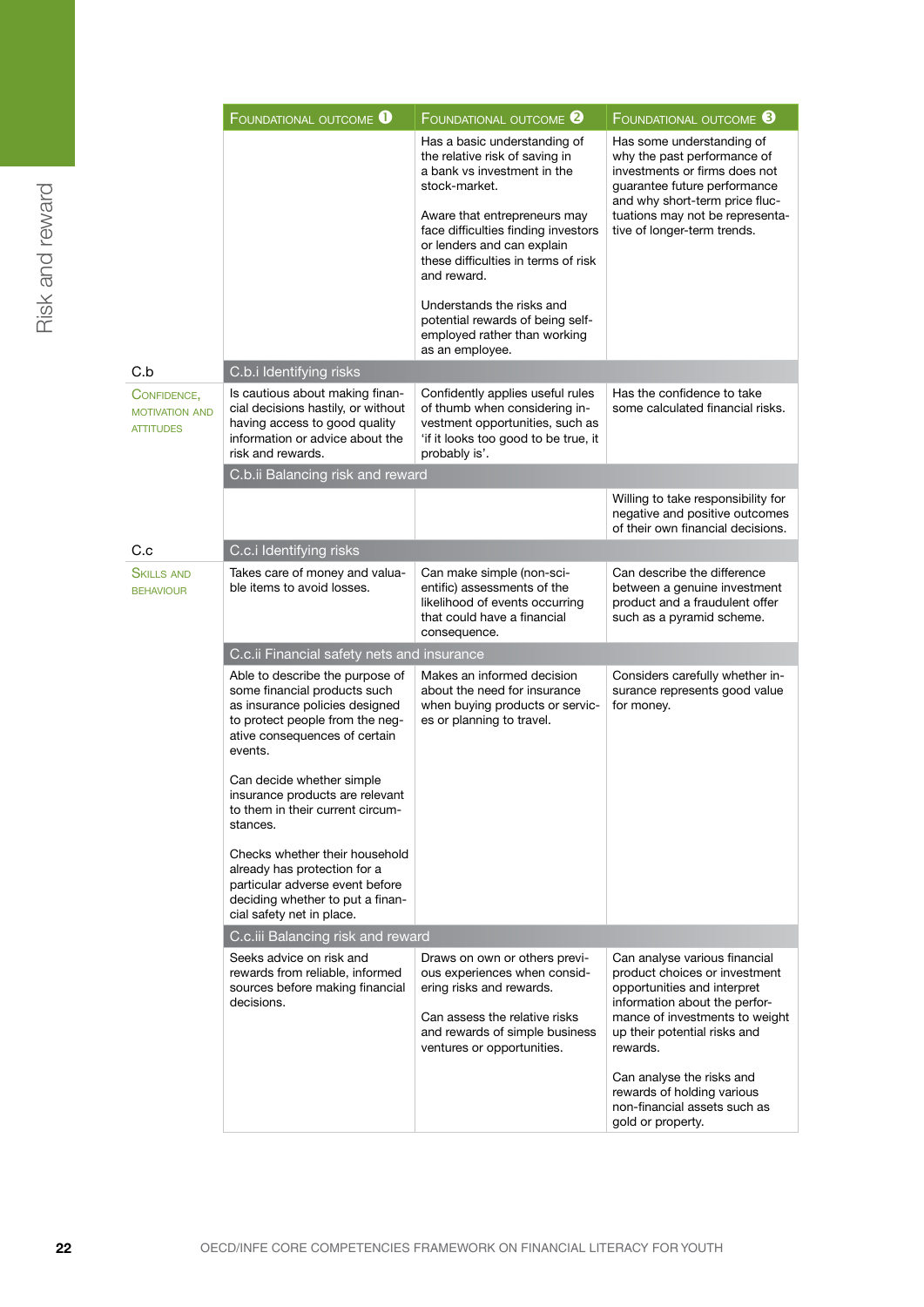<span id="page-22-0"></span>

### Financial landscape

Financial landscape relates to the characteristics and features of the financial world. It covers knowing the rights and responsibilities of consumers in the financial marketplace, taking into account financial regulation and financial consumer protection. It also focuses on typical features of the general financial environment, such as recognising the implications of financial contracts, and understanding changes in certain external factors such as interest rates, inflation, taxation or welfare benefits can impact individuals, households and society.

|                                                            | <b>FOUNDATIONAL OUTCOME O</b>                                                                                                                                                                                                                                                                                                                                                                                                                                                                                                                                              | FOUNDATIONAL OUTCOME <sup>2</sup>                                                                                                                                                                                                   | <b>FOUNDATIONAL OUTCOME 6</b>                                                                                           |  |
|------------------------------------------------------------|----------------------------------------------------------------------------------------------------------------------------------------------------------------------------------------------------------------------------------------------------------------------------------------------------------------------------------------------------------------------------------------------------------------------------------------------------------------------------------------------------------------------------------------------------------------------------|-------------------------------------------------------------------------------------------------------------------------------------------------------------------------------------------------------------------------------------|-------------------------------------------------------------------------------------------------------------------------|--|
| D.a                                                        | D.a.i Regulation and consumer protection                                                                                                                                                                                                                                                                                                                                                                                                                                                                                                                                   |                                                                                                                                                                                                                                     |                                                                                                                         |  |
| AWARENESS,<br><b>KNOWLEDGE AND</b><br><b>UNDERSTANDING</b> | Aware of the relevant financial<br>regulators in their country.<br>Aware of other financial authori-<br>ties in their country.                                                                                                                                                                                                                                                                                                                                                                                                                                             | Has some knowledge of the<br>roles of the relevant financial<br>regulators in their country.<br>Has some knowledge of the role<br>of other financial authorities in<br>their country.                                               | Aware that guarantee schemes<br>(may) guarantee certain finan-<br>cial deposits held by financial<br>service providers. |  |
|                                                            | D.a.ii Education, information and advice                                                                                                                                                                                                                                                                                                                                                                                                                                                                                                                                   |                                                                                                                                                                                                                                     |                                                                                                                         |  |
|                                                            | Aware of the importance of<br>developing their own financial<br>literacy in order to make better<br>informed decisions and in-<br>crease their financial well-being.<br>Knows how to find a trustwor-<br>thy source of simple financial<br>advice.<br>Aware of government bodies<br>that provide trustworthy and<br>impartial financial information,<br>guidance, services or advice<br>[where these exist].<br>Knows the difference between<br>impartial financial information or<br>advice and marketing, product<br>promotion or advertising in a<br>financial context. | Knows that some public and<br>private sector organisations<br>provide readymade calculators<br>and online tools to compare<br>financial products and un-<br>derstands the importance of<br>checking whether these are<br>impartial. |                                                                                                                         |  |
|                                                            | D.a.iii Rights and responsibilities                                                                                                                                                                                                                                                                                                                                                                                                                                                                                                                                        |                                                                                                                                                                                                                                     |                                                                                                                         |  |
|                                                            | Understands that providers<br>and consumers have rights and<br>responsibilities.<br>Understands that financial<br>service providers have a duty to<br>treat them fairly.<br>Knows that they may have the<br>right to complain about certain<br>financial services and products<br>that they are dissatisfied with.                                                                                                                                                                                                                                                         | Understands that there can be<br>negative consequences for in-<br>dividuals and service providers<br>who do not meet their respon-<br>sibilities.                                                                                   |                                                                                                                         |  |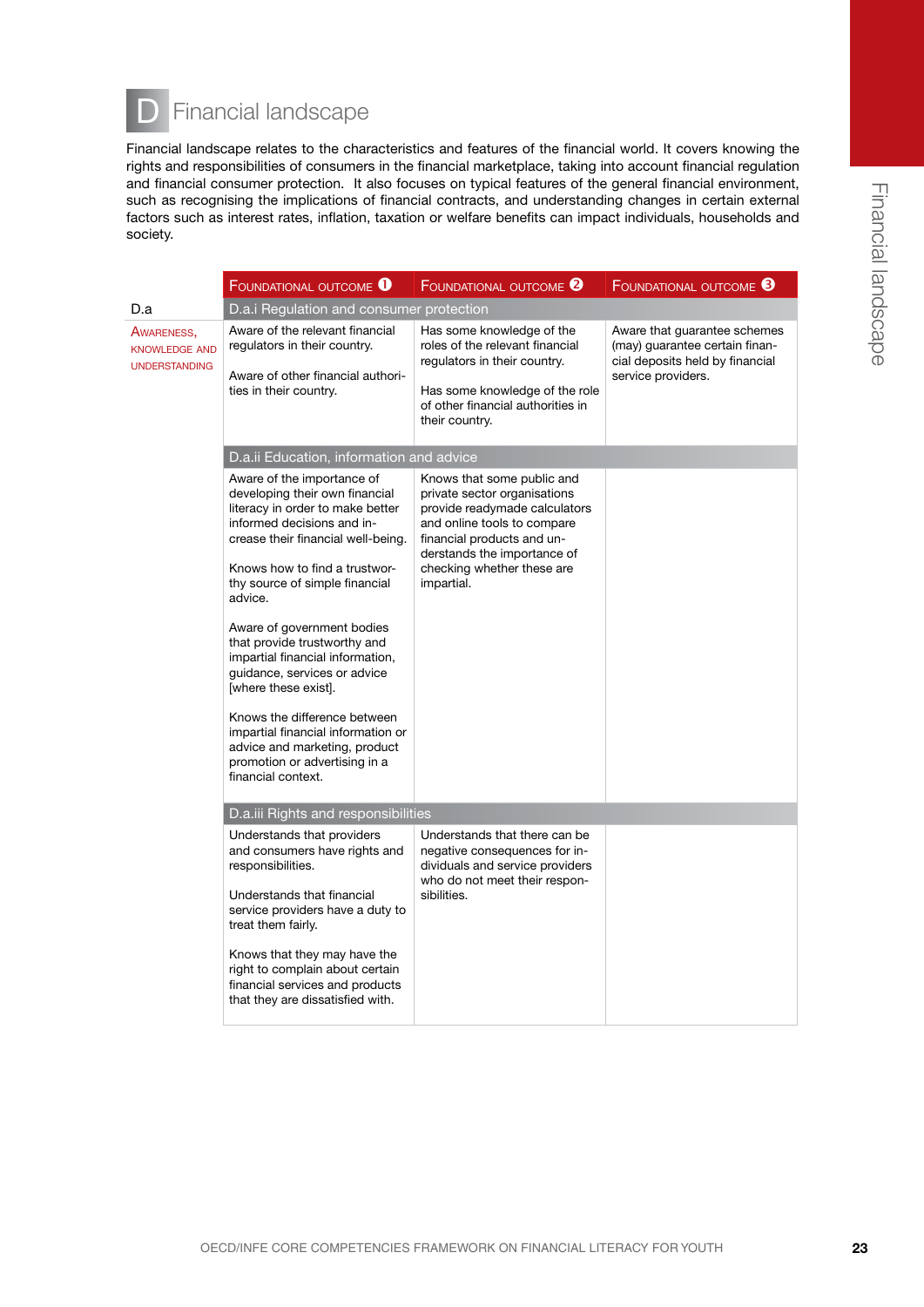| <b>FOUNDATIONAL OUTCOME O</b>                                                                                                                                                                                                                                                                                                              | <b>FOUNDATIONAL OUTCOME <sup>2</sup></b>                                                                                                                                                                                                                                      | <b>FOUNDATIONAL OUTCOME O</b>                                                                                                                                                                                                                                                                                                                                                                              |
|--------------------------------------------------------------------------------------------------------------------------------------------------------------------------------------------------------------------------------------------------------------------------------------------------------------------------------------------|-------------------------------------------------------------------------------------------------------------------------------------------------------------------------------------------------------------------------------------------------------------------------------|------------------------------------------------------------------------------------------------------------------------------------------------------------------------------------------------------------------------------------------------------------------------------------------------------------------------------------------------------------------------------------------------------------|
| D.a.iv Financial service providers                                                                                                                                                                                                                                                                                                         |                                                                                                                                                                                                                                                                               |                                                                                                                                                                                                                                                                                                                                                                                                            |
| Aware that there may be several<br>financial service/product provid-<br>ers offering similar products.<br>Knows the benefit of shopping<br>around for a financial product.                                                                                                                                                                 | Understands that a financial<br>service provider is still making<br>money when a financial product<br>or service is described as<br>free, or offered without regular<br>charges.                                                                                              | [In some countries or regions]<br>Knows that some financial<br>service providers have an obli-<br>gation to provide certain types<br>of services, such as basic bank<br>accounts.                                                                                                                                                                                                                          |
| Aware that formal financial ser-<br>vice providers are regulated.                                                                                                                                                                                                                                                                          | Understands how to shop<br>around for financial products,<br>including the use of comparison<br>tools, where available.                                                                                                                                                       | Aware that some private sector<br>or not-for-profit companies<br>(such as telecom companies<br>or microfinance institutions)<br>that provide financial services<br>are not regulated in the same<br>way as other financial services<br>providers.<br>Knows that some people or or-<br>ganisations offering savings and<br>credit may not be regulated,<br>and may be operating informally<br>or illegally. |
| D.a.v Scams and fraud                                                                                                                                                                                                                                                                                                                      |                                                                                                                                                                                                                                                                               |                                                                                                                                                                                                                                                                                                                                                                                                            |
| Aware of the reason for simple<br>security features on financial<br>products such as PIN numbers<br>[where these are used].<br>Realises that it is important<br>to take care of personal data,<br>including when shopping online.<br>Understands why it is important<br>to be careful who they talk to<br>about their financial situation. | Aware of common financial<br>scams and frauds and the<br>approaches that can be used to<br>safeguard against these.                                                                                                                                                           |                                                                                                                                                                                                                                                                                                                                                                                                            |
| D.1.vi Taxes and public spending                                                                                                                                                                                                                                                                                                           |                                                                                                                                                                                                                                                                               |                                                                                                                                                                                                                                                                                                                                                                                                            |
| Understands that the govern-<br>ment collects taxes to spend on<br>public services.                                                                                                                                                                                                                                                        | Has a general idea about the<br>national/regional tax system.<br>Aware that government de-<br>cisions such as changing the<br>level of tax and benefits can<br>impact on the spending and<br>saving decisions of individuals<br>and households.                               | Can identify how certain gov-<br>ernment policies are designed<br>to encourage start-up compa-<br>nies or support entrepreneurs.                                                                                                                                                                                                                                                                           |
| D.a.vii External influences                                                                                                                                                                                                                                                                                                                |                                                                                                                                                                                                                                                                               |                                                                                                                                                                                                                                                                                                                                                                                                            |
|                                                                                                                                                                                                                                                                                                                                            | Aware that external factors (in-<br>cluding marketing) can have an<br>influence on their own financial<br>decisions and those of others<br>around them.<br>Has some understanding of<br>how the financial landscape<br>might impact on decisions to<br>set up a new business. | Understands how a person's<br>financial decisions can have<br>consequences that affect their<br>own life and that of their family,<br>and can also impact on their<br>community and beyond.                                                                                                                                                                                                                |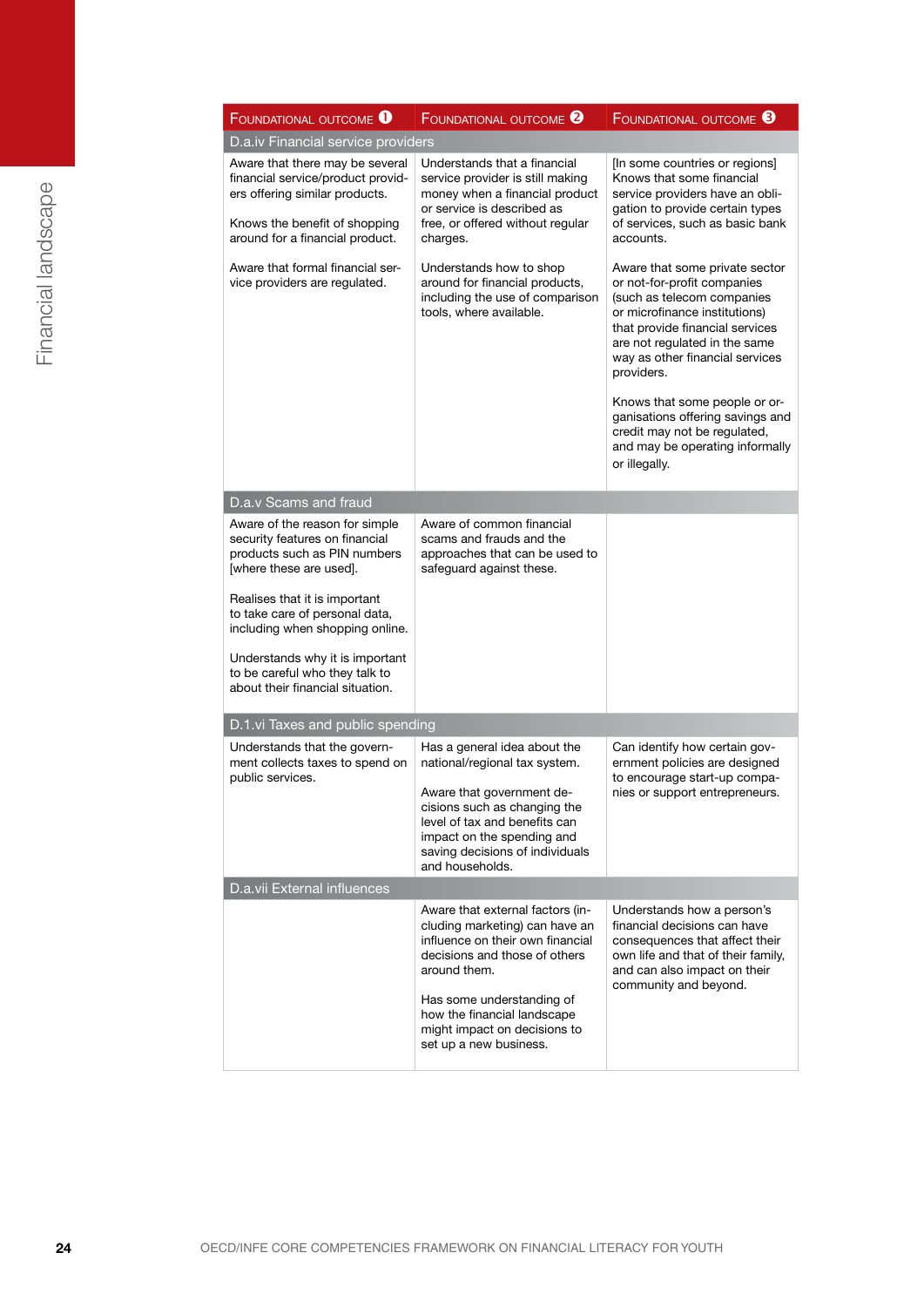<span id="page-24-0"></span>

|                                                          | <b>FOUNDATIONAL OUTCOME O</b>                                                                                                | FOUNDATIONAL OUTCOME <sup>2</sup>                                                                                                                                                                                                                                 | <b>FOUNDATIONAL OUTCOME 8</b>                                                                                     |  |  |
|----------------------------------------------------------|------------------------------------------------------------------------------------------------------------------------------|-------------------------------------------------------------------------------------------------------------------------------------------------------------------------------------------------------------------------------------------------------------------|-------------------------------------------------------------------------------------------------------------------|--|--|
| D.b                                                      | D.b.i Regulation and consumer protection                                                                                     |                                                                                                                                                                                                                                                                   |                                                                                                                   |  |  |
| CONFIDENCE.<br><b>MOTIVATION AND</b><br><b>ATTITUDES</b> | Confident and motivated to<br>apply their rights and responsi-<br>bilities as a consumer.                                    | Has the confidence to make a<br>complaint to the appropriate<br>body when dissatisfied with a<br>financial product or service.                                                                                                                                    | Takes responsibility for deci-<br>sions that they have control<br>over.                                           |  |  |
| D.c                                                      | D.c.i Regulation and consumer protection                                                                                     |                                                                                                                                                                                                                                                                   |                                                                                                                   |  |  |
| <b>SKILLS AND</b><br><b>BEHAVIOUR</b>                    | Looks for information on wheth-<br>er consumers have complained<br>about products that they are<br>interested in taking out. | Makes a complaint about unsat-<br>isfactory products or services<br>when necessary.                                                                                                                                                                               | Makes an effort to find out<br>about new financial services<br>or products being offered or<br>discussed locally. |  |  |
|                                                          | D.c.ii Financial service providers                                                                                           |                                                                                                                                                                                                                                                                   |                                                                                                                   |  |  |
|                                                          | Identifies potential formal<br>financial service providers when<br>deciding to take out a financial<br>product or service.   | Takes time to research widely<br>used financial products and<br>services before buying.<br>Can tell the difference between<br>information from their financial<br>provider and general promotion-<br>al material sent from the same<br>provider [where relevant]. | Makes an effort to find out<br>about new financial services<br>or products being offered or<br>discussed locally. |  |  |
|                                                          | D.c.iii Scams and fraud                                                                                                      |                                                                                                                                                                                                                                                                   |                                                                                                                   |  |  |
|                                                          | Takes care to keep personal<br>data, passwords and money<br>safe.                                                            | Can assess requests that<br>appear to come from financial<br>companies, to decide whether<br>they are genuine or potentially<br>fraudulent.                                                                                                                       | Acts to resolve issues and im-<br>pacts if become a victim of data<br>and financial fraud.                        |  |  |

Financial landscape Financial landscape

### **REFERENCES**

- G20 (2013), G20 Leaders Declaration, Saint Petersburg Summit, 5-6 September 2013 www.oecd.org/g20/meetings/saint-petersburg/Saint-Petersburg-Declaration.pdf
- OECD (2013), PISA 2012 Assessment and Analytical Framework: Mathematics, Reading, Science, Problem Solving and Financial Literacy, OECD Publishing, Paris http://dx.doi.org/10.1787/9789264190511-en
- OECD (2014a), Financial Education for Youth. The Role of Schools. OECD Publishing, Paris www.oecd-ilibrary.org/finance-and-investment/financial-education-in-schools\_9789264174825-en
- OECD (2014b), PISA 2012, Volume VI Students and Money: Financial Literacy Skills for the 21st Century, OECD Publishing, Paris. www.oecd.org/pisa/keyfindings/pisa-2012-results-volume-vi.htm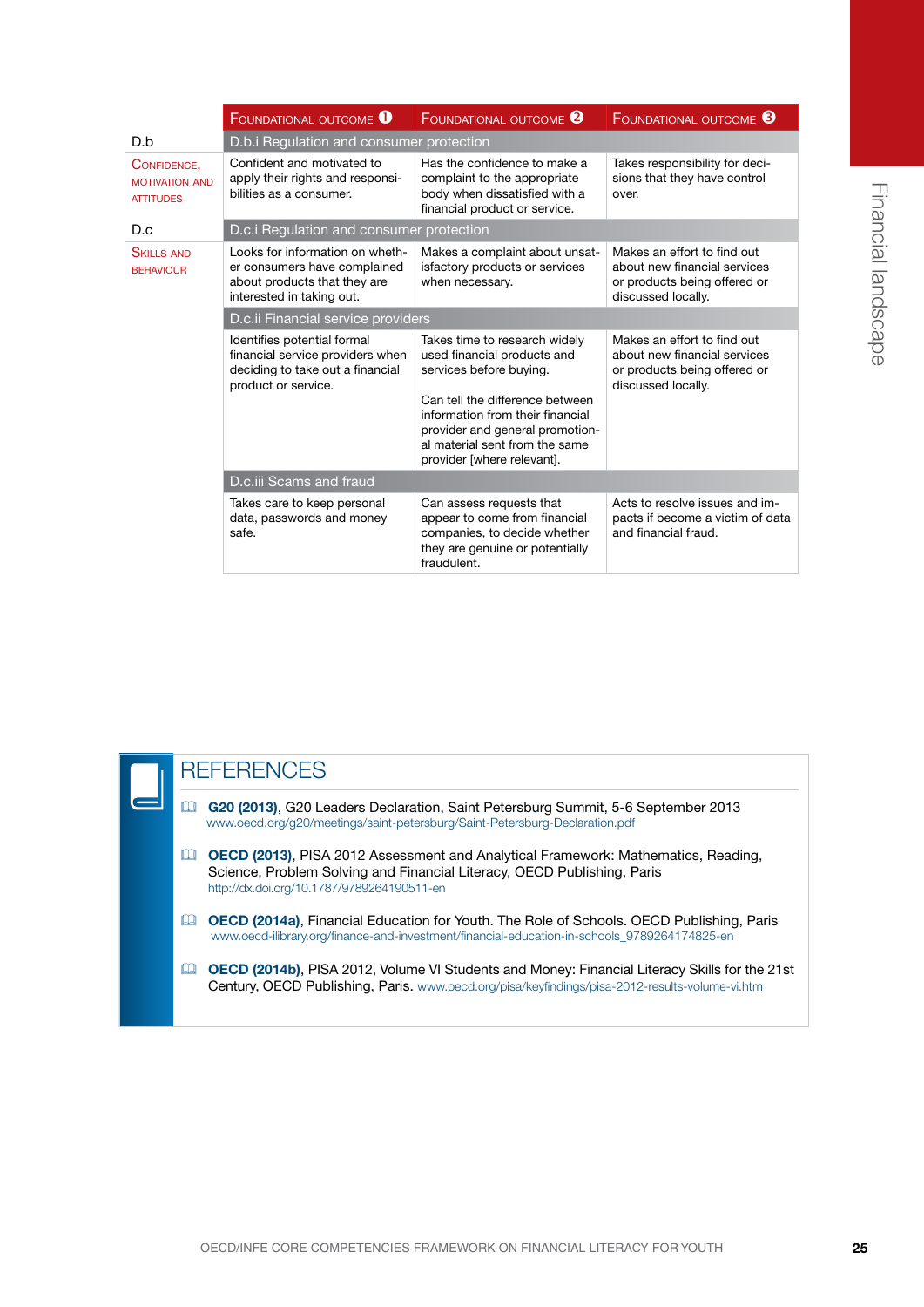### <span id="page-25-0"></span>ANNEX 1: NATIONAL FINANCIAL LITERACY FRAMEWORKS AND RELATED DOCUMENTS

### Mapping national frameworks on financial literacy

### Examples from around the world

A wide range of stakeholders have developed learning, assessment or outcome frameworks for financial literacy. These include public authorities (e.g. ministries of education, ministries of finance, financial service regulators, central banks, academic institutions, etc.), not-for-profit organisations and international organisations (see Tables A1.1 and A1.2 below). They are available in Asia, Australasia, Europe, Latin America and North America, although primarily among more economically developed countries.

Some economies, such as Australia, Japan, New Zealand, Sweden, Wales and the US have refined and amended their original financial literacy frameworks whilst others, such as England and the Netherlands have more than one framework serving complementary purposes.

### Not yet widespread

Whilst examples can be drawn from around the globe, not every country that is active in financial education has a national-level competencies framework on financial literacy for youth. For example, the Indian national strategy explicitly states that a set of core competencies are an important starting point for financial education and gives guidance as to what they might be, but does not prescribe these at a national level. In Sweden and Spain, there is no financial literacy competencies framework (for youth or adults). However, in Sweden personal finance is an explicit core content of the social science curriculum for secondary school children, whilst in Spain, personal finance is included in the secondary school curriculum as part of an optional subject.

#### Developed within a broader policy effort

The mapping indicates that competencies frameworks frameworks for youth are typically developed as part of a broader policy effort to introduce financial education into the school curriculum and/or develop financial education resources for schools. In most cases these frameworks are devoted to students in primary and/or secondary school, and specify which learning outcomes students should achieve at different levels/stages in the national education system, or at given ages.

### Descriptions of competencies In national frameworks

### Common themes

As illustrated in the Financial Education for Youth: The Role of Schools (OECD, 2014a), financial literacy frameworks typically cover knowledge and understanding, skills and competencies as well as attitudes. Some also include the actions and behaviours that will be improved as a result of developing appropriate skills, such as making a personal financial plan or assessing the risk and yields of financial products.

Most frameworks cover content that can be categorised as 'money and transactions', 'planning and managing finances', 'risk and reward' or 'the financial landscape' (the descriptions used in PISA and in this document). Some also incorporate topics that more typically reflect the content of economics or business curricula. Entrepreneurship is also included as a framework area or content category in countries such as Australia, Japan (through career education), Scotland (UK), and South Africa (OECD, 2014a).

#### Links to other learning domains

Interestingly, the Australian framework also discusses the links between financial literacy and seven other capabilities, including literacy, numeracy, ICT competence, and critical and creative thinking. The Dutch framework developed by Nibud also explicitly identifies overlaps with other goals across the education system including in arithmetic, economics and 'people and society'. The New Zealand framework includes information about achievement objectives and national qualifications related assessment standards in social studies and mathematics and statistics that may be adapted or utilised to develop financial literacy. Five key competencies are implicit to New Zealand's framework: thinking, using language, symbols and text, managing self, relating to others, and participating and contributing.

#### Consistency with PISA

The description and content of the competencies described at the national level are largely consistent with the design of the OECD PISA financial literacy assessment.4 In some cases, such as with the NIBUD

4 See Annex 2 for more detailed discussion of the PISA assessment framework and its application to the development of this core competencies framework.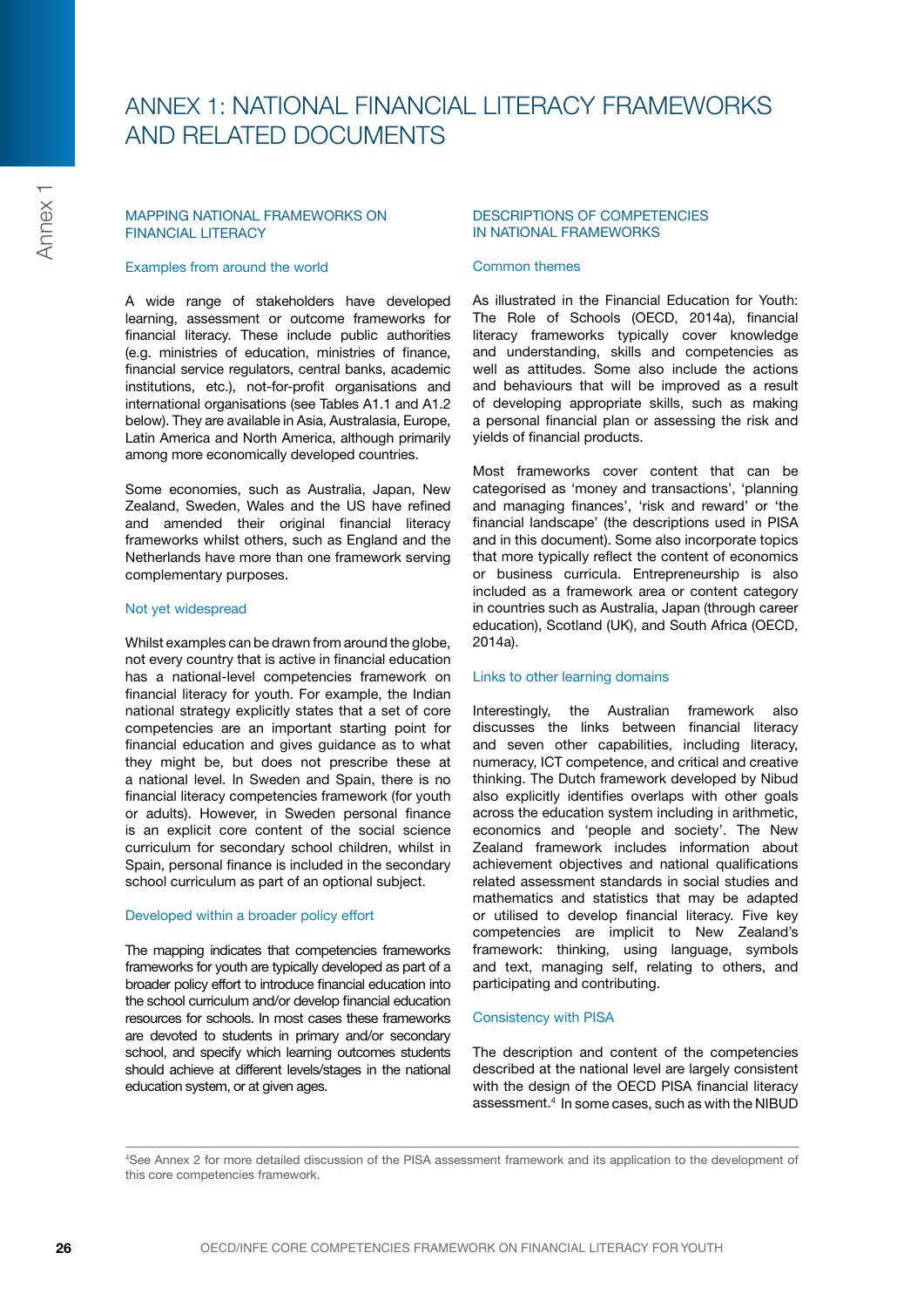<span id="page-26-0"></span>framework in the Netherlands this is because of an explicit aim to be aligned with the PISA assessment framework.

Furthermore, just as national frameworks cover knowledge, skills, attitudes, the PISA assessment tests knowledge and skills directly, whilst certain attitudes are captured through a non-cognitive survey. Behaviour is not directly assessed through PISA, but the questions are specifically designed to test application of skills and knowledge in realistic scenarios.

In keeping with the PISA definition of financial literacy which includes the phrase 'participation in economic life', the PISA framework incorporates elements of financial literacy relevant to entrepreneurship and economics in various ways, including through the societal context and the content covering the financial landscape.

### Presentation style

### Multi-dimensional descriptions

Some national youth frameworks use a one or two dimensional conceptualisation to describe the core competencies, with competencies either listed or cross-tabulated. Others represent the competencies in a more complex way: for example some countries, including Australia and South Africa, separate the competencies according to whether or not they reflect knowledge or something else, such as a behaviour or attitude. The Czech framework specifies content and outcomes separately, clearly stating the intended results of the education at both primary and secondary school.

As the majority of the documents analysed are learning frameworks rather than being outcome-based, they sometimes include additional information about the topics and content that would contribute to a certain learning goal, as is the case with the Portuguese framework. This detailed information is particularly valuable for teachers and resource developers.

### **Progressions**

Frameworks typically discuss the accumulation of competencies over time, mapping age groups or

school years to increasingly sophisticated concepts or outcomes. In Australia, for example, progression is described in 2 year age bands whilst in the Netherlands 3 or 4 year age bands are used. The Netherlands' National Institute for Budget Advice (Nibud) framework indicates that this reflects both growing competencies and changing interests. Japan describes general goals before showing how they develop through primary, secondary and high school. The Jump\$tart framework highlights additional expectations across core topic areas as the child moves through grades and the New Zealand framework for children focuses on developing competencies across levels of schooling, from level 1 to 8. Some frameworks indicate incremental increases in knowledge of a particular topic through time, whilst others focus on different topics that may be introduced as children get older and improve their proficiency. Both approaches recognise that some basic information may be required as a foundation for more complex notions.

The PISA financial literacy assessment framework works across three dimensions, and each assessment question addresses a particular combination of processes, content and contexts. The described proficiency scale then provides further information about how financial literacy learning may progress and which aspects are more difficult for young people to master.

The tables below list core competencies frameworks, curricula and related documents identified through desk research or submitted by OECD/INFE members.5 Additional information about national level initiatives aimed at young people in a wide range of countries can also be found on the OECD International Gateway for Financial Education (www.financial-education.org).

- $\blacksquare$  TABLE A1.1 relates to national core competencies frameworks for youth.
- TABLE A1.2 provides links to additional, relevant resources.

<sup>5</sup>It is important to note that whilst the competencies covered in these documents are largely relevant in an international context, some of the content is specific to national circumstances.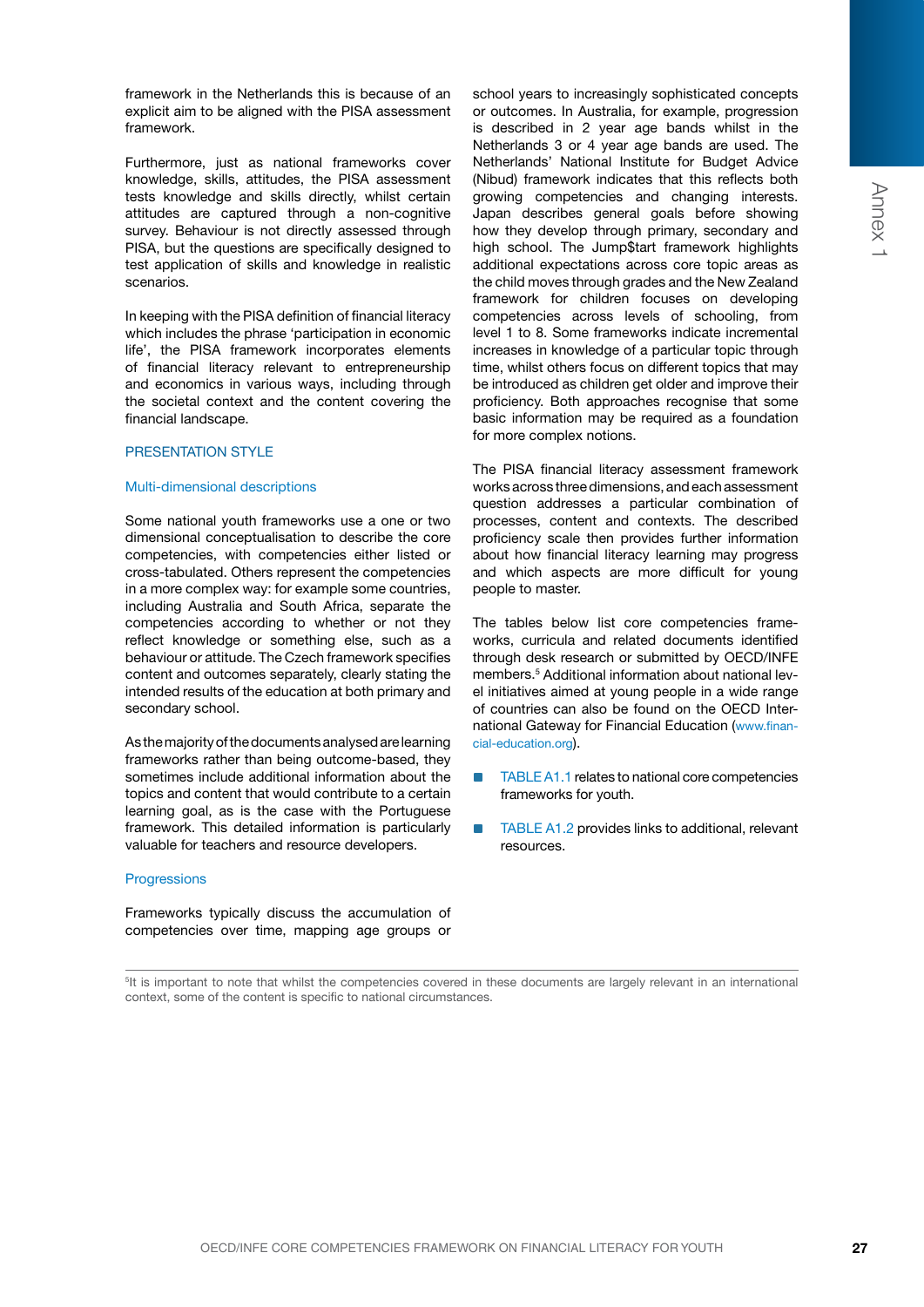### <span id="page-27-0"></span>Table A1.1 Core competencies frameworks and curricula on financial literacy for youth

| Country                | Institution                                                                                                   | <b>Title</b>                                                                                            | <b>Target</b>                                                                                                         | Year                           |
|------------------------|---------------------------------------------------------------------------------------------------------------|---------------------------------------------------------------------------------------------------------|-----------------------------------------------------------------------------------------------------------------------|--------------------------------|
| <b>Australia</b>       | Australian Government/<br>Australian Securities and<br><b>Investments Commission</b><br>www.curriculum.edu.au | National Consumer and Fi-<br>nancial Literacy Framework                                                 | School students from<br>foundation to year 10                                                                         | 2005, revised<br>2009 and 2011 |
| <b>Brazil</b>          | Department of Education +<br>other public authorities                                                         |                                                                                                         | Primary and second-<br>ary school                                                                                     | 2009                           |
| Canada                 | <b>Financial Consumer Agency</b><br>of Canada<br>www.mfcr.cz                                                  | The City: Assessment<br>Rubric                                                                          | $15 - 18$                                                                                                             |                                |
| <b>Czech Republic</b>  | Working Group on Financial<br>Education (led by MoF)                                                          | <b>Financial Literacy Standards</b>                                                                     | Primary and second-<br>ary school                                                                                     | 2007                           |
| <b>Ireland</b>         | Office of the Financial Regula-<br>tor www.financialeducation.ie                                              | Personal Finance Education.<br>A curriculum mapping                                                     | Post-primary stu-<br>dents                                                                                            | 2008                           |
| Japan                  | <b>Central Council for Financial</b><br>Services Information<br>www.shiruporuto.jp                            | <b>Financial Education Pro-</b><br>gram in Schools, Contents<br>of Financial Education by<br>Age Groups | Students from prima-<br>ry to high school                                                                             | 2007                           |
| <b>Malaysia</b>        | Bank Negara Malaysia, in<br>collaboration with Ministry of<br>Education                                       | <b>Financial Literacy Standards</b>                                                                     | Primary (7 to 12 years<br>old) and secondary<br>(13 to 17 years old)<br>school students                               | 2006                           |
| <b>Netherlands</b>     | Wijzer in geldzaken/CentiQ <sup>a</sup><br>www.wijzeringeldzaken.nl                                           | Basic Vision on financial<br>education: curriculum<br>framework for development<br>and implementation   | $1 - 18$                                                                                                              | 2009                           |
| <b>Netherlands</b>     | Nibud   www.nibud.nl                                                                                          | Learning to Manage Money<br>- Nibud learning goals and<br>competences for children<br>and young people  | $6 - 23$                                                                                                              | 2009                           |
| <b>Netherlands</b>     | Nibud   www.nibud.nl                                                                                          | Nibud learning goals and<br>competences for children<br>and adolescents; 2nd re-<br>vised edition.      | $6 - 17$                                                                                                              | 2013                           |
| <b>New Zealand</b>     | Ministry of Education<br>http://nzcurriculum.tki.org.nz                                                       | The New Zealand Curric-<br>ulum                                                                         | All English-medi-<br>um state schools<br>(including integrated<br>schools) and to all<br>students in those<br>schools | 2009/2013                      |
| Peru                   | Ministry of Education                                                                                         | <b>National Curriculum</b>                                                                              | 12-17                                                                                                                 | 2009                           |
| Peru                   | Ministry of Education                                                                                         | <b>National Curriculum</b>                                                                              | $3 - 17$                                                                                                              | 2015                           |
| Portugal               | Ministry of Education and<br>Science and National Council<br>of Financial Supervisors<br>www.todoscontam.pt   | Core competencies for<br><b>Financial Education</b>                                                     | Kindergarten, basic<br>education and sec-<br>ondary education                                                         | 2013                           |
| <b>Slovak Republic</b> | Working Group on Financial<br>Education   www.minedu.sk                                                       | National Standard of Finan-<br>cial Literacy                                                            | Primary and Second-<br>ary school                                                                                     | 2008                           |
| <b>South Africa</b>    | <b>Financial Services Board</b>                                                                               | <b>Financial Competency</b><br>Framework                                                                | All ages (including<br>adults)                                                                                        | 2013/ Updat-<br>ed 2014        |
| <b>Sweden</b>          | Swedish National Agency for<br>Education (Skolverket)                                                         | Curriculum                                                                                              | Primary and second-<br>ary school students                                                                            | Updated as<br>of 2011-12       |
| <b>UK</b>              | Money Advice Service<br>www.fincap.org.uk                                                                     | <b>Financial Capability Out-</b><br>come Frameworks                                                     | Adults and youth                                                                                                      | 2014                           |
| <b>UK - England</b>    | Ofsted   www.bcs.org                                                                                          | Developing financially capa-<br>ble young people                                                        | 16                                                                                                                    | 2008                           |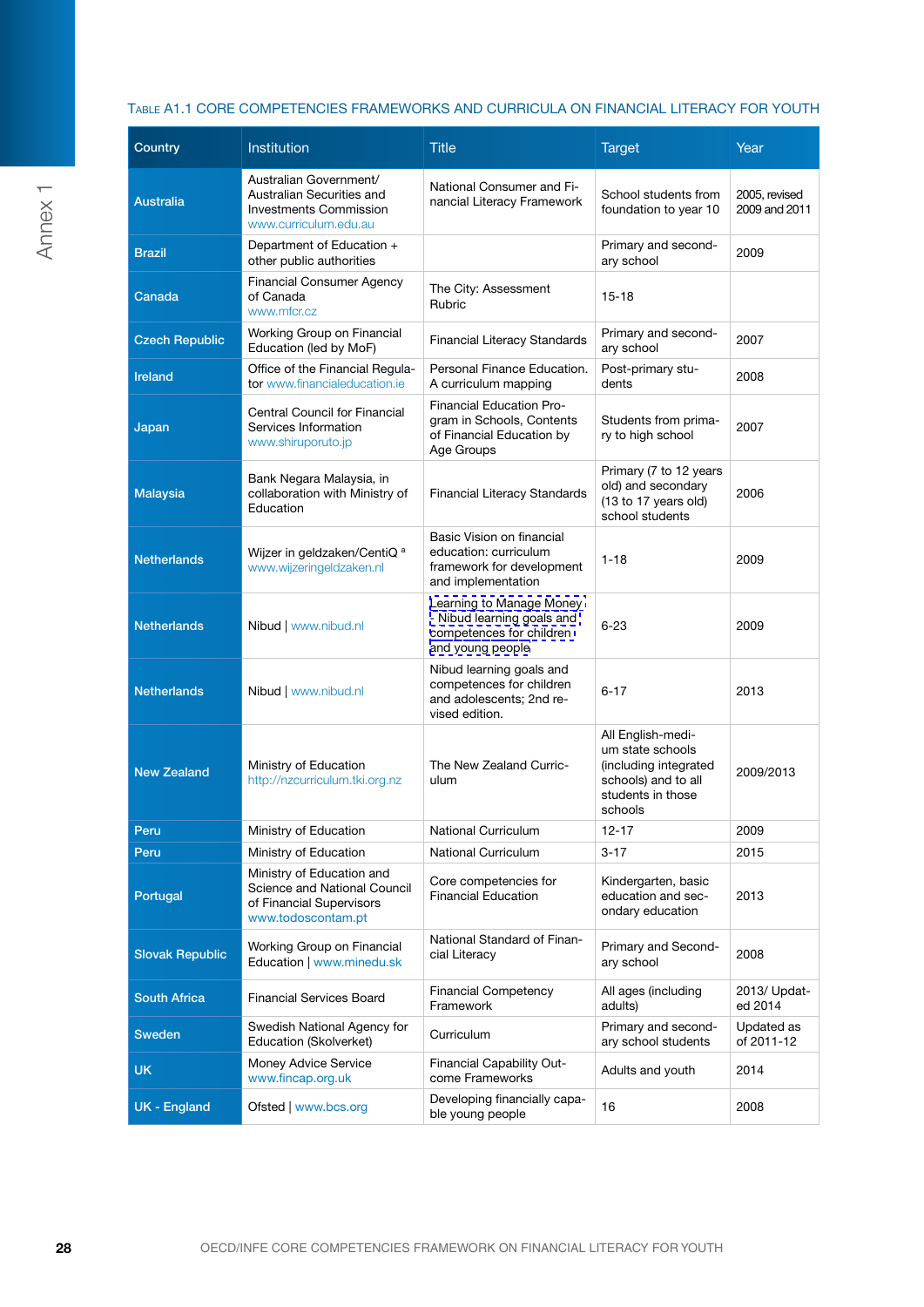| Country                                | Institution                                                                                                                  | <b>Title</b>                                                                                                                                         | <b>Target</b>                                                                                                       | Year                 |
|----------------------------------------|------------------------------------------------------------------------------------------------------------------------------|------------------------------------------------------------------------------------------------------------------------------------------------------|---------------------------------------------------------------------------------------------------------------------|----------------------|
| <b>UK - England</b>                    | All-Party Parliamentary Group<br>on Financial Education for<br>Young People   www.pfeg.org                                   | Financial Education and the<br>Curriculum                                                                                                            | $11 - 16$                                                                                                           | 2011                 |
| <b>UK - England</b>                    | Department for children<br>school and families   www.<br>education.gov.uk                                                    | Guidance on financial<br>capability in the secondary<br>curriculum: key stage 3<br>and 4                                                             | $11 - 16$                                                                                                           | 2008                 |
| <b>UK - Northern</b><br><b>Ireland</b> | Department of Education,<br>Council for the Curriculum,<br><b>Examinations and Assess-</b><br>ment   www.nicurriculum.org.uk | Northern Ireland Curriculum<br>(and Financial Capability<br>microsite)                                                                               | $4 - 16$                                                                                                            | 2007                 |
| <b>UK - Scotland</b>                   | Scottish Consultative Council<br>on the Curriculum   www.<br>educationscotland.gov.uk                                        | Financial Education in Scot-<br>tish Schools - A Statement<br>of Position work                                                                       | $5 - 18$                                                                                                            | 1999                 |
| <b>UK</b> - Scotland                   | Scotland's Colleges<br>http://scotlandscolleges.ac.uk                                                                        | A proposed enterprise<br>education framework for<br>Scotland                                                                                         | College students                                                                                                    | 2011                 |
| <b>UK - Wales</b>                      | Welsh Assembly Government<br>http://wales.gov.uk                                                                             | Financial education for 7<br>to 19-year-olds in Wales<br>Guidance for schools and<br>colleges                                                        | $7 - 19$                                                                                                            | 2010/revised<br>2011 |
| <b>UK - Wales</b>                      | Welsh Assembly Government<br>http://wales.gov.uk                                                                             | Financial literacy in the PSE<br>Framework; Raising the lev-<br>el of literacy and numeracy<br>in Wales through the context<br>of financial literacy | $14 - 16$                                                                                                           | 2009                 |
| <b>UK</b>                              | Personal finance education<br>group (pfeg)   www.pfeg.org                                                                    | Learning About Money Pri-<br>mary Planning Framework                                                                                                 | $3 - 11$                                                                                                            | 2007                 |
| US <sup>b</sup>                        | Jump\$tart   www.jumpstart.<br>org                                                                                           | National Standards in K-12<br><b>Personal Finance Education</b>                                                                                      | K-12 (primary and<br>secondary education<br>to the 12th grade)                                                      | 2007                 |
| US <sup>b</sup>                        | Council for Economic Educa-<br>tion   www.councilforeconed.<br>org                                                           | <b>Voluntary National Content</b><br>Standards in Economics                                                                                          | K-12 (primary and<br>secondary education<br>to the 12th grade)<br>(with benchmarks for<br>grades $4, 8,$ and $12$ ) | 2010 (2nd ed)        |
| US <sup>b</sup>                        | <b>Financial Educators Council</b><br>www.financialeducatorscoun-<br>cil.org                                                 | National Financial Literacy<br><b>Standards</b>                                                                                                      | Not specified (organ-<br>isation serves various<br>targets, both students<br>and adults)                            |                      |
| US <sup>b</sup>                        | <b>Financial Educators Council</b><br>www.financialeducatorscoun-<br>cil.org                                                 | High, School, College and<br><b>Adult Financial Literacy</b><br>Framework Standards                                                                  | $14+$                                                                                                               |                      |

<sup>a</sup> Wijzer in geldzaken/CentiQ is a partnership between the Ministry of Finance and the financial sector, government, public information and consumer organisations, and academic institutions.

b The frameworks/standards cited for the US have been created by non-governmental organisations and not ones issued by or endorsed by the US Government.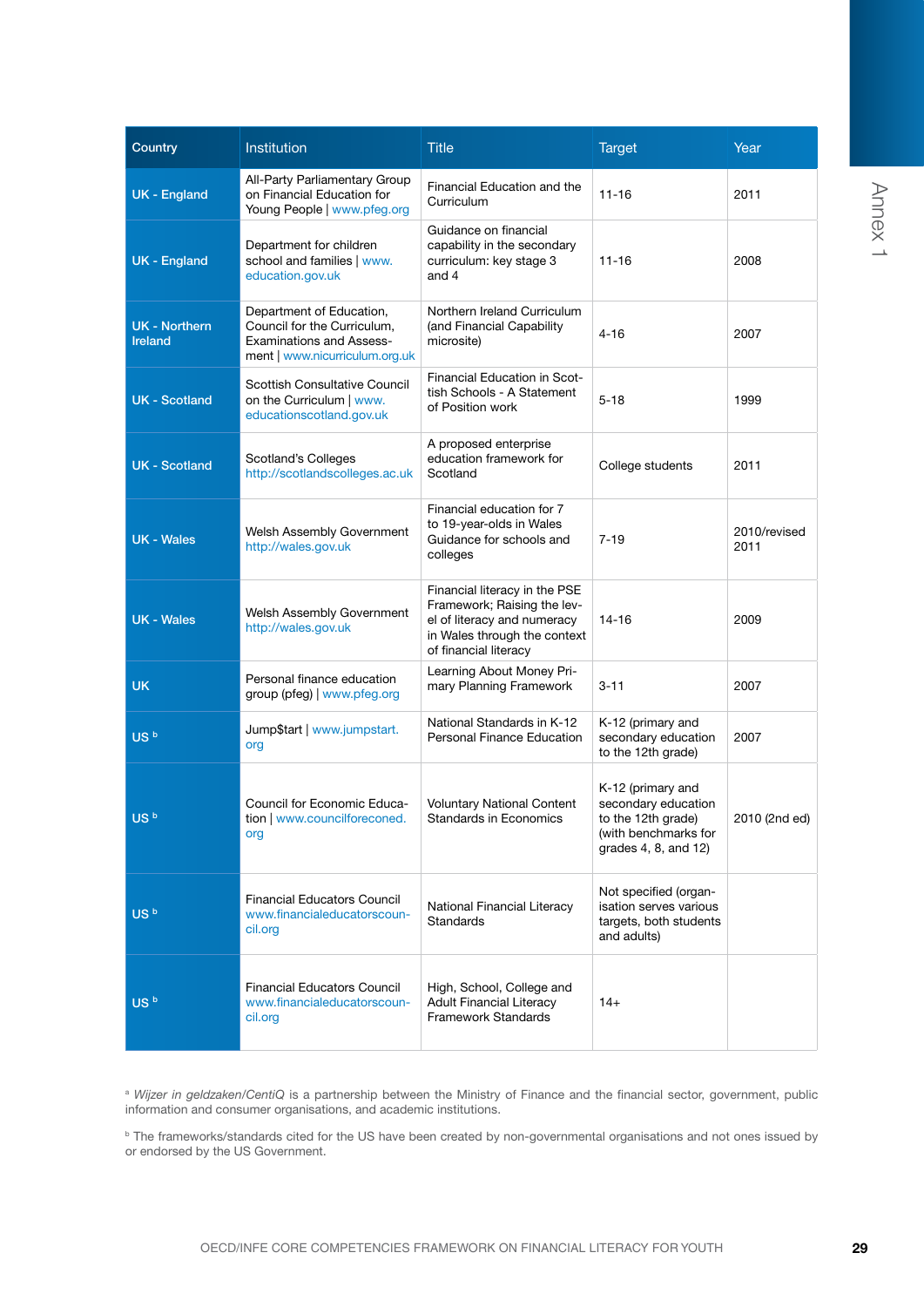### <span id="page-29-0"></span>Table A1.2. Related resources on financial literacy for youth

| Country             | Institution                                                                                                                                                                        | <b>Title</b>                                                                                                  | <b>Target</b>                                              | Year                                                                         |
|---------------------|------------------------------------------------------------------------------------------------------------------------------------------------------------------------------------|---------------------------------------------------------------------------------------------------------------|------------------------------------------------------------|------------------------------------------------------------------------------|
| Albania             | Bank of Albania<br>www.bankofalbania.org                                                                                                                                           | Personal finance in your<br>hands!                                                                            | High school students                                       | 2011                                                                         |
| Armenia             | Central Bank of Armenia<br>www.abcfinance.am/am-pupil                                                                                                                              | "Finances for all"                                                                                            | High school students/<br><b>Teachers</b>                   | 2010                                                                         |
| Argentina           | Central Bank of Argentina<br>www.bancocentraleduca.bcra.<br>gov.ar                                                                                                                 | Programa de Alfabetizacion<br>Economica y Financiera<br>(PAEF)                                                | Youth, teachers and<br>disseminators                       |                                                                              |
| <b>Australia</b>    | <b>ASIC</b><br>www.moneysmart.gov.au                                                                                                                                               | ASIC's Be MoneySmart                                                                                          | Vocational students.<br>apprentices etc                    | 2015                                                                         |
| Austria             | Central Bank of Austria<br>www.oenb.at/finanzwissen                                                                                                                                | Initiative Finanzwissen /<br>new branding: Eurologisch                                                        | Starting at age 6                                          | Developed<br>2007, revised<br>2011, new<br>branding<br>and contents<br>2015  |
| Canada -<br>Ontario | Ministry of Education Ontario<br>www.edu.gov.on.ca                                                                                                                                 | A sound investment. Finan-<br>cial literacy education in<br>Ontario schools                                   | <b>Students</b>                                            | 2010                                                                         |
| <b>Denmark</b>      | Danish Money and Pension<br>Panel   www.raadtilpenge.dk                                                                                                                            | Funny Money                                                                                                   | $13 - 15$                                                  | 2013                                                                         |
| <b>Denmark</b>      | The Danish Bankers Associa-<br>tion   www.pengeuge.dk                                                                                                                              | Money Week materials                                                                                          | $13 - 15$                                                  | 2013 and<br>2014                                                             |
| Estonia             | <b>Estonian Financial Supervision</b><br>Authority, in co-operation with<br>Nasdaq OMX Tallinn Investor<br><b>Education programme</b><br>itunes.apple.com/gb/app/<br>finantsaabits | Money Matters Handbook<br>for Teachers                                                                        |                                                            | 2011                                                                         |
| Fiji                | Pacific Financial Inclusion Pro-<br>ject (PFIP)   www.financial-ed-<br>ucation.org                                                                                                 | <b>Financial Education Curric-</b><br>ulum Development Project                                                | Primary and second-<br>ary students (from<br>Class 1 to 6) | 2011                                                                         |
| Germany             | Federal Ministry for Family,<br>Seniors, Women and Youth<br>www.unterrichtshilfe-finanz-<br>kompetenz.de                                                                           | Unterrichtshilfe Finanzkom-<br>petenz                                                                         |                                                            |                                                                              |
| India               | National Institute of Securities<br>Markets   http://nism.ac.in                                                                                                                    | Pocket Money Programme                                                                                        | School children (Class<br>7 and 9)                         | 2014                                                                         |
| India               | Securities and Exchange<br>Board of India   http://investor.<br>sebi.gov.in                                                                                                        | <b>Financial Education</b><br>through Resource Persons                                                        | Young Investors -<br>Students in colleges                  | 2010                                                                         |
| <b>Ireland</b>      | Office of the Financial Regula-<br>tor   http://financialeducation.<br>ie                                                                                                          | <b>Financial Competency</b><br>Framework: Improving<br>Financial Capability - a<br>multi-stakeholder approach | Post-primary educa-<br>tion students                       | 2009                                                                         |
| Latvia              | <b>Financial and Capital Market</b><br>Commission (FCMC)<br>www.klientuskola.lv                                                                                                    | <b>Educational Website "The</b><br>Client School"                                                             | School children,<br>students                               | Developed<br>2011, revised<br>2015 (The<br>Client ABC<br>and tests<br>added) |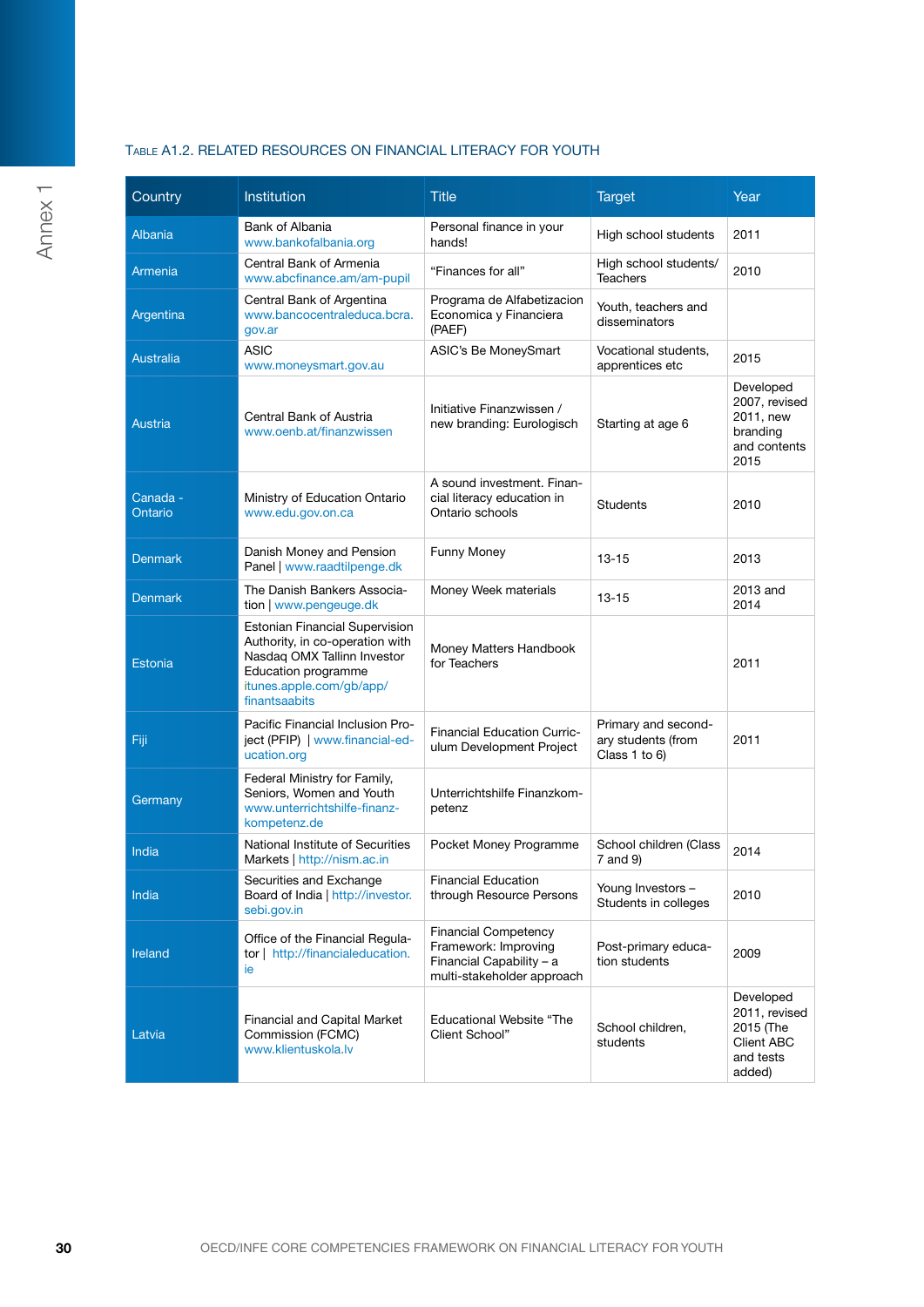| Country     | Institution                                                                                                    | <b>Title</b>                                                                                | <b>Target</b>                                                                     | Year                                  |
|-------------|----------------------------------------------------------------------------------------------------------------|---------------------------------------------------------------------------------------------|-----------------------------------------------------------------------------------|---------------------------------------|
| Latvia      | FCMC   www.fktk.lv                                                                                             | Videoprezentation "What<br>does FCMC do?"                                                   | School children                                                                   | 2013                                  |
| Latvia      | The Bank of Latvia<br>www.naudasskola.lv                                                                       | The Website "Money<br>School"- films, games and<br>interactive tools                        | School children and<br>teachers of econom-<br>ics and social science              | 2013                                  |
| Latvia      | National Coordinator: FCMC<br>http://www.fktk.lv                                                               | <b>Financial Education Weeks</b>                                                            | School children,<br>teachers, all society                                         | 2013, 2014,<br>2015                   |
| Lithuania   | Economic Education Develop-<br>ment Centre   www.essc.lt                                                       |                                                                                             | Starting at Grade 1                                                               |                                       |
| Malaysia    | Securities Commission Malay-<br>sia   www.investsmartsc.my                                                     | <b>InvestSmart: Fun Corner</b><br>(savings-themed online<br>games)                          | School children                                                                   | Developed<br>2008 / Re-<br>vised 2014 |
| Malaysia    | Securities Commission Malay-<br>sia   www.investsmartsc.my                                                     | InvestSmart: Jot It Down<br>(simple online journal /<br>calculator to encourage<br>savings) | School children                                                                   | 2008 / 2014                           |
| Malaysia    | Securities Commission Malay-<br>sia   www.investsmartsc.my                                                     | InvestSmart seminar<br>programmes: Kids & Cash,<br>Teens & Cash, Cash@<br>Campus            | Children aged 10-12,<br>teenagers; university<br>students.                        | 2008 / 2014                           |
| New Zealand | Ministry of Education<br>www.nzcurriculum.tki.org.nz                                                           | Financial Capability in the<br>New Zealand Curriculum                                       | School leaders and<br>teachers of students<br>at all levels of the<br>curriculum. | Revised 2014                          |
| Norway      | The Norwegian State Housing<br>Bank, The Norwegian Labour<br>Welfare Service (NAV) and JA-<br>YE   www.udir.no | Run Your Own Life                                                                           | Two curricula Age 9<br>and Age 15                                                 |                                       |
| Serbia      | National Bank of Serbia<br>www.nbs.rs                                                                          |                                                                                             | Primary school,<br>secondary school and<br>university                             |                                       |
| Singapore   | Ministry of Education<br>www.moe.gov.sg                                                                        | Food and Consumer Edu-<br>cation                                                            | Secondary school<br>students                                                      |                                       |
| Singapore   | <b>MoneySENSE</b><br>www.moe.gov.sg                                                                            | Various MoneySENSE<br>initiatives                                                           | Primary, secondary,<br>tertiary students                                          |                                       |
| Ukraine     | USAID   www.finrep.kiev.ua                                                                                     | Financial Literacy in<br>Schools                                                            |                                                                                   | 2012                                  |

| ed 10-12,<br>university | 2008 / 2014 |
|-------------------------|-------------|
| ders and                |             |

| REGIONAL AND INTERNATIONAL RESOURCES |                                                                                    |  |
|--------------------------------------|------------------------------------------------------------------------------------|--|
| Europe                               | European Money Week   www.<br>europeanmoneyweek.eu                                 |  |
| International                        | International Gateway for<br>Financial Education   www.<br>financial-education.org |  |
| International                        | Child and Youth Finance<br>International   www.childfi-<br>nanceinternational.org  |  |
| International                        | Junior Achievement  <br>https://www.jaworldwide.org                                |  |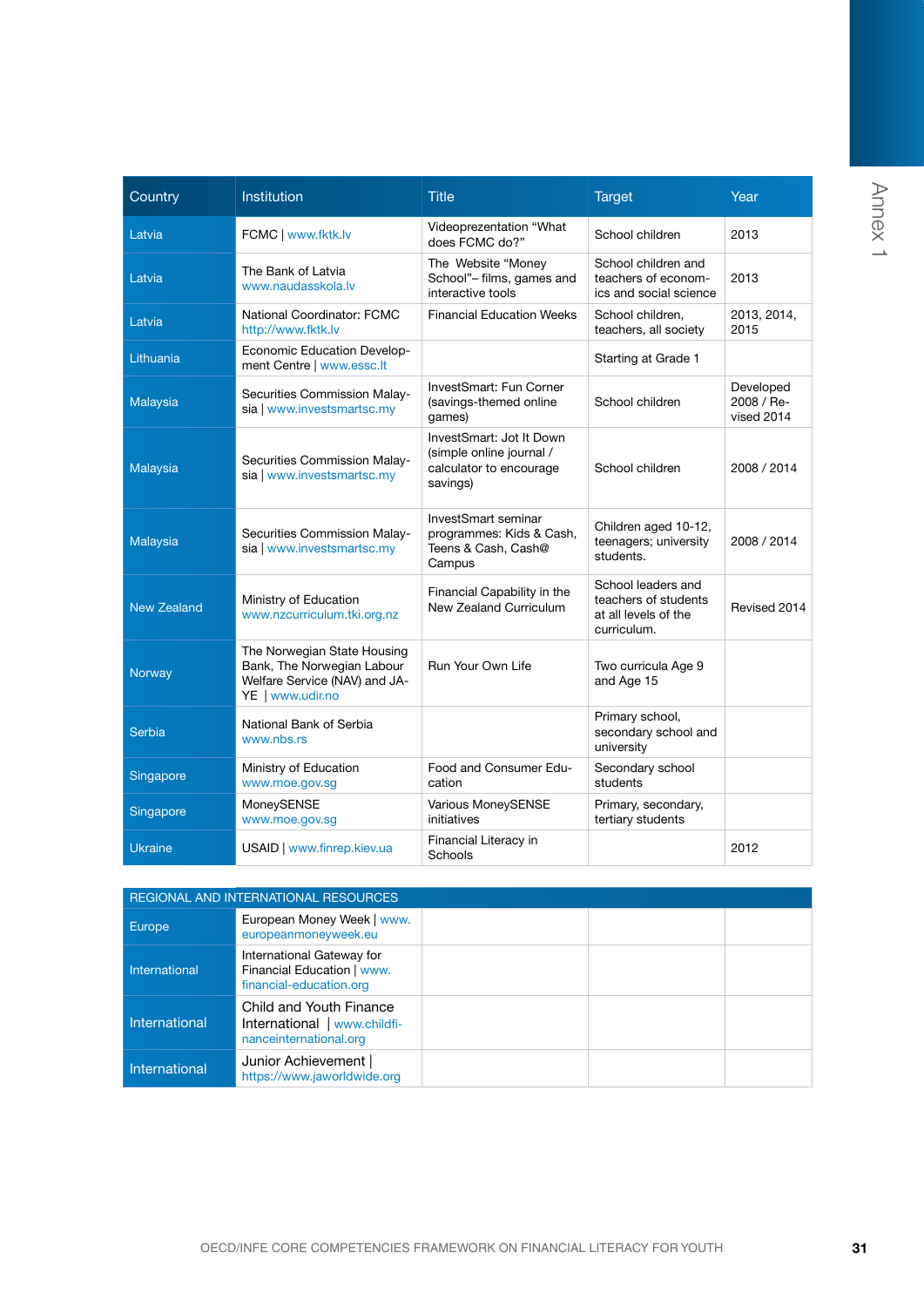### <span id="page-31-0"></span>ANNEX 2: FROM AN OECD-PISA ASSESSMENT FRAMEWORK TO AN INTERNATIONAL CORE COMPETENCIES FRAMEWORK

As the first international measure of financial literacy among youth (aged 15 years), PISA financial literacy provided the ideal foundation for the development of this harmonised international core competencies framework based on a commonly agreed definition.

OECD-PISA defines financial literacy as:

*" Knowledge and understanding of financial concepts and risks, and the skills, motivation and confidence to apply such knowledge and understanding in order to make effective decisions across a range of financial contexts, to improve the financial well-being of individuals and society, and to enable participation in economic life.* **"** (OECD, 2013).

The PISA financial literacy definition was formulated to develop a financial literacy assessment framework, which describes the content, contexts and processes that are relevant when assessing the financial literacy of 15 year-olds at an international level. The process involved experts drawn from finance, education, research and statistics. It was built on existing practices in other PISA domains and good practice in financial literacy at a national level.

The assessment framework was used to inform the content of a one hour financial literacy assessment, designed to be internationally relevant, and to differentiate between young people with different levels of ability.

### Describing proficiency

In total, 29,000 students participated in the PISA financial literacy assessment, providing a unique database of financial literacy across 18 diverse countries and economies (Australia, Belgium (Flemish Community), Shanghai-China, Colombia, Croatia, Czech Republic, Estonia, France, Israel, Italy, Latvia, New Zealand, Poland, Russia, Slovak Republic, Slovenia, Spain and United States).

The results of the assessment were analysed to rank students on a scale from low to high achievers and identify which aspects of financial literacy are easier for 15-year-olds to grasp than others. These two pieces of information (student score and question difficulty) were subsequently used to develop a 'described proficiency scale' (Table 4). This describes the characteristics of the hardest questions answered by the majority of students at each level of financial literacy, and assumes competency on aspects of financial literacy already described in the previous levels. In this proficiency scale, level 2 is considered to be the baseline level, or minimum level necessary for 15-year-old students to participate effectively and productively in society. Students who fail to reach this level will struggle to perform basic financial tasks in real life.

TABLE 4 indicates that 15-year-olds at level 1 are only just beginning to develop any kind of financial literacy and are only aware of very common financial products. At this level the focus is primarily on topics such as needs and wants and shopping/spending for everyday items.

Whilst being more financially literate than students at level 1, 15-year-olds at level 2 still only exhibit basic skills and knowledge. Within the PISA assessment, level 2 is considered to be the baseline level of financial literacy expected of a 15-year-old.

15-year-olds at Level 3 are more sophisticated than those in level 2 in their understanding of concepts and terms and their use of mathematics to address financial problems.

At Level 4 young people are relatively well prepared for many of the financial decisions that they are likely to make in the short term and are aware of some of the consequences of decisions they make. They will be acting on their own initiative to undertake simple financial tasks such as checking bank statements and may begin to identify ways of improving existing services and products or developing new businesses without prompting from others.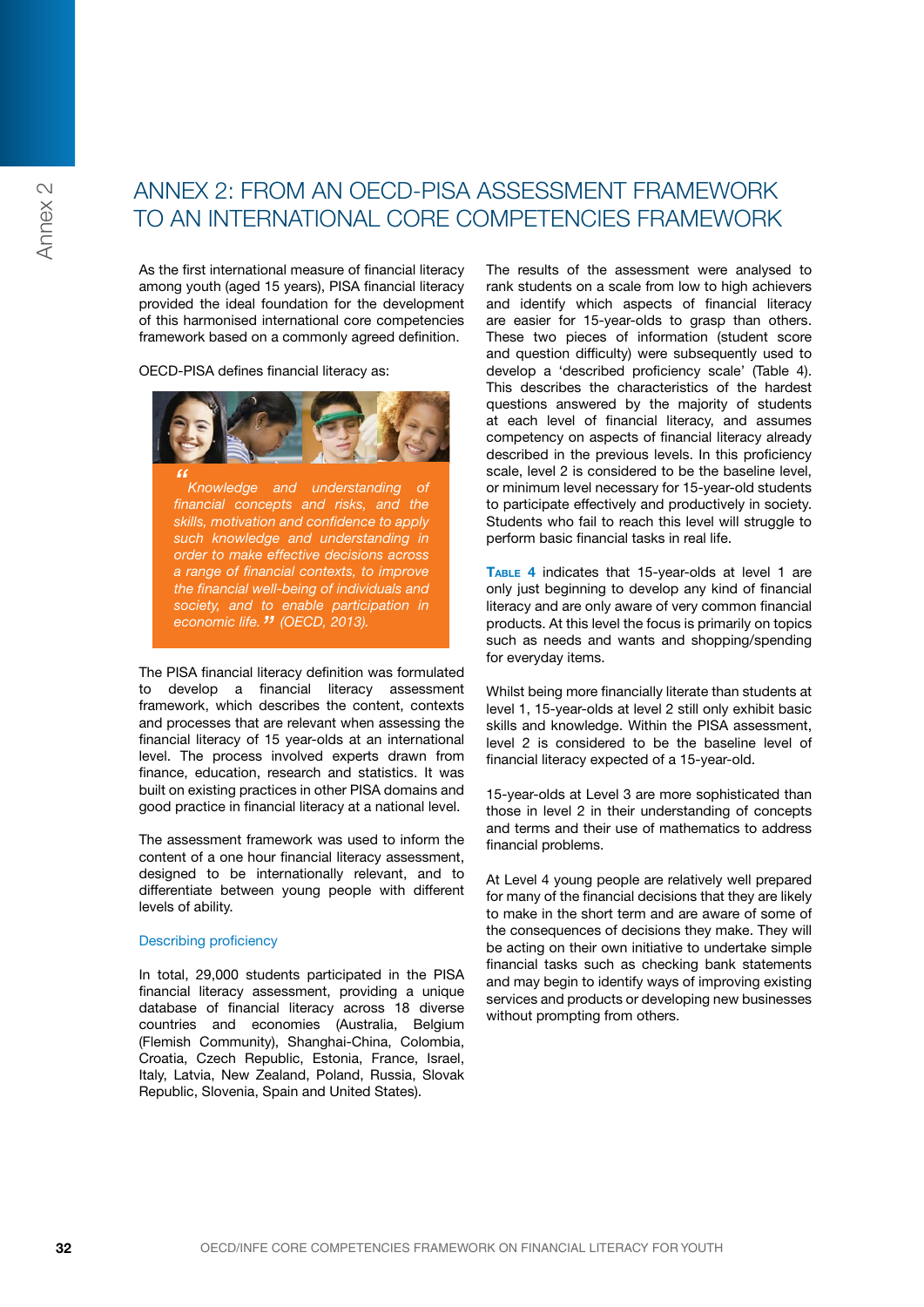<span id="page-32-0"></span>The key difference between level 5 and the previous level is the quality or breadth of understanding which is expected to go well beyond immediate relevance or visibility and beyond the individual or family context. For example, 15-year-olds at level 5 in developed countries may feel comfortable discussing the likely pitfalls of an interest-only mortgage or the possible advantages and disadvantages of starting to pay into a pension fund as soon as they start work.

Young people at Level 5 include those that can handle the most complex contexts and processes in terms of the content described below and those that may have already started to plan a business or make highly plausible suggestions for future enterprises. As level 5 has no upper bound, it will overlap considerably with the competencies expected of adults.

### Table A2.1 OECD-PISA financial literacy proficiency levels

| Level                             | <b>Characteristics of tasks</b>                                                                                                                                                                                                                                                                                                                                                                                                                                                                                                                                                                                                    |
|-----------------------------------|------------------------------------------------------------------------------------------------------------------------------------------------------------------------------------------------------------------------------------------------------------------------------------------------------------------------------------------------------------------------------------------------------------------------------------------------------------------------------------------------------------------------------------------------------------------------------------------------------------------------------------|
| 1                                 | Students can identify common financial products and terms and interpret information relating to basic<br>financial concepts. They can recognise the difference between needs and wants and can make simple<br>decisions on everyday spending. They can recognise the purpose of everyday financial documents such<br>as an invoice and apply single and basic numerical operations (addition, subtraction or multiplication) in<br>financial contexts that they are likely to have experienced personally.                                                                                                                         |
| $\overline{2}$<br><b>Baseline</b> | Students begin to apply their knowledge of common financial products and commonly used financial<br>terms and concepts. They can use given information to make financial decisions in contexts that are im-<br>mediately relevant to them. They can recognise the value of a simple budget and can interpret prominent<br>features of everyday financial documents. They can apply single basic numerical operations, including<br>division, to answer financial questions. They show an understanding of the relationships between differ-<br>ent financial elements, such as the amount of use and the costs incurred.           |
| 3                                 | Students can apply their understanding of commonly used financial concepts, terms and products to<br>situations that are relevant to them. They begin to consider the consequences of financial decisions and<br>they can make simple financial plans in familiar contexts. They can make straightforward interpretations<br>of a range of financial documents and can apply a range of basic numerical operations, including cal-<br>culating percentages. They can choose the numerical operations needed to solve routine problems in<br>relatively common financial literacy contexts, such as budget calculations.            |
| 4                                 | Students can apply their understanding of less common financial concepts and terms to contexts that<br>will be relevant to them as they move towards adulthood, such as bank account management and<br>compound interest in saving products. They can interpret and evaluate a range of detailed financial doc-<br>uments, such as bank statements, and explain the functions of less commonly used financial products.<br>They can make financial decisions taking into account longer-term consequences, such as the impact of<br>loan repayment on cost, and they can solve routine problems in less common financial contexts. |
| 5                                 | Students can apply their understanding of a wide range of financial terms and concepts to contexts<br>that may only become relevant to their lives in the long term. They can analyse complex financial prod-<br>ucts and can take into account features of financial documents that are significant but unstated or not<br>immediately evident, such as transaction costs. They can work with a high level of accuracy and solve<br>non-routine financial problems, and they can describe the potential outcomes of financial decisions,<br>showing an understanding of the wider financial landscape, such as income tax.        |

Source: OECD, 2014b. Note that PISA is an assessment of students in schools, hence the use of the term 'students' rather than young people or youth. The core competencies framework being discussed in this document has a broader focus on young people aged 15-18.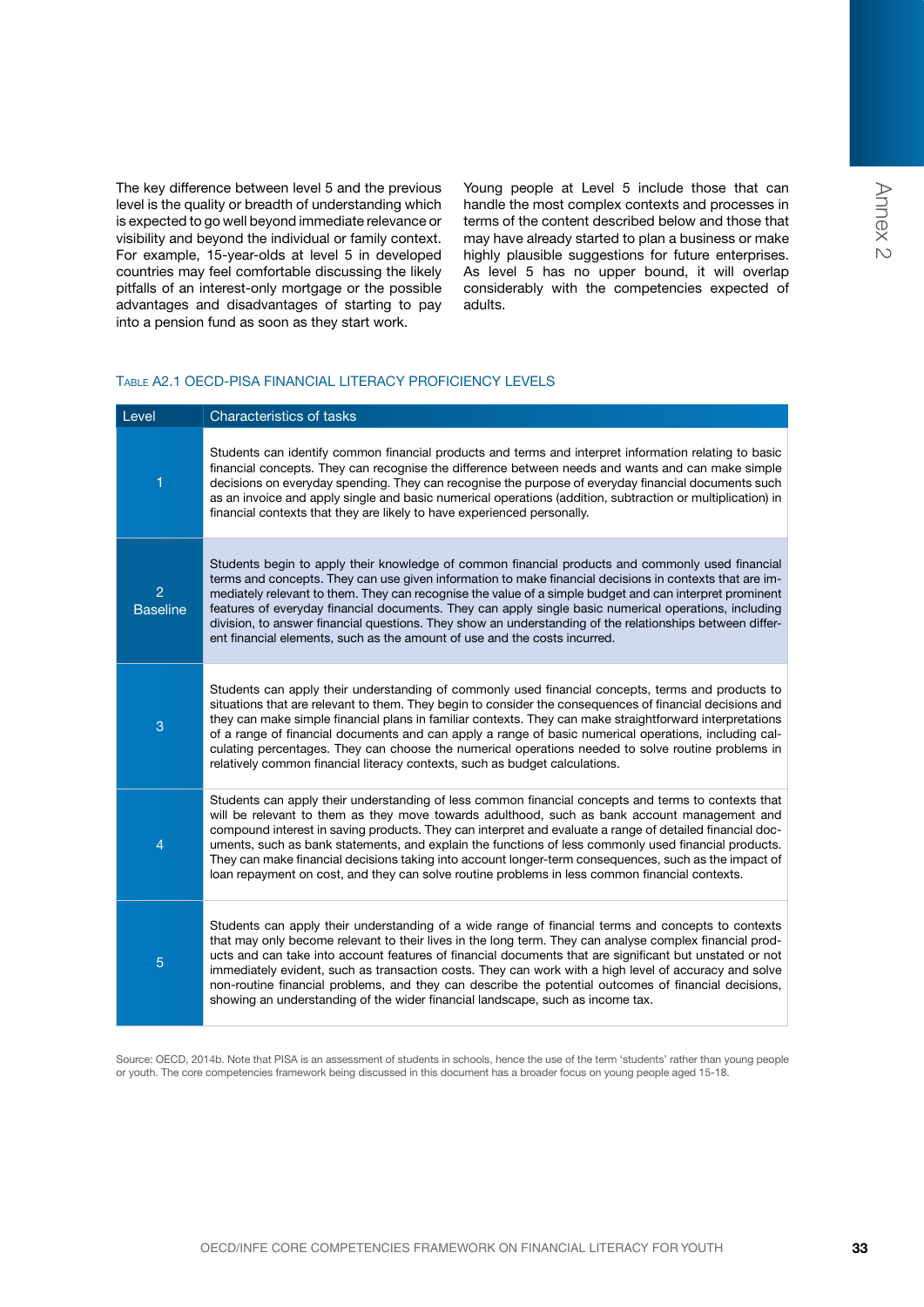### About the OECD and its International Network on Financial Education

The OECD is a forum in which governments compare and exchange policy experiences, identify good practices in light of emerging challenges, and promote decisions and recommendations to produce better policies for better lives. The OECD's mission is to promote policies that improve economic and social well-being of people around the world.

OECD governments officially recognised the importance of financial literacy in 2002 with the launch of a unique and comprehensive project. In 2008 the project was further enhanced through the creation of an International Network on Financial Education (INFE). The OECD/INFE has high-level membership from over 240 public institutions - including central banks, financial regulators and supervisors, ministries of finance and ministries of education - in over 110 countries. Members meet twice a year to share country and member experiences, discuss strategic priorities and develop policy responses.

The OECD/INFE develops methodologies, collects cross-comparable evidence, and undertakes policy analysis and research to create globally recognised policy instruments. It is currently focusing on the creation and implementation of national strategies, and on role of financial education for financial inclusion, micro, small and medium-sized enterprises (MSMEs) and long-term savings and investments (including retirement aspects), as well as undertaking work on core competencies, measurement and evaluation.

www.oecd.org/finance/financial-education

daf.contact@oecd.org

For more information, please contact:

Ms. Flore-Anne Messy Deputy Head of the Financial Affairs Division, OECD

and Executive Secretary of the OECD/INFE

Flore-Anne.MESSY@oecd.org

Ms. Adele Atkinson Economist/Policy Analyst, Financial Education, OECD

 $\boxtimes$  Adele.ATKINSON@oecd.org